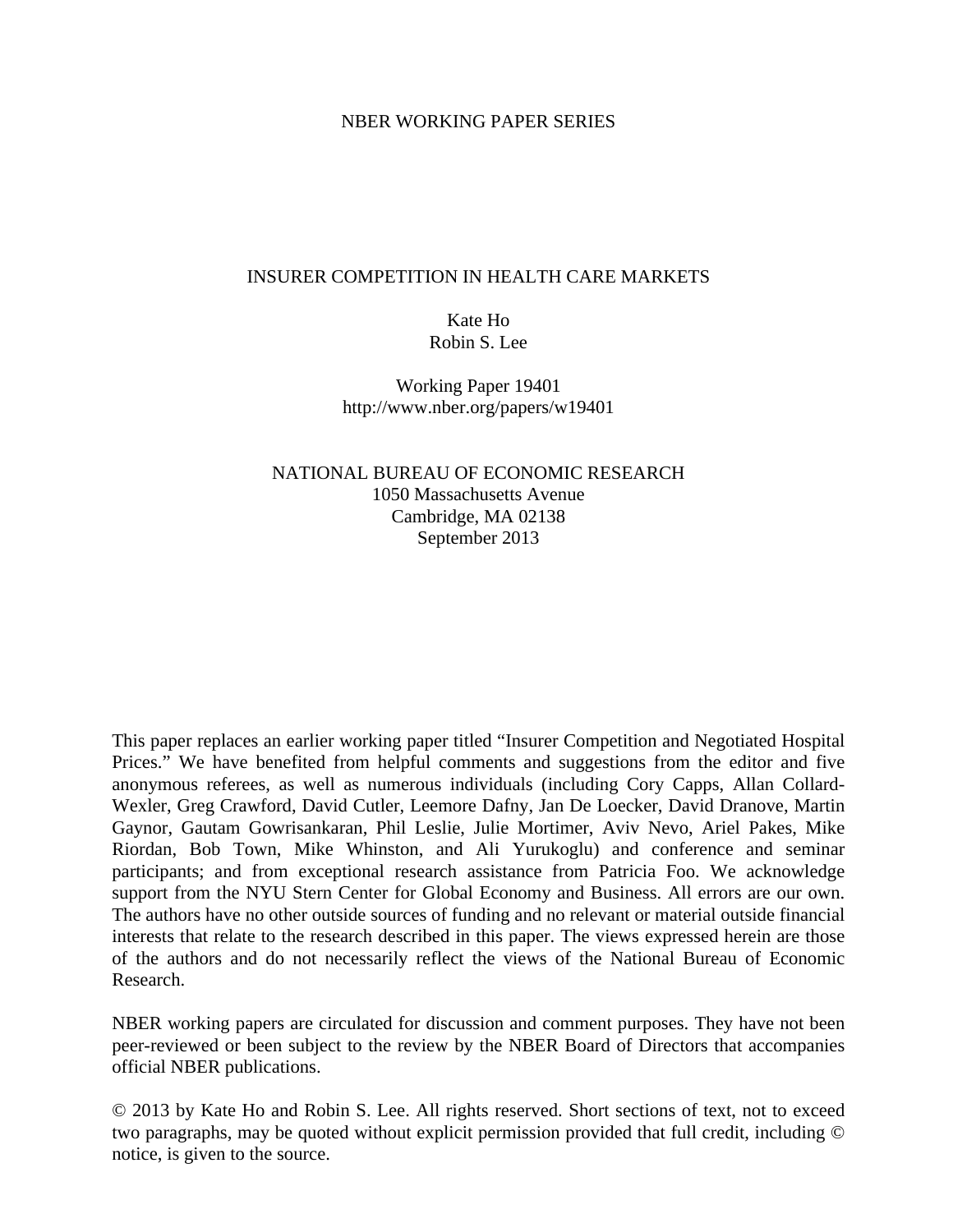Insurer Competition in Health Care Markets Kate Ho and Robin S. Lee NBER Working Paper No. 19401 September 2013, Revised November 2016 JEL No. I11,L13,L40

## **ABSTRACT**

The impact of insurer competition on welfare, negotiated provider prices, and premiums in the U.S. private health care industry is theoretically ambiguous. Reduced competition may increase the premiums charged by insurers and their payments made to hospitals. However, it may also strengthen insurers' bargaining leverage when negotiating with hospitals, thereby generating offsetting cost decreases. To understand and measure this trade-off, we estimate a model of employer-insurer and hospital-insurer bargaining over premiums and reimbursements, household demand for insurance, and individual demand for hospitals using detailed California admissions, claims, and enrollment data. We simulate the removal of both large and small insurers from consumers' choice sets. Although consumer welfare decreases and premiums typically increase, we find that premiums can fall upon the removal of a small insurer if an employer imposes effective premium constraints through negotiations with the remaining insurers. We also document substantial heterogeneity in hospital price adjustments upon the removal of an insurer, with renegotiated price increases and decreases of as much as 10% across markets.

Kate Ho Columbia University Department of Economics 1133 International Affairs Building 420 West 118th Street New York, NY 10027 and NBER kh2214@columbia.edu

Robin S. Lee Department of Economics Harvard University Littauer Center 120 Cambridge, MA 02138 and NBER robinlee@fas.harvard.edu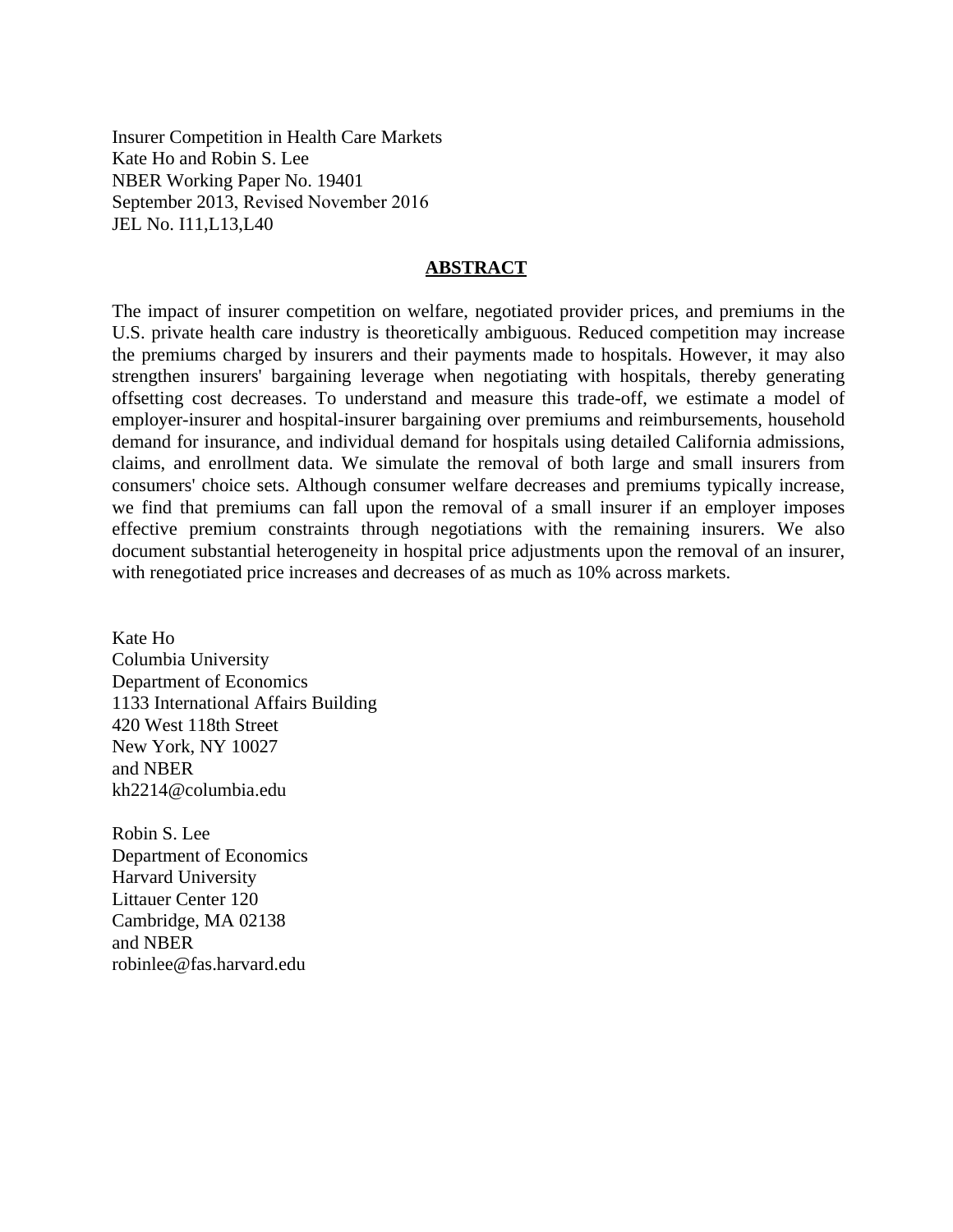## 1 Introduction

This paper examines the impact of insurer competition on premiums, negotiated hospital prices, and welfare in the U.S. private and commercial health care industry. Our analysis is timely. In many markets, the creation of state and federal health insurance exchanges and the emergence of integrated and joint ventures by health providers and insurers have led to an increase in the number and variety of insurance plans that are available to consumers. On the other hand, recently proposed (e.g., between Aetna and Humana, and Anthem and Cigna) and consummated (e.g., between Centene and Health Net) national insurer mergers and other forms of consolidation tend towards a more concentrated, and less competitive, insurance sector. Given the scale of the private health care industry (\$1 trillion in annual expenditures) and the magnitude of the payments made to hospitals through negotiated prices (\$400 billion), understanding how such changes impact the level and growth of premiums and health care spending is of substantial policy relevance.<sup>[1](#page-2-0)</sup>

There is a standard intuition that reduced insurer competition may increase health expenditures by raising insurer premiums and, with them, the payments made to medical providers. However, the complex interactions between insurers and other players in concentrated oligopolistic health care markets generate indirect effects that may offset such increases.[2](#page-2-1) In particular, employers (or other significant purchasers) often constrain insurance product offerings in the large-group market, thereby limiting the extent to which premiums can rise following a reduction in competition. A less competitive insurance sector can also strengthen insurers' bargaining leverage when negotiating with medical providers over reimbursements, thus potentially reducing total payments. The overall impact of reduced competition on both premiums and payments is theoretically ambiguous, and can differ both across markets and—in the case of reimbursements—within a market across providers.<sup>[3](#page-2-2)</sup>

Our aim is to assess the impact of market structure changes on equilibrium outcomes in health care markets. We focus on the large-group component of the employer-sponsored private health insurance market, serving approximately 60% of the non-elderly population in the U.S [\(Fronstin,](#page-40-0) [2010\)](#page-40-0). We provide a framework for analyzing insurer-hospital bargaining over negotiated provider prices (or reimbursement rates), insurer-employer bargaining over premiums, household demand for insurers, and individual demand for hospitals. We estimate parameters in our model using detailed 2004 California admissions, claims, and enrollment data, and information on insurers' provider networks and negotiated hospital prices, obtained from a large health benefits manager. We leverage our framework and estimates to conduct simulations across several markets that alter the set of insurers that are available to consumers, and investigate the equilibrium impact of insurer competition on premiums, negotiated hospital prices, firm profits and consumer welfare. Our

<span id="page-2-1"></span><span id="page-2-0"></span><sup>1</sup>Figures are from Centers for Medicare and Medicaid Services (CMS) National Health Expenditure Accounts.

<sup>2</sup>The Hirschman-Herfindahl Index index (HHI) for the average U.S. hospital market (3,261) and the large employer insurance market (2,984) in 2006 was well above the U.S. Department of Justice and Federal Trade Commission merger guidelines' cut-off point for classifying a market as "highly concentrated" [\(Gaynor, Ho and Town, 2015\)](#page-40-1).

<span id="page-2-2"></span><sup>3</sup>The recent antitrust lawsuits brought by health providers against Blue Cross and Blue Shield, alleging that these insurers conspire to avoid competing against one another in certain markets, are evidence that some market participants believe that reduced insurer competition sustains lower, rather than higher, reimbursements. See, for example, "Antitrust Lawsuits Target Blue Cross and Blue Shield," Wall Street Journal, May 27, 2015.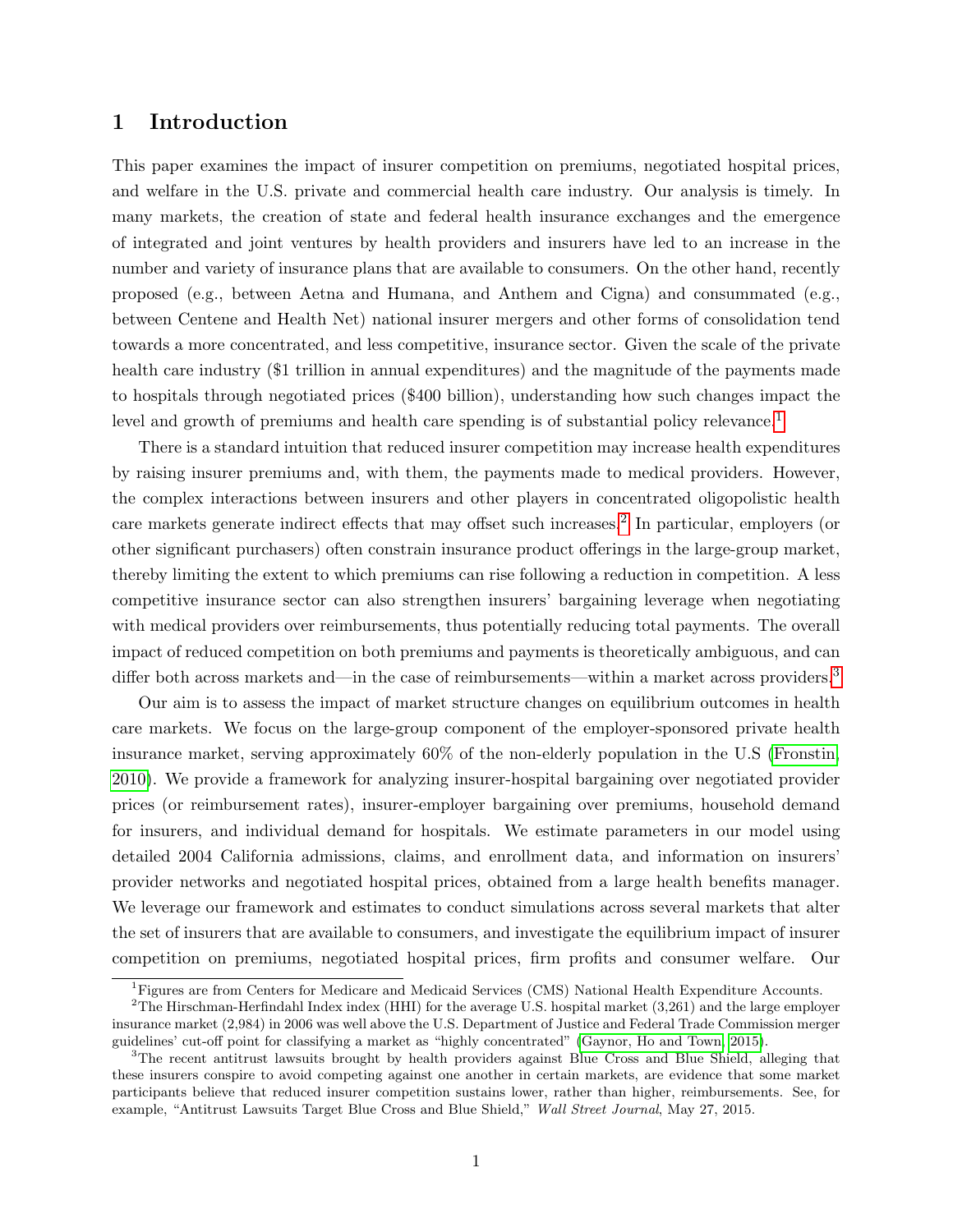insights are relevant not only when employers change insurance plan menus offered to employees, but also when insurers merge, and when they enter or exit markets.

One of this paper's primary contributions is identifying and quantifying the mechanisms by which insurer competition affects negotiated hospital prices in equilibrium. If reducing insurer competition raises premiums via an increase in the remaining insurers' market power, there may be an upward pressure on negotiated prices as hospitals capture part of the increased industry surplus.[4](#page-3-0) However, there are offsetting effects that arise if insurers consequently have greater bargaining leverage. This can occur if an insurer loses fewer enrollees to a rival insurer upon disagreement with a hospital and if a hospital "recaptures" fewer enrollees through a rival insurer upon disagreement with an insurer. If substantial, these additional effects—variants of countervailing power [\(Galbraith,](#page-40-2) [1952\)](#page-40-2)—imply that greater downstream concentration can reduce total hospital payments.

Previous papers have examined the relationship between market concentration and medical provider prices, often within a regression framework (c.f. [Gaynor and Town, 2012;](#page-40-3) [Gaynor, Ho and](#page-40-1) [Town, 2015\)](#page-40-1).<sup>[5](#page-3-1)</sup> We build on this literature by imposing structure derived from a theoretical model of competition in health care markets in order to uncover heterogeneous responses across firms and markets and conduct counterfactual simulations. Our approach is also related to [Gowrisankaran,](#page-40-4) [Nevo and Town](#page-40-4) [\(2015\)](#page-40-4) who use a structural model of hospital-insurer bargaining to estimate the impact of hospital mergers on negotiated prices.<sup>[6](#page-3-2)</sup> Our contributions include estimating a model of insurer competition for households in our empirical analysis and incorporating employer bargaining over premiums with insurers.<sup>[7](#page-3-3)</sup> Capturing these interactions is critical for understanding how market structure affects outcomes in the large-group employer-sponsored market.

Our empirical analysis focuses on plans offered by three major health insurers—Blue Shield of California, Anthem Blue Cross, and Kaiser Permanente—through the California Public Employees' Retirement System (CalPERS) to over a million individuals, comprising California state and public agency employees, retirees, and their families. We begin by estimating a model of individual demand for hospitals that conditions on hospital characteristics and each individual's location and

<span id="page-3-0"></span><sup>4</sup>This positive relationship between premiums and prices is consistent with statements such as: "...non-Kaiser [hospital] systems recognized the need to contain costs to compete with Kaiser [Permanente]—that is, the need to keep their own demands for rate increases reasonable enough that the premiums of non-Kaiser insurers can remain competitive with Kaiser." ("Sacramento," CA Health Care Almanac, July 2009 accessed at [http://www.chcf.org/](http://www.chcf.org/~/media/MEDIA%20LIBRARY%20Files/PDF/A/PDF%20AlmanacRegMktBriefSacramento09.pdf) [~/media/MEDIA%20LIBRARY%20Files/PDF/A/PDF%20AlmanacRegMktBriefSacramento09.pdf](http://www.chcf.org/~/media/MEDIA%20LIBRARY%20Files/PDF/A/PDF%20AlmanacRegMktBriefSacramento09.pdf)). See also arguments put forth by Sutter Health, a large Northern CA hospital system ([http://www.sutterhealth.org/about/healthcare\\_](http://www.sutterhealth.org/about/healthcare_costs.html) [costs.html](http://www.sutterhealth.org/about/healthcare_costs.html) accessed on July 29, 2013).

<span id="page-3-1"></span><sup>&</sup>lt;sup>5</sup>For example, [Moriya, Vogt and Gaynor](#page-41-0) [\(2010\)](#page-41-0) regresses hospital prices on hospital and insurer HHI measures and market and firm fixed effects, and find that increases in insurer concentration are associated with decreases in hospital prices. [Melnick, Shen and Wu](#page-41-1) [\(2010\)](#page-41-1) conduct a similar analysis with qualitatively similar results.

<span id="page-3-2"></span> $6Gowrisankaran$ , Nevo and Town [\(2015\)](#page-40-4) conduct their main analysis under the assumption that premiums are fixed, and insurers do not compete with one another for enrollees; they also examine a calibrated version of their model in which insurers engage in Nash-Bertrand premium setting. See also [Grennan](#page-40-5) [\(2013\)](#page-40-5) (who models individual hospitals bargaining with medical device manufacturers), [Lewis and Pflum](#page-41-2) [\(2013\)](#page-41-2), and [Dranove, Ody and Satterthwaite](#page-39-0) [\(2015\)](#page-39-0).

<span id="page-3-3"></span> $^{7}$ [Ho](#page-40-6) [\(2006,](#page-40-6) [2009\)](#page-40-7) relaxes the assumption that insurers do not compete with one another and estimates a model of consumer demand for hospitals and insurers given the network of hospitals offered, as an input to a model of hospital network formation and contracting (assuming a take-it-or-leave-it offers model to determine hospital prices). [Lee and Fong](#page-41-3) [\(2013\)](#page-41-3) proposes a dynamic bargaining model of network formation and bargaining in a similar setting. However, these papers do not investigate the impact of insurer competition on input prices.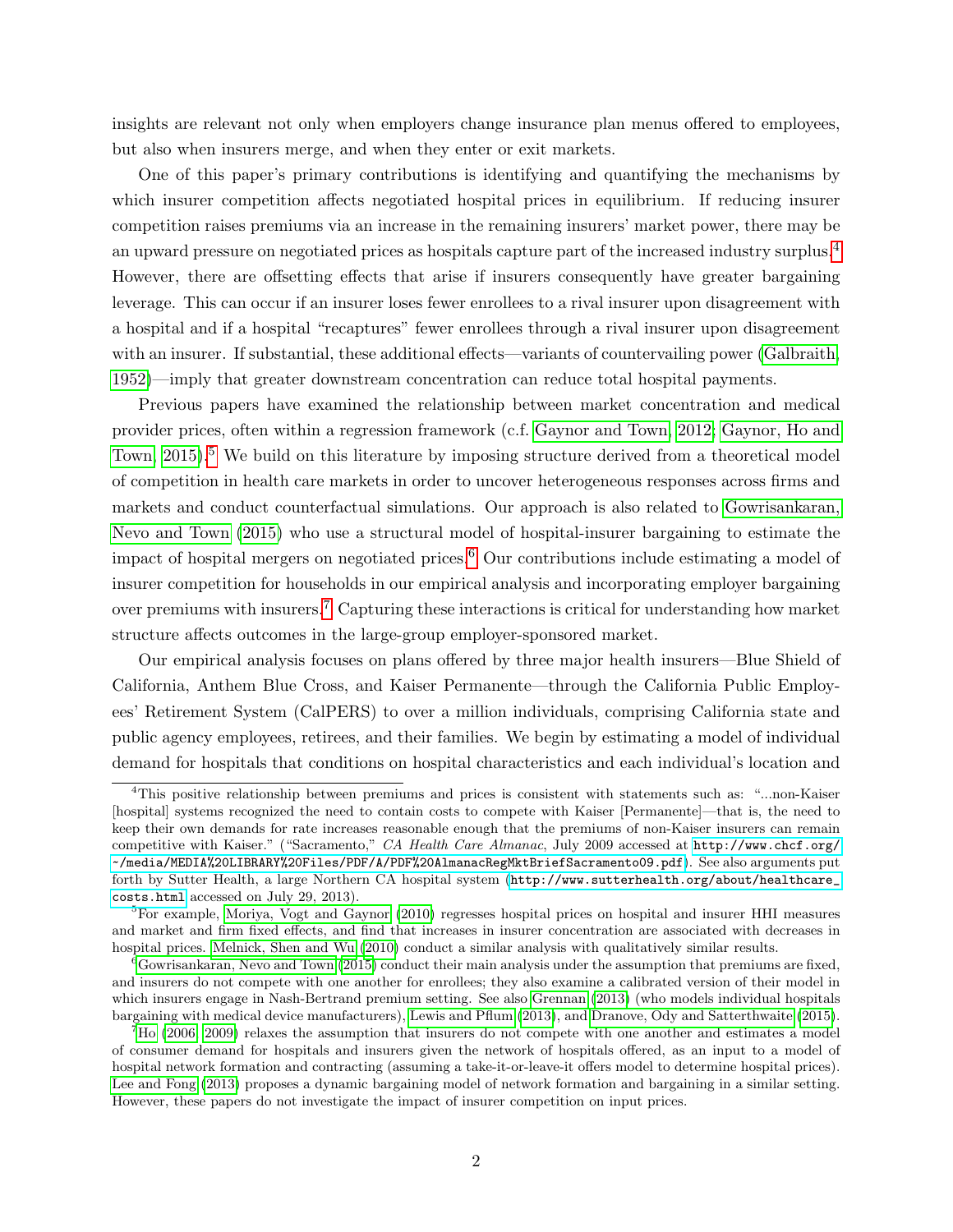diagnosis. The estimates are used to construct a measure of expected utility derived by households from an insurer's hospital network, which in turn is used to estimate a model of household demand for insurance plans. We extend methods developed in [Town and Vistnes](#page-41-4) [\(2001\)](#page-41-4), [Capps, Dranove](#page-39-1) [and Satterthwaite](#page-39-1) [\(2003\)](#page-39-1), and [Ho](#page-40-6) [\(2006,](#page-40-6) [2009\)](#page-40-7) by using detailed information on household characteristics and allowing for households to aggregate the preferences of individual household members when choosing an insurer. We thus admit more realistic substitution patterns across insurers upon counterfactual network changes than in previous work.[8](#page-4-0) By allowing for preferences and the probability of admission for various diagnoses to vary across individuals by age and gender, our analysis also accounts for the selection of heterogeneous individuals across insurers as hospital networks, and insurer choice sets, change.

We assume that insurers engage in simultaneous bilateral Nash bargaining over premiums with CalPERS, and in simultaneous bilateral Nash bargaining with hospitals over prices in each market. This bargaining protocol, used in other studies of bilateral oligopoly to model the division of surplus (e.g., [Horn and Wolinsky, 1988;](#page-41-5) [Crawford and Yurukoglu, 2012\)](#page-39-2), implies an equilibrium relationship between the "gains-from-trade" created when two parties come to an agreement and negotiated premiums and prices. Nash bargaining parameters allow for potentially asymmetric splits. Our estimates imply that hospitals capture nearly three-quarters of the gains-from-trade when bargaining with insurers, and that approximately 80% of negotiated hospital price levels are determined by functions of the loss in insurers' premium revenues upon losing a particular hospital, and the prices of neighboring hospitals. Realized insurer margins are less than half of what would be predicted under Nash Bertrand premium setting. We interpret this finding as evidence that CalPERS effectively constrains equilibrium premium levels through negotiation with insurers.

Our main application uses our estimated model to simulate the equilibrium impact of removing one of the three insurers—either Kaiser or Blue Cross—from enrollees' choice sets on premiums, negotiated prices, insurer enrollment, hospital utilization and total spending across all of California. We summarize our key predictions in Figure [1,](#page-5-0) reporting changes in both premiums and hospital prices as they are jointly determined in equilibrium. We highlight two factors that affect these changes for Blue Shield when a rival insurer is removed: (i) the size and attractiveness to enrollees of the insurer that is removed; and (ii) the presence of effective premium setting constraints. Panel (a) presents Blue Shield's predicted premium changes when either Blue Cross (left-column) or Kaiser (right-column) is removed. If premiums are not constrained by the employer—modeled by assuming that insurers compete à la Nash Bertrand for enrollees—premiums for Blue Shield are predicted to rise (top-row). However, predicted increases are larger upon the removal of Kaiser, which has approximately a  $40\%$  statewide market share, than Blue Cross, with a  $16\%$  share. This is consistent with the intuition that the removal of a stronger competitor supports higher premium levels for the firms that remain. When premium setting is constrained—modeled by assuming that CalPERS actively negotiates with insurers over premiums on behalf of its members—premium

<span id="page-4-0"></span> $8T_0$  our knowledge, only [Ho](#page-40-6) [\(2006,](#page-40-6) [2009\)](#page-40-7) and [Shepard](#page-41-6) [\(2015\)](#page-41-6) are able to recover how the demand for competing insurers varies as a function of their hospital networks; these papers assume that individuals (as opposed to households) choose both insurers and hospitals.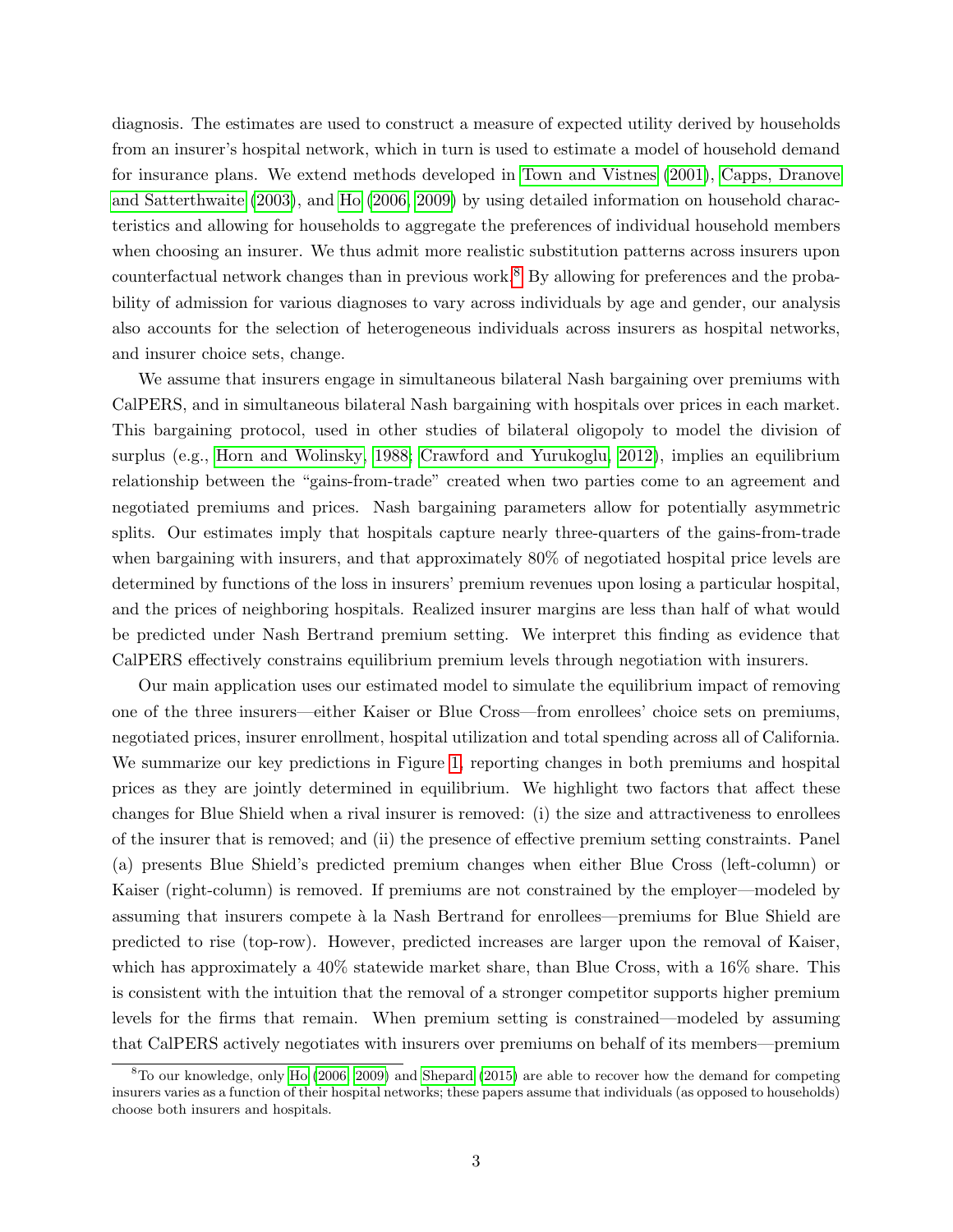<span id="page-5-0"></span>

|                                  | <i>Insurer Removed</i>          |                                 | <i>Insurer Removed</i>          |                               |
|----------------------------------|---------------------------------|---------------------------------|---------------------------------|-------------------------------|
| Premium Setting                  | BC (Small)                      | $K$ (Large)                     | BC (Small)                      | $K$ (Large)                   |
| Unconstrained<br>(Nash-Bertrand) | $+11.0\%$<br>$[10.8\%, 11.3\%]$ | $+19.3\%$<br>$[19.1\%, 19.6\%]$ | $-1.1\%$<br>$[-1.5\%, -0.8\%]$  | $+3.0\%$<br>$[2.1\%, 3.9\%]$  |
| Constrained<br>(Bargaining)      | $-3.4\%$<br>$[-4.0\%, -3.3\%]$  | $+16.6\%$<br>$[15.8\%, 16.8\%]$ | $-8.9\%$<br>$[-13.3\%, -7.7\%]$ | $+0.6\%$<br>$[-3.1\%, 1.8\%]$ |
|                                  | (a) Premium Changes             |                                 | (b) Hospital Price Changes      |                               |

Figure 1: Predicted (a) premium and (b) hospital price per admission changes for Blue Shield upon the removal of either Blue Cross (BC) or Kaiser (K), when insurers set premiums according to Nash-Bertrand competition or bargain with the employer. 95% confidence intervals are reported below estimates. See Section [4](#page-29-0) for details.

increases are predicted to be smaller (bottom-row), and even *negative* when Blue Cross is removed.

Related to premium adjustments are changes in insurers' negotiated hospital prices, shown in Panel (b) of Figure [1.](#page-5-0) These changes vary with the insurer that is removed for at least two reasons. First, as discussed, the removal of a larger insurer generally supports higher premiums; this tends to raise negotiated prices as hospitals are able to extract some of the increase in premium revenues. Second, the larger the insurer that is removed, the greater the increase in bargaining leverage of the remaining insurers; this tends to depress negotiated hospital prices. On net, the first effect dominates when Kaiser is removed (where we predict an increase in average hospital prices paid by Blue Shield), but not when Blue Cross is removed (where we predict average prices to fall).

Overall, our simulations indicate that health care costs—both premiums and hospital reimbursements need not increase upon the removal of an insurer. Although our findings regarding the net impact of insurer competition on reimbursement prices are application specific, there are several general takeaways. First, we establish the empirical relevance of countervailing power effects, which may lower negotiated prices and hence limit premium increases. Second, we highlight the importance of premium setting constraints, such as negotiations with large employers or policies such as medical loss ratio requirements, when evaluating changes in insurance market structure. When such constraints are absent, we predict that increased insurer concentration leads to higher premiums, consistent with recent findings (e.g., [Dafny, 2010;](#page-39-3) [Dafny, Duggan and Ramanarayanan, 2012;](#page-39-4) [Trish](#page-41-7) [and Herring, 2015\)](#page-41-7). Third, in every counterfactual, the reported averages conceal substantial heterogeneity in price changes across providers and markets. For example, when Kaiser is removed, Blue Shield's negotiated hospital prices can increase or decrease by as much as 10% across markets. This implies a redistribution of rents across hospitals, and a long-term impact on provider investment, entry, and exit. Finally, we predict that consumers are harmed when an insurer is removed—in some cases, by as much as \$200 per capita per year. This occurs even when premiums are predicted to fall, suggesting that restricted choice sets and product variety may be a substantial source of consumer harm when insurance markets become less competitive.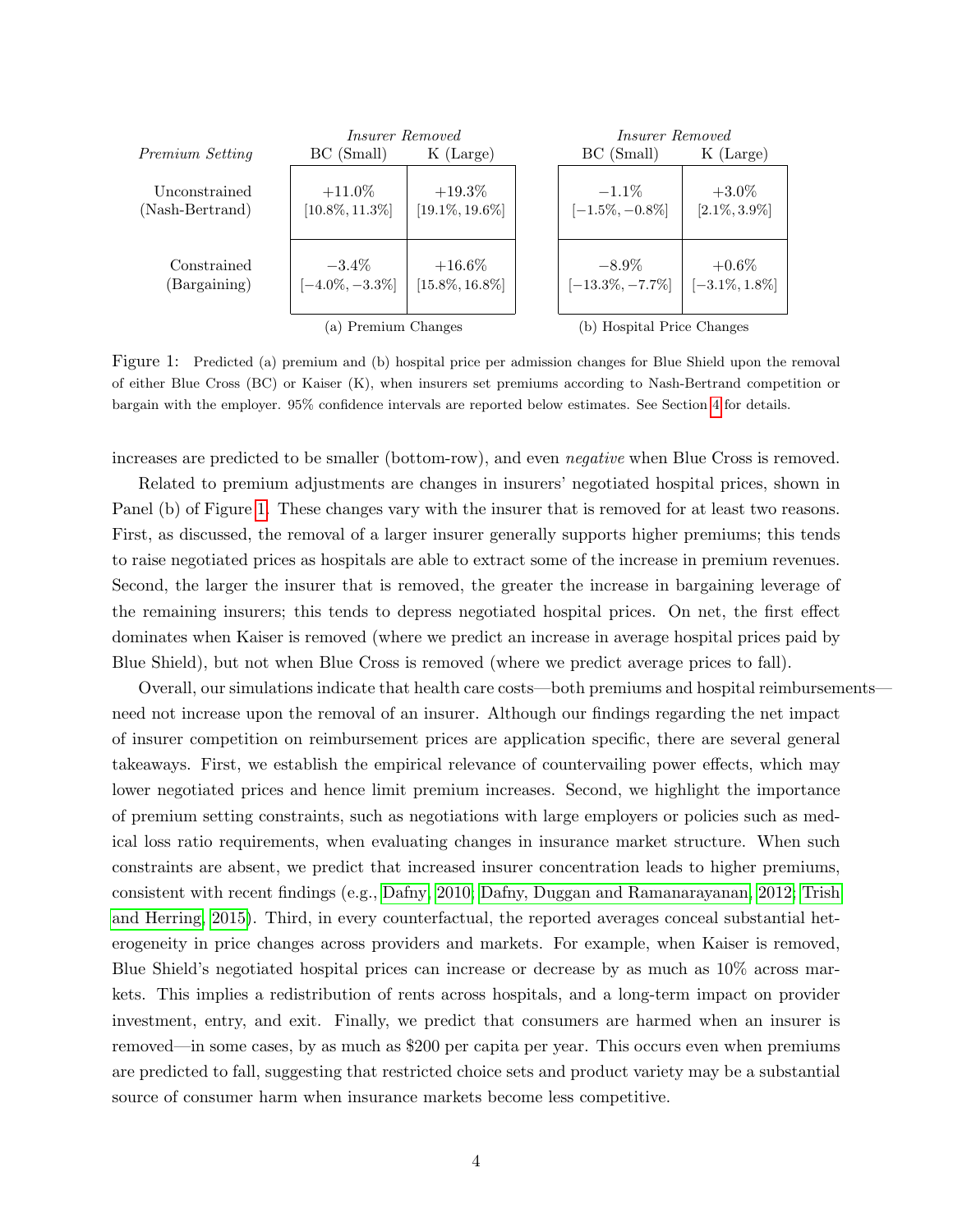Our framework can be used to explore the effects of other changes to the structure of health care markets, including mergers and integration.<sup>[9](#page-6-0)</sup> In addition, our setting bears similarities to other vertical markets in which individuals access goods and services provided by suppliers through an intermediary (including cable television markets and other hardware-software and platform markets; see, e.g., [Lee, 2013\)](#page-41-8). Thus, our findings regarding how suppliers interact with a concentrated intermediary market may also prove useful in non-health care contexts. To our knowledge, the only other papers that estimate and compute counterfactual negotiated input prices in an applied analysis of bilateral oligopoly with competing upstream and downstream firms are [Crawford and](#page-39-2) [Yurukoglu](#page-39-2) [\(2012\)](#page-39-2) and [Crawford et al.](#page-39-5) [\(2015\)](#page-39-5) on the cable television industry; our analysis builds on important methodological contributions from these papers.<sup>[10](#page-6-1)</sup>

That said, it is worth emphasizing two notable features of health care markets that do not generally apply to other industries. First, consumers are minimally exposed to insurers' marginal cost differences across providers when making utilization decisions, creating incentives for insurers to exclude certain hospitals from their networks.<sup>[11](#page-6-2)</sup> Second, premiums are often restricted to be the same within groups of individuals, even though the costs borne by the insurer can vary dramatically across individuals due to heterogeneous health status or preferences over providers. Both of these features lead to adverse selection concerns (c.f. [Akerlof, 1970;](#page-39-6) [Rothschild and Stiglitz, 1976\)](#page-41-9) as insurers' costs are a function of their enrollees' health risk (e.g., [Einav, Finkelstein and Cullen, 2010;](#page-40-8) [Handel, 2013\)](#page-40-9) and propensity to choose more expensive providers [\(Shepard, 2015\)](#page-41-6). In contrast, in many other settings consumers are exposed to marginal cost differences across products through product-specific prices (e.g., as in retail environments), and the costs of serving a given customer do not differ across individuals (e.g., in cable television markets, distributors pay content providers a linear fee per subscriber that does not vary across individuals or by viewership).

The rest of this paper is organized as follows. In Section [2,](#page-7-0) we present our theoretical model of the U.S. private health care market and derive bargaining equations that relate negotiated prices and premiums to estimable objects that underly insurer, hospital and employer gains-from-trade from agreement. Section [3](#page-14-0) describes our data and the empirical implementation of our model. Section [4](#page-29-0) presents our counterfactual simulations, and Section [5](#page-38-0) concludes.

<span id="page-6-1"></span><span id="page-6-0"></span> $9F$ or example, [Dafny, Ho and Lee](#page-39-7) [\(2015\)](#page-39-7) use a version of our model to examine cross-market hospital mergers.

 $10$ Our analysis also contributes to the large literature in industrial organization on countervailing power and bargaining in bilateral oligopoly, and the impact of changes in concentration on negotiated prices (e.g., [Horn and Wolinsky,](#page-41-5) [1988;](#page-41-5) [Stole and Zweibel, 1996;](#page-41-10) [Chipty and Snyder, 1999;](#page-39-8) [Inderst and Wey, 2003\)](#page-41-11). In a related industry, recent empirical work by [Ellison and Snyder](#page-40-10) [\(2010\)](#page-40-10) finds that larger drugstores secure lower prices from competing suppliers of antibiotics. [Chipty and Snyder](#page-39-8) [\(1999\)](#page-39-8) consider the effect of buyer mergers on negotiated upstream prices in the cable television industry, assuming the existence of just one supplier and multiple buyers; in their framework (which abstracts away from the upstream competition that is a central component of our setting), properties of the supplier's gross surplus function determine the effect of a merger on buyers' bargaining positions.

<span id="page-6-2"></span><sup>&</sup>lt;sup>11</sup>Provider-specific cost-sharing mechanisms are typically limited, and even if they do exist (e.g., co-insurance rates), patients are often unaware or unable to determine their liability prior to choosing their provider.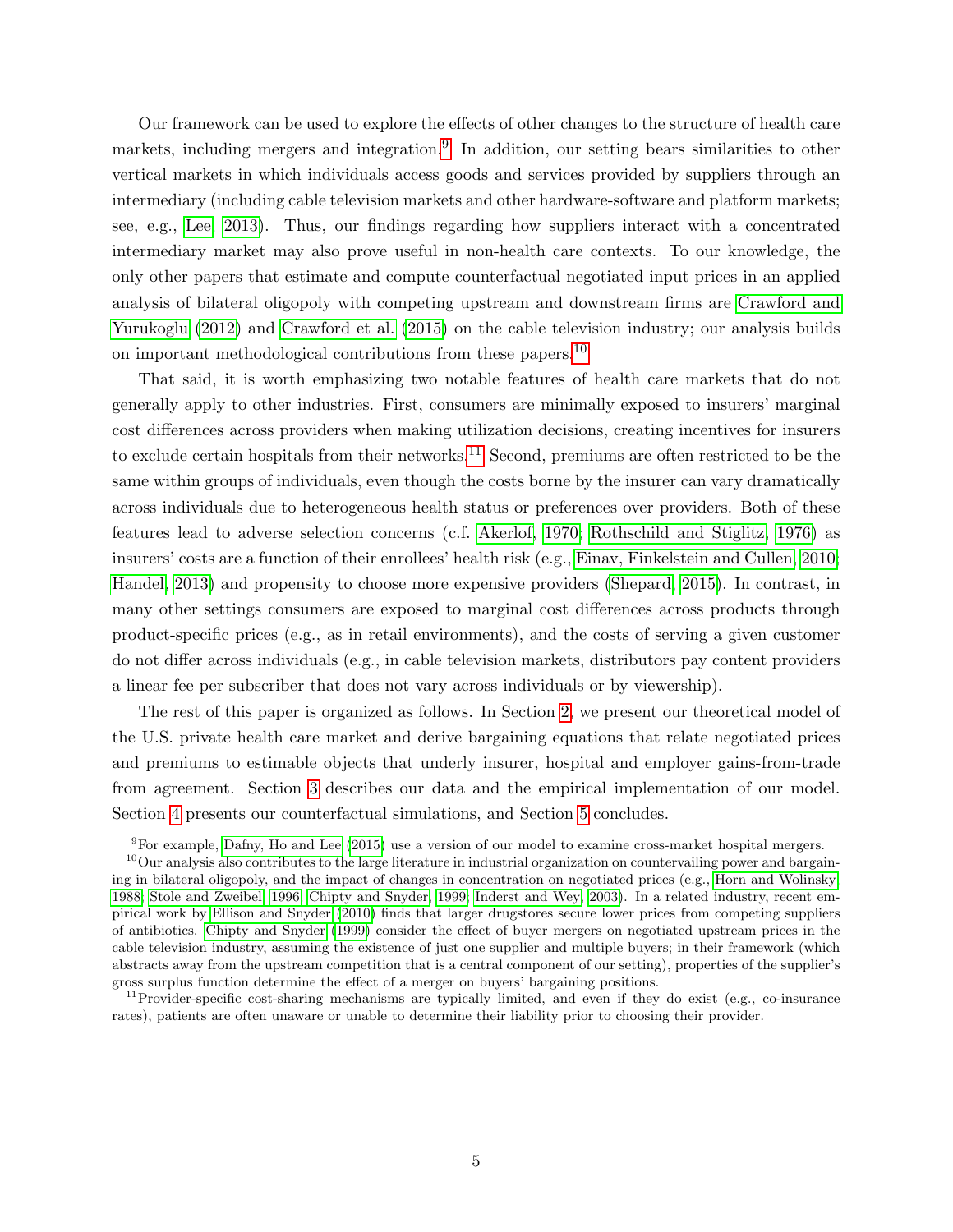## <span id="page-7-0"></span>2 Theoretical Framework

We begin with a stylized theoretical model of the U.S. private, or commercial, health care market. The majority of non-elderly consumers obtain health insurance coverage through their employer or benefits manager, typically paying a monthly premium for, among other things, access to a particular insurer's network of medical providers. We assume that a benefits manager (referred to as an employer from now on) bargains over premiums with the insurers that it offers, and that these insurers also bargain with hospitals over reimbursement prices. We use the model to support our subsequent empirical analyses by highlighting how particular objects of interest—notably household demand for insurers and individual demand for hospitals—determine equilibrium premiums and prices, and how changes in insurer competition affect these objects and hence counterfactual predictions. We also discuss why increased insurer competition has a theoretically ambiguous impact on prices and premiums. In this section we abstract away from various empirically-relevant details that are introduced later.

### 2.1 Setup

Consider the set of insurers (also known as managed care organizations, or  $MCOs$ )  $M$  that are offered by an employer, and a single market that contains a set of hospitals  $\mathcal{H}^{12}$  $\mathcal{H}^{12}$  $\mathcal{H}^{12}$ . Let the current "network" of hospitals and MCOs be represented by  $\mathcal{G} \subseteq \{0,1\}^{|\mathcal{H}| \times |\mathcal{M}|}$ , where we denote by  $ij \in \mathcal{G}$ that hospital  $i$  is present in MCO  $j$ 's network. We assume that a consumer who is enrolled in MCO  $j \in \mathcal{M}$  can only visit hospitals in j's network, denoted by  $\mathcal{G}_j^M$ ; similarly,  $\mathcal{G}_i^H$  denotes the set of insurers that have contracted with (and are allowed to send patients to) hospital  $i$ . We take the network  $\mathcal G$  as given, and assume the following timing:

- 1a. The employer and the set of MCOs bargain over premiums  $\phi \equiv {\{\phi_j\}}_{j \in \mathcal{M}}$ , where  $\phi_j$  represents the per-household premium charged by MCO  $i$ .
- 1b. Simultaneously with premium bargaining, all MCOs and hospitals  $ij \in \mathcal{G}$  bargain to determine hospital prices  $p \equiv \{p_{ij}\}\$ , where  $p_{ij}$  denotes the price paid to hospital i by MCO j for treating one of j's patients.<sup>[13](#page-7-2)</sup>

<span id="page-7-1"></span><sup>&</sup>lt;sup>12</sup>We focus on premium and price bargaining and consumer choices *conditional* on the set of insurers offered to employees, and do not explicitly model the selection of insurers that are offered. In our empirical application, CalPERS primarily offered the three insurers that we focus on for the decade following 2003.

<span id="page-7-2"></span> $13$ Although in reality hospital contracts are more complicated (e.g., specifying case-rates, per-diems, or discounts off charges), they are essentially linear payments based on the services provided and the patient's diagnosis. If MCOs instead negotiated with hospitals over a fixed payment for inclusion on their networks (so that payments were invariant to actual utilization of hospitals' services), then changes in negotiated payments induced by changes in insurer competition would not necessarily be passed through to consumers in the form of lower premiums. In our empirical application, we multiply a Medicare diagnosis-related group (DRG) adjusted price  $p_{ij}$  by the expected DRG weight for a given admission to control for variation in patient severity across different age-sex categories and construct expected payments. This amounts to an assumption that hospitals negotiate a single price index (corresponding to an admission of DRG weight 1.0) with each MCO, which is then adjusted in accordance with the intensity (as measured by DRG weight) of treatment provided.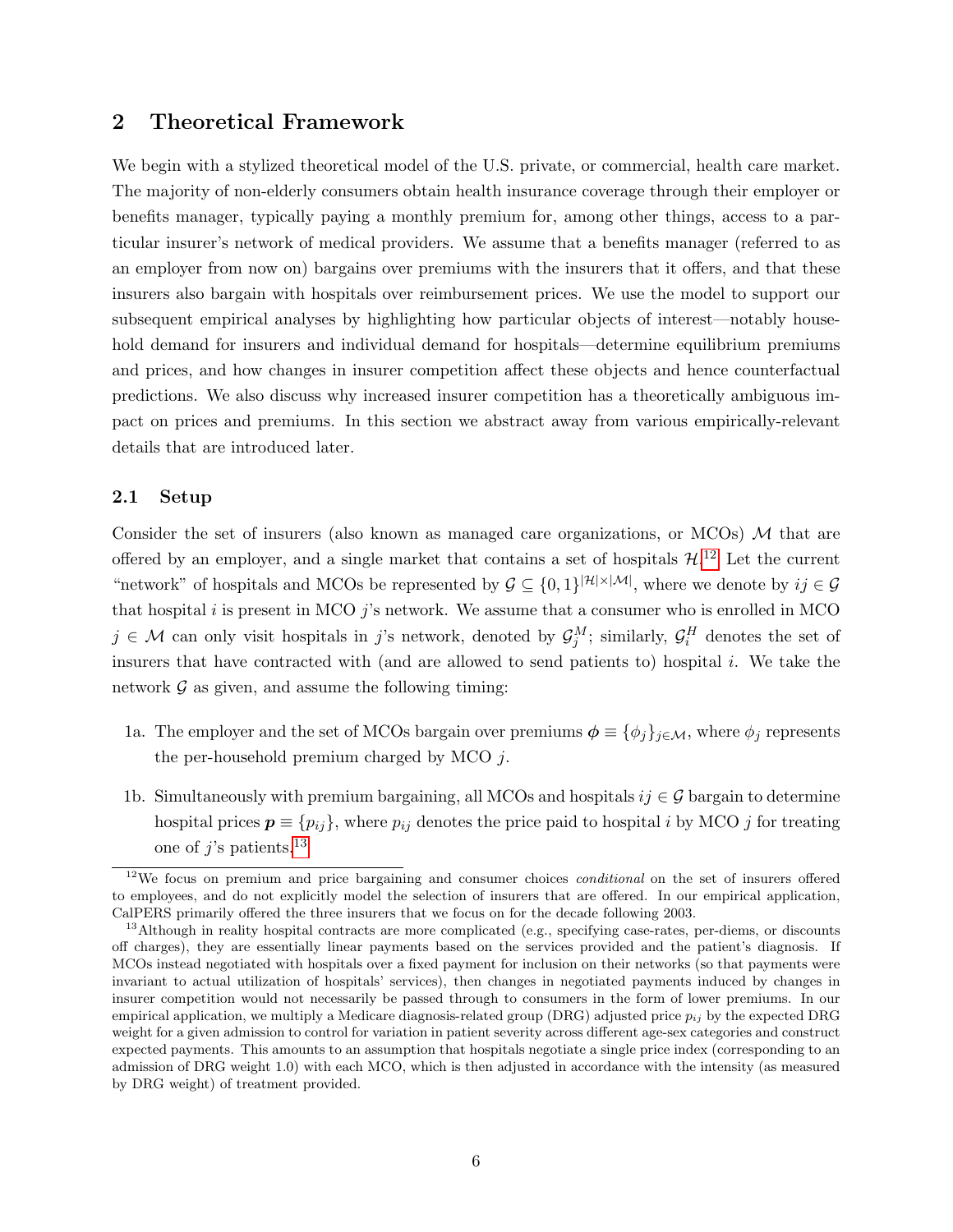- 2. Given hospital networks and premiums, households choose to enroll in an MCO, determining household demand for MCO j, denoted by  $D_i(\mathcal{G}, \phi)$ .
- 3. After enrolling in a plan, each individual becomes sick with some probability; those that are sick visit some hospital in their network. This determines  $D_{ij}^H(\mathcal{G},\boldsymbol{\phi})$ , the number of individuals who visit each hospital *i* through each MCO  $j$ .<sup>[14](#page-8-0)</sup>

The distinction between *households* choosing insurance plans (and paying premiums) and *individ*uals choosing a hospitals is an important instutitional feature of the private health care market, and integral for linking the theoretical analysis with our data and empirical application.

MCOs and hospitals seek to maximize profits when bargaining over negotiated prices and premiums. For now, we assume that profits for an MCO  $j$  are

<span id="page-8-2"></span>
$$
\pi_j^M(\mathcal{G}, \mathbf{p}, \phi) = D_j(\cdot)(\phi_j - \eta_j) - \sum_{h \in \mathcal{G}_j^M} D_{hj}^H(\cdot) p_{hj} , \qquad (1)
$$

where the first term on the right-hand-side represents MCO  $i$ 's total premium revenues (net of non-inpatient hospital costs, represented by  $\eta_i$ ), and the second term represents payments made to hospitals in MCO  $i$ 's network for inpatient hospital services. This last term sums, over all hospitals in an MCO's network, the price per admission negotiated with each hospital multiplied by the number of patients admitted to that hospital.

We assume that profits for a hospital  $i$  are

$$
\pi_i^H(\mathcal{G}, \mathbf{p}, \phi) = \sum_{n \in \mathcal{G}_i^H} D_{in}^H(\cdot)(p_{in} - c_i) , \qquad (2)
$$

which sums, over all MCOs  $n$  with which hospital  $i$  contracts, the number of patients it receives multiplied by an average margin per admission (where  $c_i$  is hospital i's average cost per admission for a patient).<sup>[15](#page-8-1)</sup> Any components of MCOs' or hospitals' profits that do not vary with the network, including fixed costs, do not affect the subsequent analysis and are omitted.

We take household and individual demand for insurers and hospitals as primitives of this section's theoretical analysis, deferring further discussion until our empirical application, and focus on the equilibrium determination of insurer premiums and hospital prices.

Employer-Insurer Bargaining over Premiums. We assume that premiums for each MCO are negotiated with the employer via simultaneous bilateral Nash bargaining, where the employer maximizes its employees' welfare minus its total premium payments. This assumption nests the standard Nash-Bertrand model of premium setting. It is consistent with evidence suggesting that

<span id="page-8-0"></span> $14$ In our empirical application, we allow for heterogeneous consumers who become sick with different diagnoses with different probabilities and whose preferences for hospitals depend on their diagnosis, age-sex category, and location.

<span id="page-8-1"></span><sup>&</sup>lt;sup>15</sup>Our empirical analysis will utilize expected resource-intensity-adjusted prices and costs per admission that vary across age-sex categories and across each insurer-hospital pair.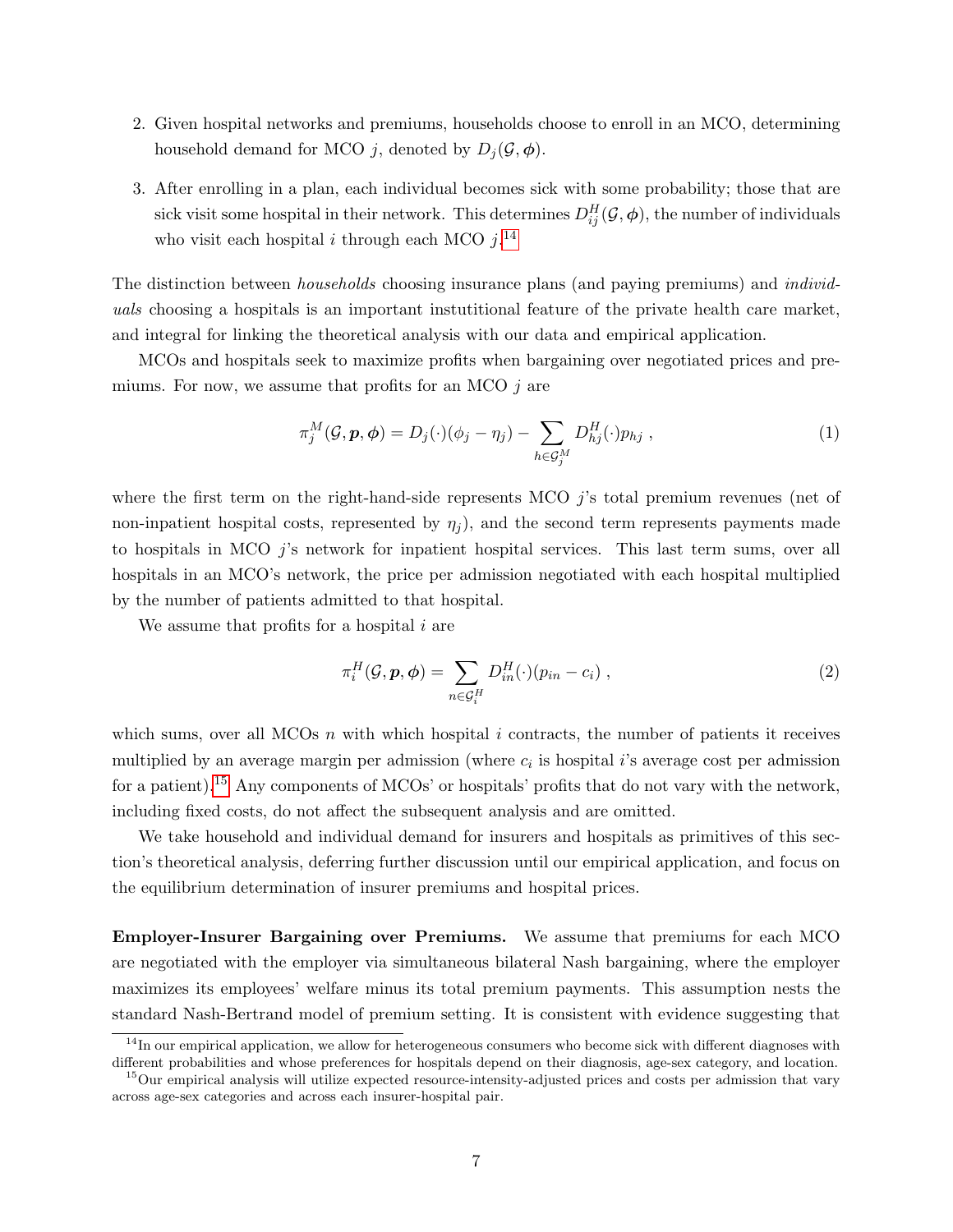large employers (including the one that we examine) constrain the level of premiums that are charged in the private health care market. Negotiated premiums  $\phi_j$  for each MCO j thus satisfy

<span id="page-9-1"></span>
$$
\phi_j = \arg \max_{\phi_j} \left[ \frac{\pi_j^M(\mathcal{G}, \mathbf{p}, \{\phi, \phi_{-j}\})}{GFT_j^M} \right]^{\tau^{\phi}} \times \left[ \underbrace{W(\mathcal{M}, \{\phi, \phi_{-j}\}) - W(\mathcal{M} \setminus j, \phi_{-j})}_{GFT_j^E} \right]^{(1-\tau^{\phi})} \forall j \in \mathcal{M},
$$
\n(3)

(where  $\phi_{-j} \equiv \phi \setminus \phi_j$ ) subject to the constraints that the terms  $GFT_j^M \geq 0$  and  $GFT_j^E \geq 0$ . These terms represent MCO  $j$ 's and the employer's "gains-from-trade" (GFT) from coming to agreement and having MCO  $j$  in the employer's choice set. The MCO's gains-from-trade are its profits from being offered by the employer (as the MCO's disagreement outcome is assumed to be 0). The employer's gains-from-trade are represented by the difference between its objective, represented by  $W(\cdot)$ , when MCO j is and is not offered. In our empirical example,  $W(\cdot)$  will be the employer's total employee welfare net of its premium payments to insurers; an explicit parameterization is provided in section 3.4. Given our timing assumptions, outside options from disagreement are determined by removing MCO j from the employer's choice set, holding fixed premiums and negotiated hospitals prices for other MCOs, but allowing employees to choose new insurance plans (but not switch employers).

The "premium Nash bargaining parameter" is represented by  $\tau^{\phi} \in [0,1]$ , where  $\tau^{\phi} = 1$  implies that MCOs simultaneously set profit-maximizing premiums (i.e., compete à la Nash-Bertrand), and  $\tau^{\phi} = 0$  implies that the employer pays each MCO only enough to cover its costs (i.e., so that  $GFT_j^M=0$  for all j).

Insurer-Hospital Bargaining over Hospital Prices. As with premiums, we assume that hospital prices  $p$  are determined via simultaneous bilateral Nash bargaining.<sup>[16](#page-9-0)</sup> Each negotiated price per-admission  $p_{ij} \in p$  between hospital  $i \in \mathcal{H}$  and MCO  $j \in \mathcal{M}$  (for all  $ij \in \mathcal{G}$ ) maximizes the pair's bilateral Nash product:

<span id="page-9-2"></span>
$$
p_{ij} = \arg \max_{p_{ij}} \left[ \frac{\pi_j^M(\mathcal{G}, \mathbf{p}, \boldsymbol{\phi}) - \pi_j^M(\mathcal{G} \setminus ij, \mathbf{p}_{-ij}, \boldsymbol{\phi})}{\text{MCO } j \text{'s GFT with hospital } i} \right]^{T_j}
$$
  
\$\times \left[ \frac{\pi\_i^H(\mathcal{G}, \mathbf{p}, \boldsymbol{\phi}) - \pi\_i^H(\mathcal{G} \setminus ij, \mathbf{p}\_{-ij}, \boldsymbol{\phi})}{\text{Hospital } i \text{'s GFT with MCO } j} \right]^{(1-\tau\_j)}\$ \forall ij \in \mathcal{G} . \tag{4}

<span id="page-9-0"></span> $16$ Our empirical application allows for insurers to bargain simultaneously with *hospital systems*, where we assume that a system removes all of its hospitals from an insurer's hospital network upon disagreement (see Appendix [A.4\)](#page-44-0). We also note that our approach implicitly assumes that different prices for each insurer-hospital pair may be negotiated for different employers.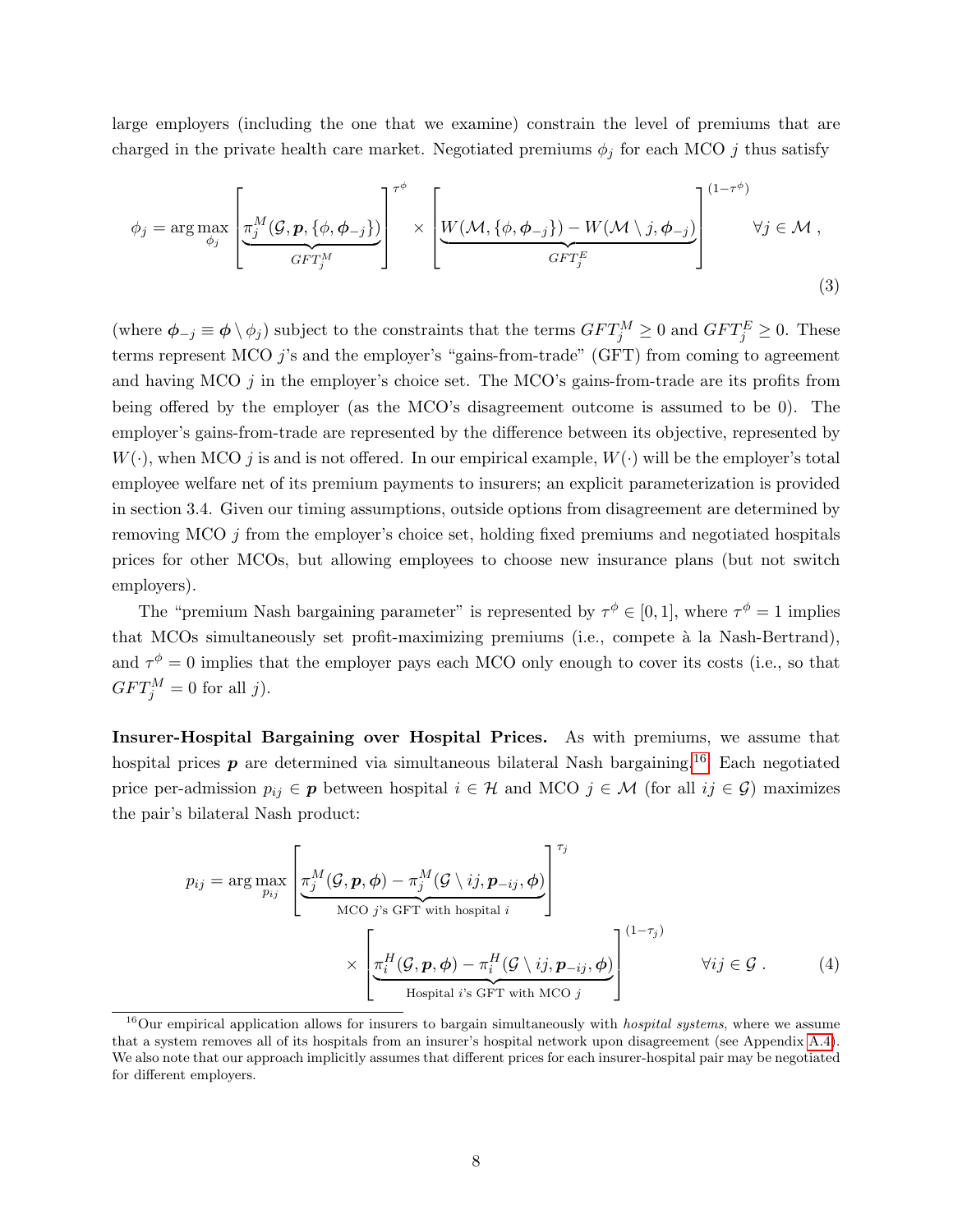That is, each price  $p_{ij}$  maximizes the product of MCO  $j$  and hospital  $i$  gains-from-trade, holding fixed all other negotiated prices  $p_{-ij} \equiv p \setminus p_{ij}$ , where  $\pi_j^M(p_{-ij}, \phi, \mathcal{G} \setminus ij)$  and  $\pi_i^H(p_{-ij}, \phi, \mathcal{G} \setminus ij)$ represent MCO  $j$  and hospital i's disagreement payoffs. As each bilateral bargain occurs concurrently with premium setting, if hospital i comes to a disagreement with MCO  $i$ , we assume that both parties believe that the new disagreement network will be  $\mathcal{G} \setminus ij$ , and all other prices  $p_{-ij}$  and premiums  $\phi$  remain fixed.

The "price Nash bargaining parameter" for MCO j is represented by  $\tau_j \in [0, 1]$  for all  $j \in \mathcal{M}$ .

Remarks. The assumption that each bilateral negotiation maximizes bilateral Nash products (taking the outcomes of all other bargains as given) was proposed in [Horn and Wolinsky](#page-41-5) [\(1988\)](#page-41-5). It is a type of contract equilibrium as defined in [Cremer and Riordan](#page-39-9) [\(1987\)](#page-39-9), and has been subsequently used in applied work to model upstream-downstream negotiations over input prices in oligopolistic vertical markets (e.g., [Crawford and Yurukoglu](#page-39-2) [\(2012\)](#page-39-2), [Grennan](#page-40-5) [\(2013\)](#page-40-5), [Gowrisankaran, Nevo and](#page-40-4) [Town](#page-40-4)  $(2015)$ .<sup>[17](#page-10-0)</sup> Our paper is the first in the literature to allow the "consumer" of the downstream firms' products (here, the employer) to also negotiate over downstream prices (premiums).

We assume that both premiums and hospital prices are simultaneously determined, implying that they will be "optimal" (i.e., maximize their bilateral Nash products) with respect to each other in equilibrium.[18](#page-10-1) This assumption implies that prices remain fixed when evaluating payoffs from premium bargaining in [\(3\)](#page-9-1) and that premiums remain fixed when considering both agreement and disagreement payoffs from hospital price bargaining in [\(4\)](#page-9-2). Although we adopt this timing assumption primarily to simplify the computation and estimation of our model, we also note that as prices and premiums are set at staggered intervals and are fixed for different period lengths in reality, an alternative timing assumption—that prices are negotiated before premiums and that premiums immediately adjust to changes in negotiated prices—may be unrealistic.[19](#page-10-2)

#### <span id="page-10-3"></span>2.2 Equilibrium Negotiated Premiums and Hospital Prices

We next derive the first-order conditions for our premium and hospital price bargaining equations in [\(3\)](#page-9-1) and [\(4\)](#page-9-2) to examine how insurer competition affects their determination in equilibrium.

<span id="page-10-0"></span><sup>&</sup>lt;sup>17</sup>[Collard-Wexler, Gowrisankaran and Lee](#page-39-10) [\(2016\)](#page-39-10) provide a non-cooperative extensive form that allows for firms to participate in multiple bargains with multiple parties that, under certain conditions, yields the bargaining solution over premiums and prices given by [\(3\)](#page-9-1) and [\(4\)](#page-9-2)—i.e., where each pair chooses a transfer to maximize their bilateral Nash product holding the outcomes of other bargains as fixed—as an equilibrium outcome.

<span id="page-10-1"></span><sup>18</sup>See also [Gal-Or](#page-40-11) [\(1999\)](#page-40-11), [Nocke and White](#page-41-12) [\(2007\)](#page-41-12), [Draganska, Klapper and Villas-Boas](#page-39-11) [\(2010\)](#page-39-11), and [Crawford](#page-39-5) [et al.](#page-39-5) [\(2015\)](#page-39-5) who use a similar timing assumption in other settings. As negotiated hospital prices are assumed to be linear, double marginalization will still be present.

<span id="page-10-2"></span><sup>&</sup>lt;sup>19</sup> In our empirical application, we find that premiums would not significantly adjust to an increase in any particular hospital's negotiated price, and thus our results are also likely to be robust to assuming that hospital prices are determined before premiums. I.e., using our estimated parameters, we compute the elasticity of premiums with respect to hospital prices (i.e.,  $(p_{ij}/\phi_j) \times (\partial \phi_j/\partial p_{ij})$ ) for each hospital i and insurer j pair at observed premiums and price levels when premiums are determined after hospital prices are negotiated: the maximum elasticity across all insurer and hospital pairs is no greater than .03, with a mean of  $4 \times 10^{-4}$ . These small magnitudes are attributable to the presence of state-wide premium setting and the fact that no single hospital serves more than 12% of an insurer's total admissions (with a mean of less than 0.5%).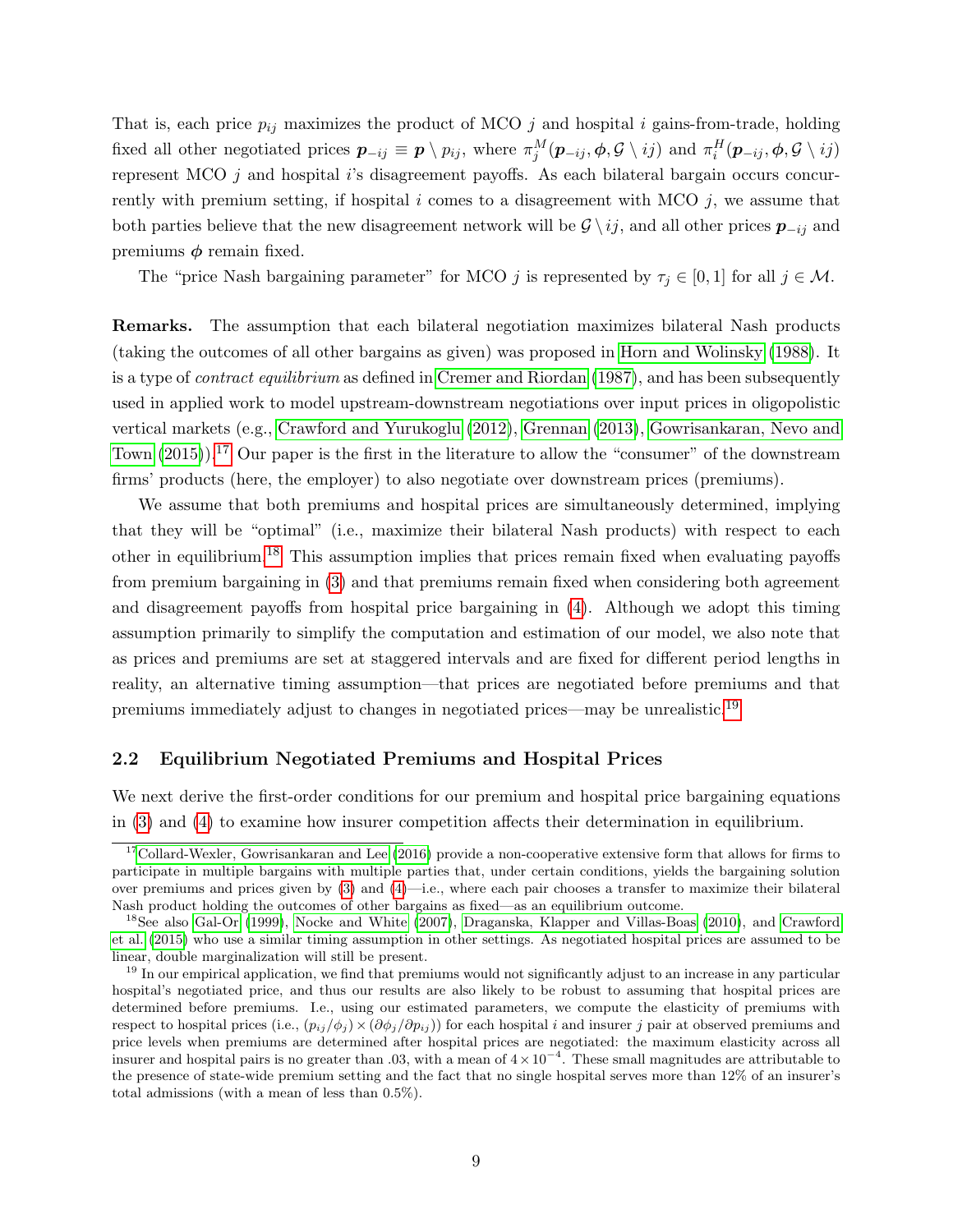Insurer Premiums. Setting the first-order conditions of [\(3\)](#page-9-1) equal to 0 (for a given network and set of premiums  $\phi_{-j}$ , and set of negotiated prices  $p^*$ ) implies that

<span id="page-11-0"></span>
$$
\frac{\partial \pi_j^M(\cdot)}{\partial \phi_j} = \frac{1 - \tau^{\phi}}{\tau^{\phi}} \times \frac{\pi_j^M(\cdot) \times \left( -\partial GFT_j^E(\cdot)/\partial \phi_j \right)}{GFT_j^E(\cdot)} \qquad \forall j ,
$$
\n
$$
(5)
$$

where, again,  $GFT^{E}(\cdot)$  represents the change in the employer's objective function when MCO j is added to the choice set.

As [\(5\)](#page-11-0) shows, if  $\tau^{\phi} = 1$ , these conditions correspond to the standard Nash-Bertrand first-order conditions:  $\partial \pi_j^M(\cdot)/\partial \phi_j = 0$  for all j. However, holding fixed  $\phi_{-j}$ , if  $\tau^{\phi} < 1$ , then [\(5\)](#page-11-0) implies that  $\partial \pi_j^M(\cdot)/\partial \phi_j \geq 0$  and the equilibrium premium for j will likely be lower than that predicted under Nash Bertrand premium setting.<sup>[20](#page-11-1)</sup> The negotiated premium level will be particularly low relative to the Nash Bertrand outcome if the right-hand side of [\(5\)](#page-11-0) is large in magnitude: for example, if the MCOs' Nash bargaining parameter  $(\tau^{\phi})$  is low, the profits that MCO j receives from the employer  $(\pi^M(\cdot))$  are high, the employer's gains-from-trade with the MCO  $(GFT_j^E)$  are low, or the harm to the employer from higher premiums  $(-\partial GFT^E_j(\cdot)/\partial \phi_j)$  is large.

Hospital Prices. Turning now to hospital prices, the first-order conditions of [\(4\)](#page-9-2) (for a given network, set of premiums  $\phi$ , and set of negotiated prices  $p_{-ij}^*$ ) are

<span id="page-11-2"></span>
$$
p_{ij}^{*}D_{ij}^{H}
$$
\ntotal hospital payments\n
$$
+ \tau_{j} \left[\begin{array}{c}\n\Delta_{ij}D_{j}](\phi_{j} - \eta_{j}) & -\n\Delta_{ij}D_{j}[\phi_{j} - \eta_{j} - \sum_{\text{(A MCO revenues net of non-hosp costs)}} p_{hj}^{*}[\Delta_{ij}D_{hj}^{H}] \\
\vdots \\
\Delta_{i}D_{i}D_{j}^{H}[\Delta_{ij}D_{hj}^{H}] & \Delta_{ij}D_{hj}^{H} \\
\vdots \\
\Delta_{i}D_{i}D_{j}^{H}[\Delta_{ij}D_{hj}^{H}] & \Delta_{ij}D_{j}D_{j}^{H}[\Delta_{ij}D_{hj}^{H}] \\
\vdots \\
\Delta_{i}D_{i}D_{j}^{H}[\Delta_{ij}D_{j}^{H}][p_{j}^{*} - c_{i}]\n\end{array}\right]
$$
\ntotal hospital position's population. The system of the DFT is a other hospital. The system of the DFT is a single number of nodes, and the system is not often possible to other hospital. The system of the DFT is a single number of nodes, and the system is not possible. The system of the DFT is a single number of nodes, the system is a single number of nodes, and the system is a single number of nodes. The system is a single number of nodes, the system is a single number of nodes, and the system is a single number of nodes. The system is a single number of nodes, and the system is a single number of nodes, and the system is a single number of nodes, and the system is a single number of nodes. The system is a single number of nodes, and the system is a single number of nodes, and the system is a single number of nodes. The system is a single number of nodes, and the system is a single number of nodes, and the system is a single number of nodes. The system is a single number of nodes, and the system is a single number of nodes, and the system is a single number of nodes, and the system is a single number of nodes. The system is a single number of nodes, and the system is a single number of nodes, and the system is a single number of nodes. The system is a single number of nodes, and the system is a single number of nodes, and the system is a single number of nodes, and the system is a single number of nodes, and the system is a single number of nodes. The system is a single number of nodes, and the system is a single number of nodes, and the system is a single number of nodes, and the system is a single number of nodes. The system is a single number of nodes, and the system is a single number of nodes, and the system is a single number of nodes, and the system is a single number of nodes. The system is a single number of nodes, and the system is a single number of nodes, and the system is a single number of nodes, and the system is a single number of nodes, and the system is a single number of nodes.

where we have dropped the arguments of all demand functions for expositional convenience, and  $[\Delta_{ij}D_j] \equiv D_j(\mathcal{G},\cdot) - D_j(\mathcal{G}\setminus ij,\cdot),$  and  $[\Delta_{ij}D_{hj}^H] \equiv D_{hj}^H(\mathcal{G},\cdot) - D_{hj}^H(\mathcal{G}\setminus ij,\cdot).$  These " $[\Delta D]$ " terms represent the adjustments in particular demand functions when hospital  $i$  and MCO  $j$  come to a disagreement, where we assume disagreement between hospital  $i$  and insurer  $j$  results in  $i$ 's removal from  $j$ 's network.

<span id="page-11-1"></span><sup>&</sup>lt;sup>20</sup>If  $\tau^{\phi}$  < 1, the right-hand side of [\(5\)](#page-11-0) is positive:  $\pi_j^M$  and  $GFT_j^E$  must be weakly positive if the employer and MCO j are observed to have an agreement, and the negative change in employer welfare from an increase in premiums is also positive. If  $\pi_j^M(\cdot)$  is globally concave, then a value of  $\phi_j$  for which  $\partial \pi_j^M(\cdot)/\partial \phi_j \geq 0$  will be no greater than the value of  $\phi_j$  for which  $\partial \pi_j^M(\cdot)/\partial \phi_j = 0$ .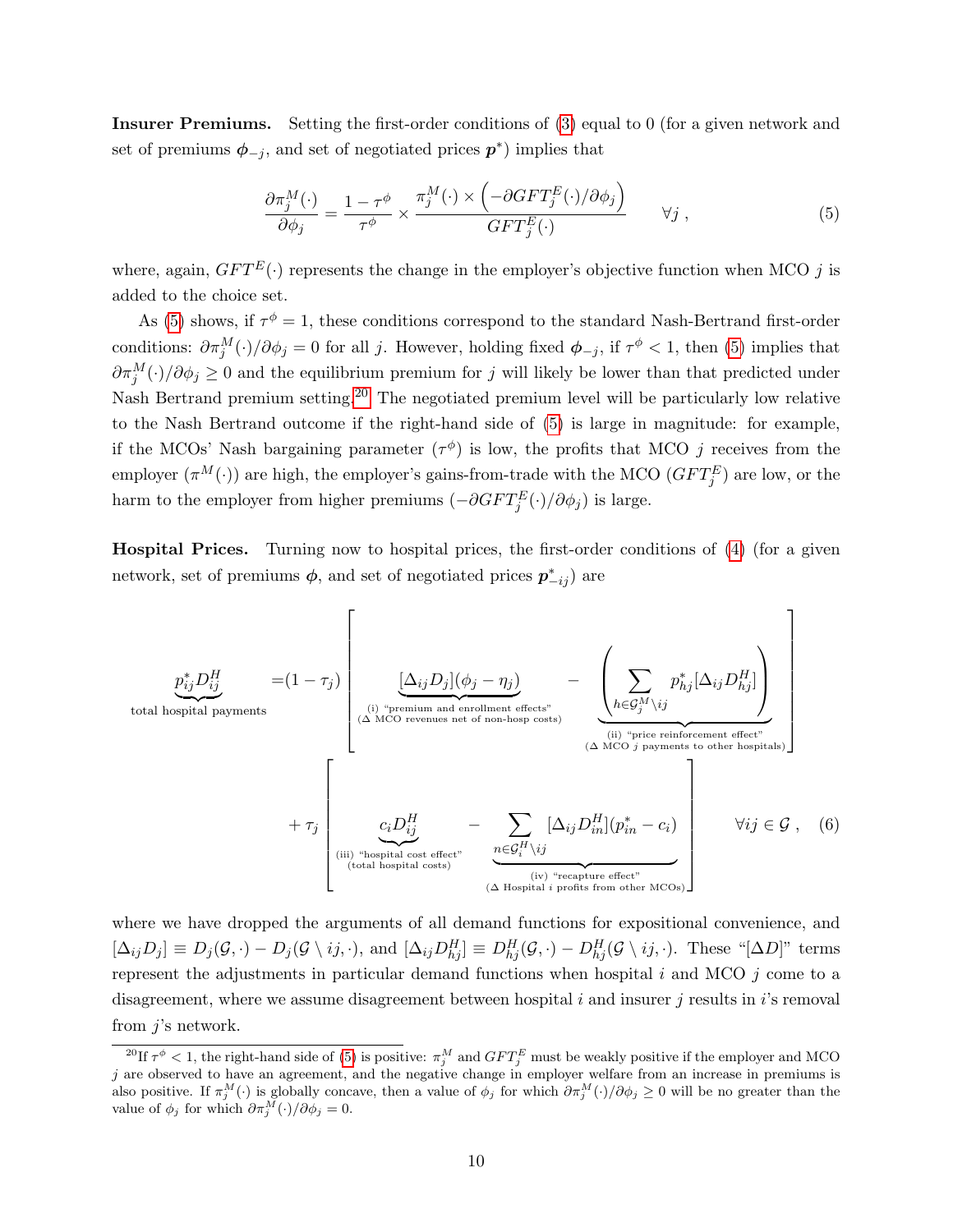Equation  $(6)$  decomposes the determinants of negotiated payments when MCO  $j$  and hospital i bargain over the gains-from-trade created when that hospital is included in  $j$ 's network. These gains are primarily obtained by MCOs through higher premiums and additional enrollees. Although the gains are shared with hospitals via negotiated per-admission prices, we use the total hospital payment on the left-hand-side of [\(6\)](#page-11-2) as a measure of revenues that is comparable across hospitals for a particular MCO and is not dependent on the number of admissions that a hospital actually receives.[21](#page-12-0)

The total hospital payment made from MCO  $i$  to hospital i depends on each firm's gains from trade. The first line, representing the MCO  $j$ 's gains from having hospital i on its network, comprises two terms:

- (i) Premium and enrollment effects: this is the effect of hospital i's inclusion in MCO  $j$ 's network on the MCO's premium revenues. It is a function of both the level of the MCO's premiums and the change in its enrollment if  $i$  is removed from its network.
- (ii) Price reinforcement effect: the adjustment in payments per enrollee that  $j$  makes to other hospitals in its existing network upon dropping i. It is a function of the substitutability and equilibrium negotiated prices of all hospitals in MCO j's network.

The second line of  $(6)$ , representing hospital i's gains from being included in MCO j's network, also comprises two terms:

- (iii) Hospital cost effect: this implies that every unit increase in hospital i's costs results in a  $\tau_j$ unit increase payments.
- (iv) Recapture effect: this represents the adjustment in hospital i's reimbursements from other MCOs  $n \neq j$  when i is removed from MCO j's network.

These terms have intuitive effects on equilibrium negotiated prices. The premium and enrollment effects indicate that the greater is the loss in an MCO's premium revenues (net of non-hospital costs) from losing access to a hospital, the more that hospital is paid, since it has more "leverage" over the MCO's profits. The price reinforcement effect indicates that the higher the price of the hospitals in  $j$ 's network that  $j$ 's enrollees visit in the case when i is dropped, the higher will be  $p_{ij}^*$ . That is, if hospital i's patients on MCO j substitute to cheaper hospitals when i is dropped, hospital  $i$  is paid less than if its patients visited more expensive hospitals. The hospital cost effect implies that the Nash bargaining parameter determines how completely the hospital is able to pass through cost increases to the MCO. And finally, the recapture effect represents hospital  $i$ 's "opportunity cost" from being in MCO  $j$ 's network: i.e., the more hospital  $i$  would be paid by other MCOs if i dropped MCO j, the more MCO j pays i in equilibrium.

<span id="page-12-0"></span><sup>&</sup>lt;sup>21</sup>For example, consider two hospitals A and B that deliver the same gains-from-trade to MCO j, but A serves fewer patients than B (e.g., it is only valuable for a rare disease or diagnosis so that  $D_{Aj}^H < D_{Bj}^H$ ). The model indicates that each hospital obtains the same absolute amount of surplus from MCO j but focusing on a price-per-admission as opposed to total hospital payments will obscure this.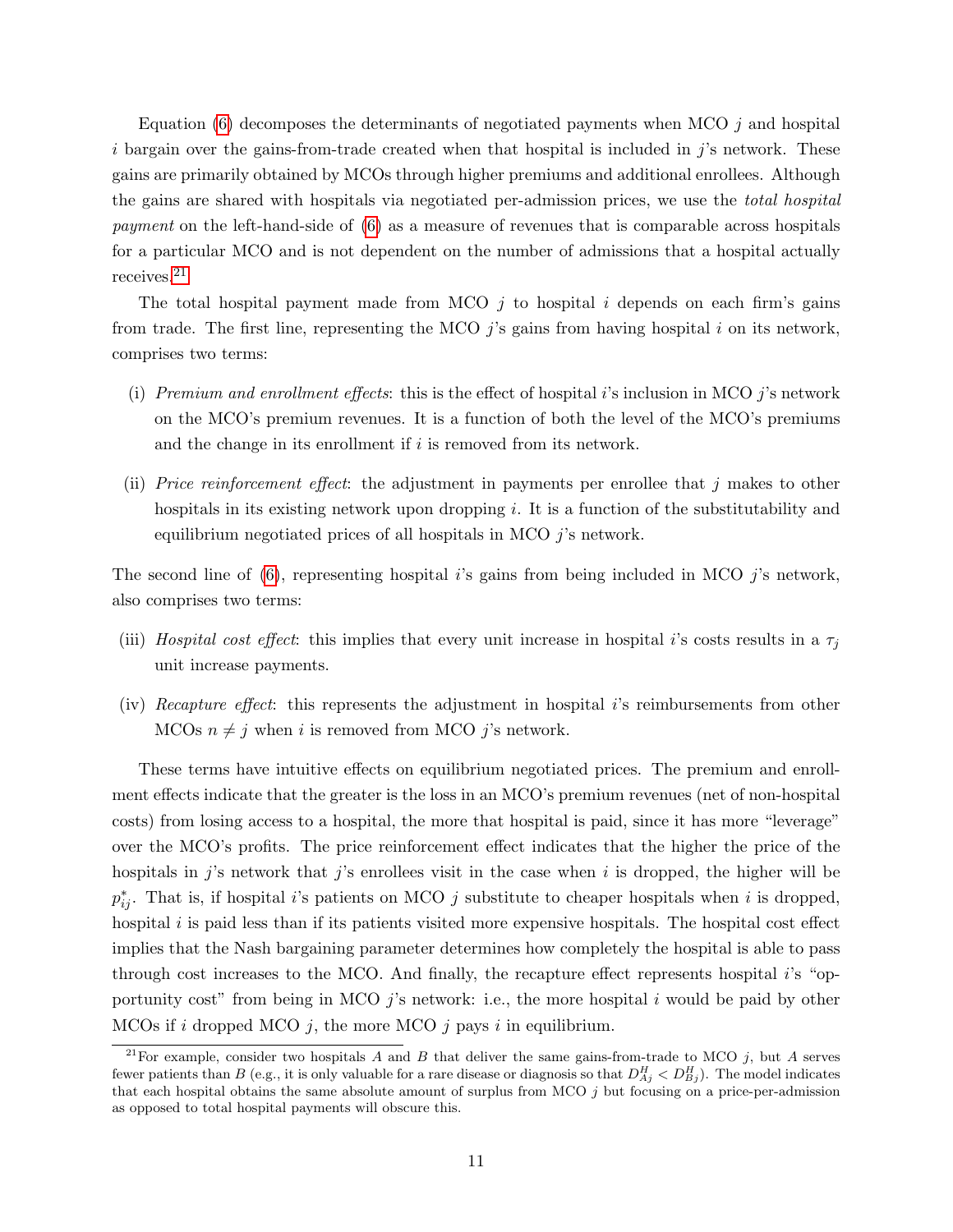## <span id="page-13-1"></span>2.3 The Impact of a Change in Insurer Competition on Premiums and Prices

We now use the bargaining first-order conditions from our model, given by  $(5)$  and  $(6)$ , to examine the effects of insurer competition on premiums and hospital prices.

Insurer Premiums. Consider the impact of a reduction in insurer competition. The left-hand side of the first-order condition in [\(5\)](#page-11-0) implies that the standard logic from Nash-Bertrand premium setting is still present: the removal of an insurer from an employer's choice set tends to reduce "competitive pressures" (i.e., the elasticity of demand with respect to premiums for each MCO), and thus increase premiums.

However, if  $\tau^{\phi} < 1$ , then the right-hand side of [\(5\)](#page-11-0) will be non-zero, leading both initial and "counterfactual" (i.e., post-removal of an insurer) premiums to differ from Nash Bertrand levels. For example, the term  $GFT_j^E(\cdot)$  will tend to increase for an MCO j when a rival insurer is removed from the choice set. This will reduce the extent to which premium setting departs from Nash-Bertrand behavior and lead to additional upward pressure in MCO  $j$ 's premiums when another MCO is removed. Such an increase may be partially offset by an increase in  $\pi_j^M(\cdot)$  when a rival insurer is removed, because now MCO  $j$  stands to lose more upon being dropped.

Unlike with standard Nash-Bertrand premium setting, in our premium bargaining model it is possible that removing an MCO from the employer's choice set can actually lead to a reduction in premiums for the remaining insurers (holding fixed hospital prices) when  $\tau^{\phi}$  < 1 if an employer's bargaining leverage is strengthened. To understand how this is possible, observe that if  $GFT_j^E(\cdot)$ decreases when a rival MCO is removed from the choice set, then the right-hand side of [\(5\)](#page-11-0) will tend to increase; if this effect is large enough to offset other adjustments, premiums may actually fall. One example of how  $GFT_{j}^{E}(\cdot)$  can decrease if a rival MCO k is removed from the choice set is if k is a high-cost insurer with higher premiums than its rivals.<sup>[22](#page-13-0)</sup> Allowing for negotiated hospital prices to change (and potentially fall) can reinforce this effect, and further admit the possibility that a "countervailing power" result—i.e., a more concentrated downstream (insurer) market leading to both lower negotiated upstream (hospital) and downstream (employer) prices—can occur.

Hospital Prices. To understand how insurer competition affects hospital prices, we focus on how the removal of a rival MCO adjusts each of the right-hand side terms in [\(6\)](#page-11-2) for a particular MCO j and hospital i pair. Term (i), referred to as the *premium and enrollment effects*, is a function of both the change in MCO *j*'s demand upon losing access to hospital  $i$  (the enrollment effect), and the level of its premiums in the market (the premium effect). We decompose the adjustment in these effects when a rival MCO is removed into an enrollment effect change, and a premium effect

<span id="page-13-0"></span><sup>&</sup>lt;sup>22</sup>I.e., if MCO k is in the choice set, a disagreement between the employer and MCO j may lead to most enrollees in j choosing to join k and substantially increase the employer's premium payments. However, if MCO k is not in the choice set, then a disagreement between the employer and MCO j may lead to the employer's enrollees choosing a more cost-effective plan, harming the employer by less.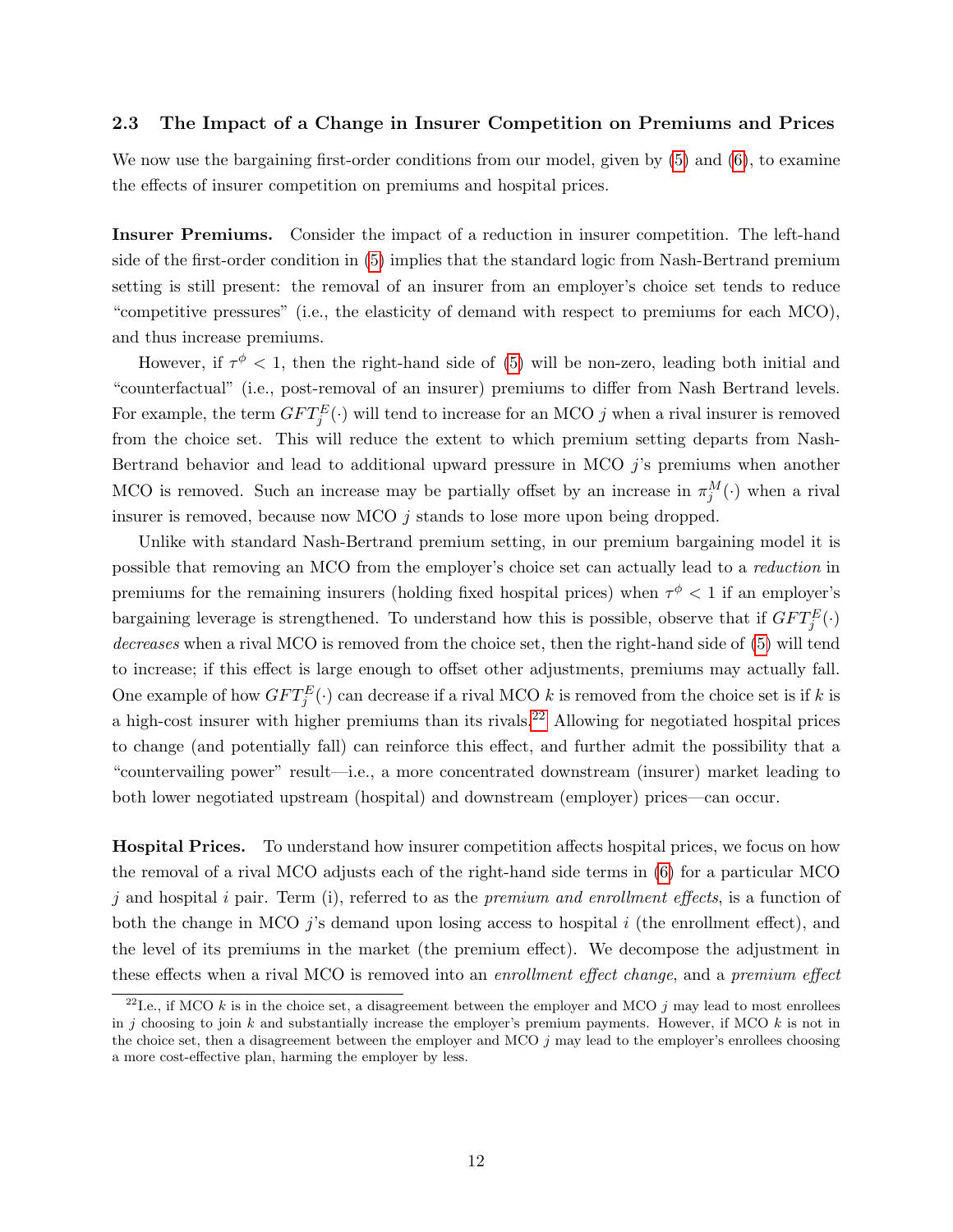change:

$$
\underbrace{\left( [\Delta_{ij} D_j^{CF}] - [\Delta_{ij} D_j] \right) \times \left( \phi_j^{CF} - \eta_j \right)}_{\text{enrollment effect change}} + \underbrace{[\Delta_{ij} D_j] \times \left( \phi_j^{CF} - \phi_j \right)}_{\text{premium effect change}},
$$
\n(7)

where "CF" superscripts denote counterfactual values of demand and premiums terms when an MCO is removed. An adjustment to insurer competition will often cause these two terms to move in opposite directions. On one hand, when a rival insurer is no longer competing for the same enrollees, the loss of hospital i typically results in a smaller adjustment in MCO  $j$ 's enrollment  $([\Delta_{ij}D_j^{CF}] \leq [\Delta_{ij}D_j]).$  This negative enrollment effect change is a primary source of MCOs' additional bargaining leverage when negotiating with hospitals in less competitive markets, and can lead to lower negotiated prices. On the other hand, as previously discussed, a less competitive insurance market may generate higher premiums; this positive premium effect change will tend to increase negotiated prices. Thus, the effect of insurer competition on the first term in [\(6\)](#page-11-2) is theoretically ambiguous.

Note that the impacts of insurer competition on terms (ii) and (iv)—i.e., a price reinforcement effect change and recapture effect change—are more difficult to sign because they are not only affected by *changes in changes in demand*  $(\Delta D_{in}^{H,CF} - \Delta D_{in}^H)$  for all MCOs *n*, but they are also a function of the equilibrium prices paid to all other hospitals. Finally, the impact of insurer competition on negotiated per-admission prices induced by a hospital cost effect change (a change in term (iii) of [\(6\)](#page-11-2)) will be limited in our model, as hospital costs per admission are not assumed to be a function of realized hospital demand.[23](#page-14-1)

Summary. Even in this fairly stylized setting, we have shown that the equilibrium effects of insurer competition on negotiated prices and premiums (and consequently on consumer welfare and industry profits) are complicated, and that it may not be possible to sign these effects without more detailed analysis. The ultimate impact will depend on underlying demand primitives, firm heterogeneity, and institutional details. We thus turn to our empirical application for further guidance, using the insights developed here to guide our approach and inform the interpretation of our findings.

# <span id="page-14-0"></span>3 Empirical Application and Estimation

In this section we discuss our empirical setting and estimation strategy. We first describe the data from which negotiated prices, average hospital costs, insurer-hospital networks, household insurance enrollment, and individual hospital demand can be inferred. We then present and estimate a model of individual demand for hospitals and household demand for insurance plans. Estimates from this demand model are used as inputs for the estimation of a model of employer-insurer bargaining over

<span id="page-14-1"></span> $^{23}$ In Appendix [A.7,](#page-48-0) we provide a formal derivation and further discussion of how the objects in [\(6\)](#page-11-2) (extended to allow for hospital system bargaining) adjust upon a change in insurer competition.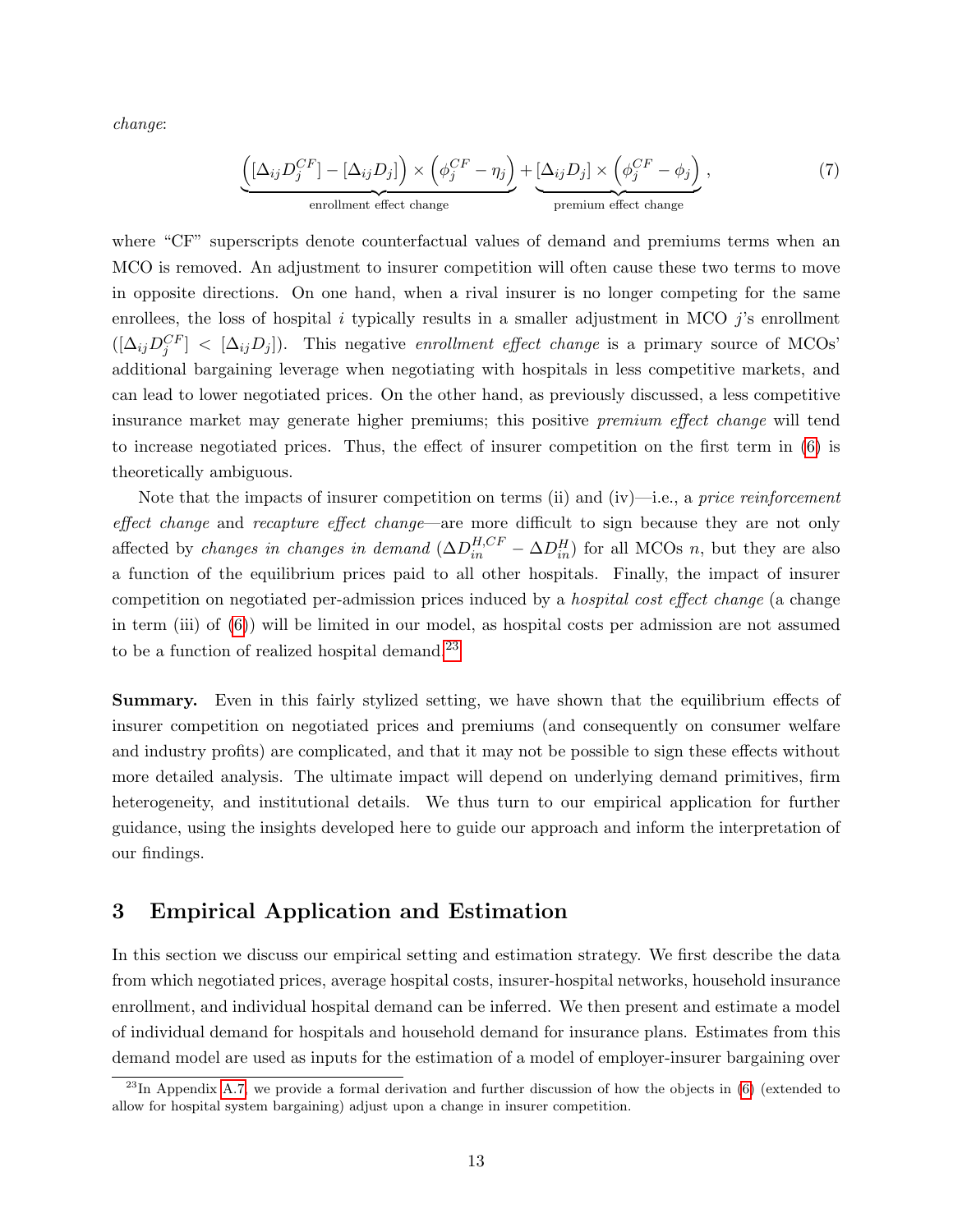premiums and hospital-insurer bargaining over reimbursement prices.

### 3.1 Data and Setting

Our main dataset comprises 2004 enrollment, claims, and admissions information for over 1.2M enrollees covered by the California Public Employees' Retirement System (CalPERS), an agency that manages pension and health benefits for California public and state employees, retirees, and their families. In 2004, CalPERS offered access to an HMO plan from California Blue Shield (BS), a PPO plan administered by Anthem Blue Cross (BC), and an HMO plan offered by Kaiser Permanente, a vertically integrated insurer with its own set of physicians and hospitals. We base our market definition on the California Office of Statewide Health Planning and Development (OSHPD) health service area (HSA) definitions. There are 14 HSAs in California.

For enrollees in BS and BC, we observe hospital choice, diagnosis, and total prices paid by each insurer to a given medical provider for the admission. We have 38,604 inpatient admissions in 2004 for enrollees in BS and BC under the age of 65 that can be matched to an acute care hospital in our data; we do not observe prices or claims information for Kaiser enrollees. The claims data are aggregated into hospital admissions and assigned a Medicare diagnosis-related group (DRG) code; we use the admissions data to estimate a model of consumer demand for hospitals (described in the next section), conditional on the set of hospitals in the BS and BC networks.<sup>[24](#page-15-0)</sup> We discuss our measure of a price per-admission negotiated between an insurer and hospital in Section [3.4.](#page-21-0)

We categorize individuals into 5 age groups  $(0-19, 20-34, 35-44, 45-54, 55-64)$  and omit individuals over 65 (as they likely qualify for Medicare); this defines 10 distinct age-sex categories. For each age-sex category, we compute the average DRG weight for an admission from our admissions data, and compute the probability of admission to a hospital by dividing the total number of admissions from commercial insurers, by age-sex category, in California (from 2003 OSHPD discharge data) by Census data on the total commercially insured population. We also compute the probability of an individual in each age-sex category of being admitted for particular diagnoses in a similar fashion.

For enrollment data we use information on the 2004 plan choices of state employee households, for which we observe the age, sex, and zip code for each household member and salary information in \$10K bins for the primary household member. We limit our attention to enrollees into either BS, BC, or Kaiser, which represents over 90% of state enrollees.<sup>[25](#page-15-1)</sup> For estimating insurance demand, we focus on households where the primary enrollee is under the age of 65 and salary information is not missing, leaving us with 162,719 unique households representing 425,647 individuals. We supplement detailed information on plan premiums and hospital networks with information on plan availability, collected from plan evidence of coverage and disclosure forms; it provides the zip

<span id="page-15-0"></span><sup>&</sup>lt;sup>24</sup>We obtain BC hospital network information directly from the insurer; for BS, we infer the hospital network by including all hospitals that admitted at least 10 BS enrollees, and had claims data indicating that the hospital was a "network provider."

<span id="page-15-1"></span><sup>&</sup>lt;sup>25</sup>Some employees (primarily members of law enforcement associations) had access to additional plans that we exclude from our analysis. For our sample of active state employees, total household enrollment in these other plans was below 8%, and no omitted plan had enrollment greater than 2.8%.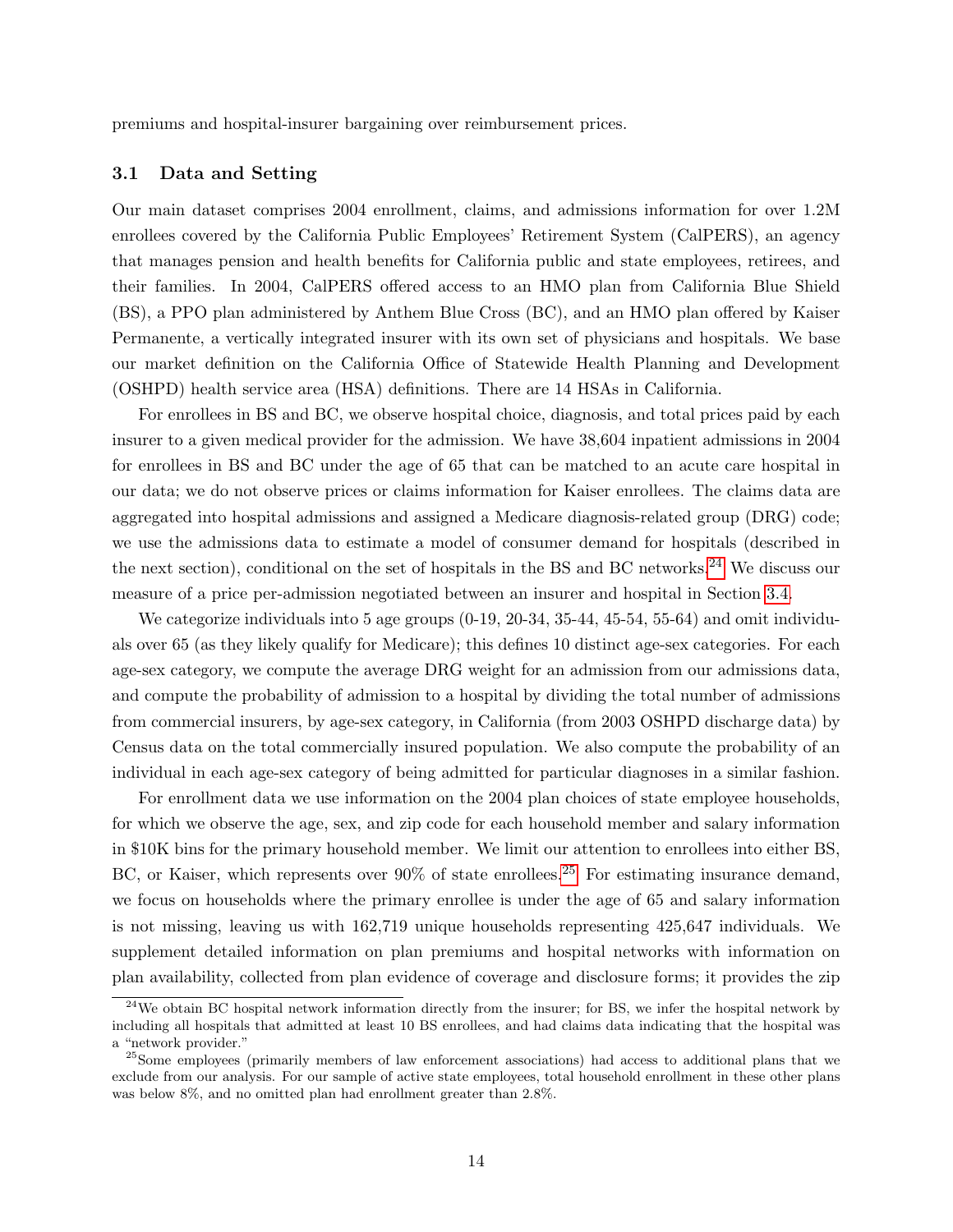<span id="page-16-2"></span>

|                 |                                    | <b>BS</b> | BC       | Kaiser  |
|-----------------|------------------------------------|-----------|----------|---------|
| Premiums        | Single                             | 3782.64   | 4192.92  | 3665.04 |
| (per year)      | $2-Partv$                          | 7565.28   | 8385.84  | 7330.08 |
|                 | Family                             | 9834.84   | 10901.64 | 9529.08 |
|                 | Revenues (per individual)          | 2860.34   | 3179.39  | 2788.05 |
| Insurer         | $#$ Hospitals in Network           | 189       | 223      | 27      |
| Characteristics | $#$ Hospital Systems in Network    | 119       | 149      |         |
|                 | Hospital Prices (per admission)    | 7191.11   | 6023.86  |         |
|                 | Hospital Payments (per individual) | 623.20    | 554.00   |         |
|                 | Hospital Costs (per admission)     | 1709.56   | 1639.92  |         |
| Household       | Single                             | 19313     | 8254     | 20319   |
| Enrollment      | $2-Partv$                          | 16376     | 7199     | 15903   |
|                 | Family                             | 35058     | 11170    | 29127   |
|                 | Avg. $\#$ Individuals/Family       | 3.97      | 3.99     | 3.94    |

Table 1: Summary Statistics

Notes: Summary statistics by insurer. The number of hospitals and hospital systems in network for BS and BC are determined by the number of in-network hospitals or systems with at least 10 admissions observed in the data. Hospital prices and costs per admission are average unit-DRG amounts, weighted across hospitals by admissions. Hospital payments per individual represent average realized hospital payments made per enrollee (not weighted by DRG).

codes and markets in which Kaiser is not available to enrollees as an option.

In addition to our main dataset, we use hospital characteristics, including location, from the American Hospital Association (AHA) survey. Hospital costs are taken from the OSHPD Hospital Annual Financial Data for  $2004<sup>26</sup>$  $2004<sup>26</sup>$  $2004<sup>26</sup>$  We use demographic information from the 2000 Census. Finally, we use 2004 financial reports for each of our three insurers from the California Department of Managed Health Care (DMHC) to compute medical loss ratios (MLRs) by dividing total medical and hospital costs by total revenues.[27](#page-16-1)

Summary Statistics. Summary statistics are provided in Table [1.](#page-16-2) In 2004, annual premiums for single households across BS, BC, and Kaiser were \$3,782, \$4,193, and \$3,665; premiums for 2-party and families across all plans were a strict 2x or 2.6x multiple of single household premiums. State employees received approximately an 80% contribution by their employer. We use total annual premiums received by insurers when computing firm profits, and household annual contributions (20% of premiums) when analyzing household demand for insurers.

Table [2](#page-17-0) reports individual enrollment for our sample of state employees and dependents, and illustrates the considerable variation in insurer market shares across HSAs. In particular, although

<span id="page-16-0"></span><sup>&</sup>lt;sup>26</sup> Our measure of costs is the average cost associated with the reported "daily hospital services per admission" divided by the the computed average DRG weight of admissions at that hospital (computed using our data).

<span id="page-16-1"></span><sup>&</sup>lt;sup>27</sup>The obtained ratios for BS, BC and Kaiser are  $(0.82, 0.79, 0.91)$ . MLR information for large-group plans offered by insurers is available from CMS for 2011 onwards; using our approach to compute 2011 MLRs for the three insurers that we examine yields similar figures to those reported to CMS in 2011. To address the possibility that the CalPERS margins for BC (the only self-insured product in our sample) are smaller than those reported in the DMHC data, we also re-estimate our model and compute counterfactuals under the assumption that BC's margins are half the level observed in the DMHC data: we find broadly similar parameter estimates and counterfactual predictions, with the exception that we estimate higher BC non-inpatient hospital costs per enrollee (implied by the lower margins used in estimation).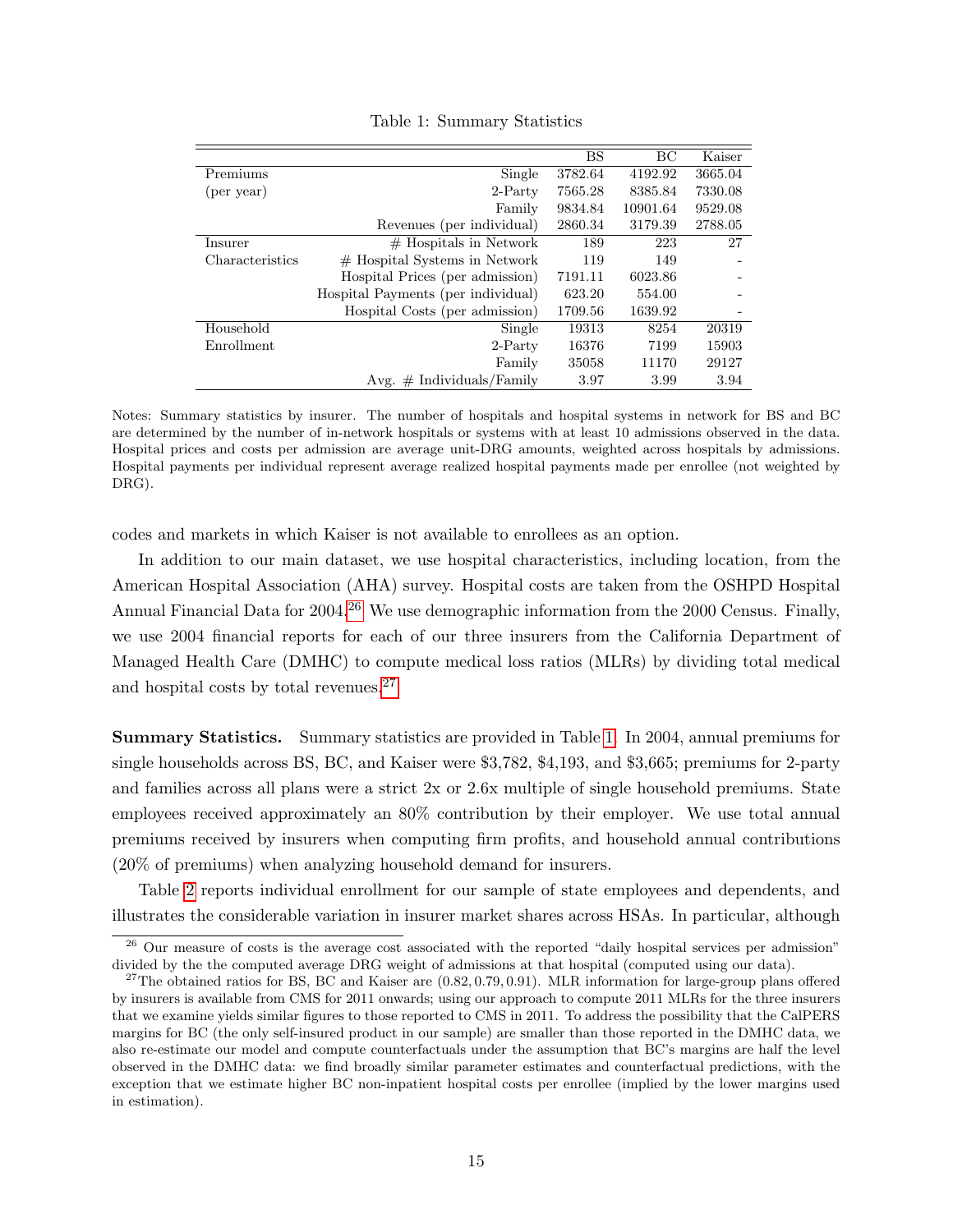<span id="page-17-0"></span>

|                              |             |            | Individual Plan Enrollment |      |              |                          |     |             | Hospital Concentration |             |
|------------------------------|-------------|------------|----------------------------|------|--------------|--------------------------|-----|-------------|------------------------|-------------|
|                              |             | Enrollment |                            |      | Market Share |                          |     | $#$ Systems |                        | $HHI$ (Adm) |
| <b>HSA</b> Market            | $_{\rm BS}$ | BC         | Kaiser                     | BS   | BC           | Kaiser                   | BS  | BС          | <b>BS</b>              | BC          |
| 1. North                     | 5366        | 15143      | ۰                          | 0.26 | 0.74         |                          | 5   | 17          | 3686                   | 1489        |
| 2. Sacramento                | 55732       | 6212       | 59772                      | 0.46 | 0.05         | 0.49                     | 6   | 8           | 4112                   | 2628        |
| 3. Sonoma / Napa             | 6826        | 955        | 13762                      | 0.32 | 0.04         | 0.64                     | 5   | 5           | 3489                   | 3460        |
| San Francisco Bay West<br>4. | 6021        | 926        | 4839                       | 0.51 | 0.08         | 0.41                     | 4   | 4           | 4362                   | 3054        |
| 5. East Bay Area             | 7856        | 1200       | 10763                      | 0.40 | 0.06         | 0.54                     | 9   | 10          | 2560                   | 2096        |
| North San Joaquin<br>6.      | 9663        | 3979       | 4210                       | 0.54 | 0.22         | 0.24                     | 7   | 8           | 2482                   | 1888        |
| 7. San Jose / South Bay      | 2515        | 762        | 4725                       | 0.31 | 0.10         | 0.59                     | 5   | 6           | 3265                   | 2628        |
| 8. Central Coast             | 8028        | 13365      | ۰                          | 0.38 | 0.62         | $\overline{\phantom{0}}$ | 4   | 9           | 3431                   | 2254        |
| 9. Central Valley            | 27663       | 7613       | 10211                      | 0.61 | 0.17         | 0.22                     | 12  | 13          | 1863                   | 1539        |
| 10. Santa Barbara            | 3973        | 1416       | 658                        | 0.66 | 0.23         | 0.11                     | 7   | 7           | 2459                   | 2863        |
| 11. Los Angeles              | 18205       | 6731       | 23919                      | 0.37 | 0.14         | 0.49                     | 22  | 28          | 741                    | 716         |
| 12. Inland Empire            | 17499       | 2801       | 20690                      | 0.43 | 0.07         | 0.50                     | 15  | 15          | 1015                   | 1034        |
| 13. Orange                   | 7836        | 2906       | 5430                       | 0.48 | 0.18         | 0.34                     | 8   | 9           | 2425                   | 2250        |
| 14. San Diego                | 14585       | 2298       | 8593                       | 0.57 | 0.09         | 0.34                     | 10  | 8           | 1708                   | 2549        |
| $\text{Total}^a$             | 191768      | 66307      | 167572                     | 0.45 | 0.16         | 0.39                     | 119 | 147         | 1004                   | 551         |

Table 2: Individual Enrollment and Hospital System Concentration

Notes: Individual enrollment and market shares (Kaiser was not an option for enrollees in HSAs 1 and 8) and hospital system membership and admission Herfindahl-Hirschman Index (HHI)—computed using the number of admissions for all hospital-insurer pairs in our sample—by insurer.

<span id="page-17-1"></span><sup>a</sup> Total (statewide) HHI accounts for hospital system membership across HSAs.

|                  |          | Admission Probabilities |          |         | DRG Weights |      |  |  |
|------------------|----------|-------------------------|----------|---------|-------------|------|--|--|
|                  | OSHPD    | CalPERS                 |          | CalPERS |             |      |  |  |
| Age-Sex Category | All      | BS                      | ВC       | BS      | ВC          | All  |  |  |
| $0-19$ Male      | 2.05%    | 1.78%                   | 2.08%    | 1.78    | 1.49        | 1.70 |  |  |
| 20-34 Male       | $2.07\%$ | $1.66\%$                | 2.07%    | 1.99    | 1.77        | 1.92 |  |  |
| 35-44 Male       | $3.11\%$ | 2.79%                   | $3.21\%$ | 1.95    | 1.89        | 1.93 |  |  |
| $45-54$ Male     | 5.58%    | $5.29\%$                | 5.32%    | 2.07    | 2.05        | 2.07 |  |  |
| 55-64 Male       | 10.49\%  | 10.13%                  | 9.70%    | 2.25    | 2.25        | 2.25 |  |  |
| 0-19 Female      | 2.28\%   | 1.95%                   | $2.04\%$ | 1.31    | 1.39        | 1.32 |  |  |
| $20-34$ Female   | 11.19%   | 11.75%                  | 10.22\%  | 0.84    | 0.87        | 0.85 |  |  |
| 35-44 Female     | 7.91\%   | 7.31\%                  | 7.73%    | 1.32    | 1.33        | 1.32 |  |  |
| 45-54 Female     | $6.87\%$ | $6.16\%$                | $6.82\%$ | 1.90    | 1.83        | 1.87 |  |  |
| 55-64 Female     | $9.74\%$ | $9.01\%$                | $9.26\%$ | 2.03    | 2.02        | 2.03 |  |  |

Table 3: Admission Probabilities and DRG Weights

Notes: Average admission probabilities and DRG weights per admission by age-sex category. OSHPD refers to estimates from 2003 OSHPD discharge data; CalPERS refers to estimates from CalPERS admissions data.

BC is a small player in most markets, it has the largest market share in two of the more rural markets—HSA 1 and 8—where Kaiser is not available and BS has a limited presence. Our empirical work will control for cross-market variation in insurer attractiveness by including insurer-market specific fixed effects, controlling for each insurer's hospital network, and varying the set of insurers available to each enrollee by zip code.

Table [3](#page-17-1) provides average admission probabilities and DRG weights per admission by age-sex categories. Note that admission rates and DRG weights for each age-sex category are quite similar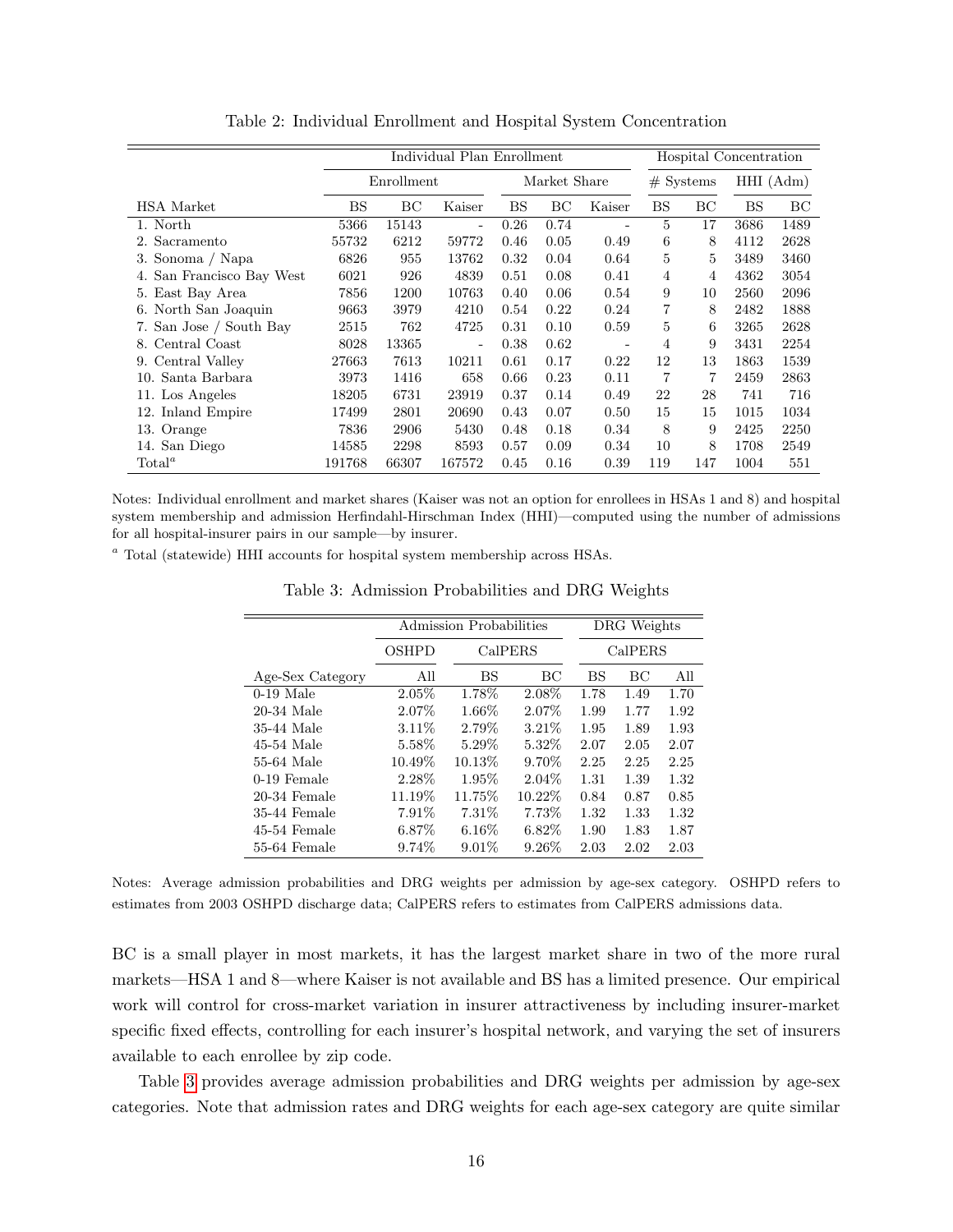across samples. Older patients are admitted more often and with higher weights; the exceptions are 20-34 year old females, who are admitted more often than any other age-sex category at lower average DRG weights (consistent with admission primarily for labor and delivery services).

#### <span id="page-18-2"></span>3.2 Individual Demand for Hospitals

Our model of individual demand for hospitals and insurers builds on [Ho](#page-40-6) [\(2006\)](#page-40-6), which estimates a discrete choice model of hospital demand that allows preferences to vary with observed differences across consumers. The estimates are used to generate an expected utility from each insurer's network which is then included as a plan characteristic in a model of demand for insurers.

We group individuals into one of 10 age-sex categories (described previously), and assume that an individual in category (or of "type")  $\kappa$  requires admission to a hospital with probability  $\gamma_{\kappa}^{a}$ . Conditional on admission, the individual receives one of six diagnoses  $l \in \mathcal{L}$  ≡{cardiac, cancer, neurological, digestive, labor, other} with probability  $\gamma_{\kappa,l}$ . Individuals can only visit a hospital in their market m and insurer's network, and individual k of type  $\kappa(k)$  with diagnosis l derives the following utility from hospital  $i$ :

<span id="page-18-1"></span>
$$
u_{k,i,l,m}^H = \delta_i + z_i v_{k,l} \beta^z + d_{i,k} \beta_m^d + \varepsilon_{k,i,l,m}^H
$$
\n
$$
(8)
$$

where  $\delta_i$  are hospital fixed effects,  $z_i$  are observed hospital characteristics (teaching status, a forprofit (FP) indicator, the number of beds and nurses per bed, and variables summarizing the cardiac, cancer, imaging and birth services provided by the hospital),  $v_{k,l}$  are characteristics of the consumer (diagnosis, income, PPO enrollment),  $d_{i,k}$  represents the distance between hospital i and individual k's zip code of residence (and has a market-specific coefficient), and  $\varepsilon_{k,i,l,m}^H$  is an idiosyncratic error term assumed to be i.i.d. Type 1 extreme value. There is no outside option since our data includes only patients who are sick enough to go to a hospital for a particular diagnosis. We observe the network of each insurer and can therefore accurately specify the choice set of each patient; we assume that the enrollee can choose any hospital in his HSA that is included in his insurer's network and within 100 miles of the enrollee's zip code. We also assume that negotiated hospital prices do not influence individuals' choices of which hospital to visit.<sup>[28](#page-18-0)</sup>

The model predicts the probability that an individual  $k$ —who lives in market m, is enrolled in MCO  $j$ , and has diagnosis *l*—visits hospital  $i$ ; we estimate the parameters of this model via maximum likelihood using our admissions data. Additional details and results are provided in Appendix [A.1.](#page-42-0)

Identification. Identification of individual preferences for hospitals relies on variation in hospital choice sets across markets and differences in choice probabilities for hospitals with particular

<span id="page-18-0"></span><sup>&</sup>lt;sup>28</sup>This is consistent with the non-observability of negotiated prices by consumers who may face coinsurance payments, and the inability of insurers to otherwise steer patients to cheaper hospitals. See further discussion of this assumption in [Ho and Pakes](#page-40-12) [\(2014\)](#page-40-12) and [Gowrisankaran, Nevo and Town](#page-40-4) [\(2015\)](#page-40-4).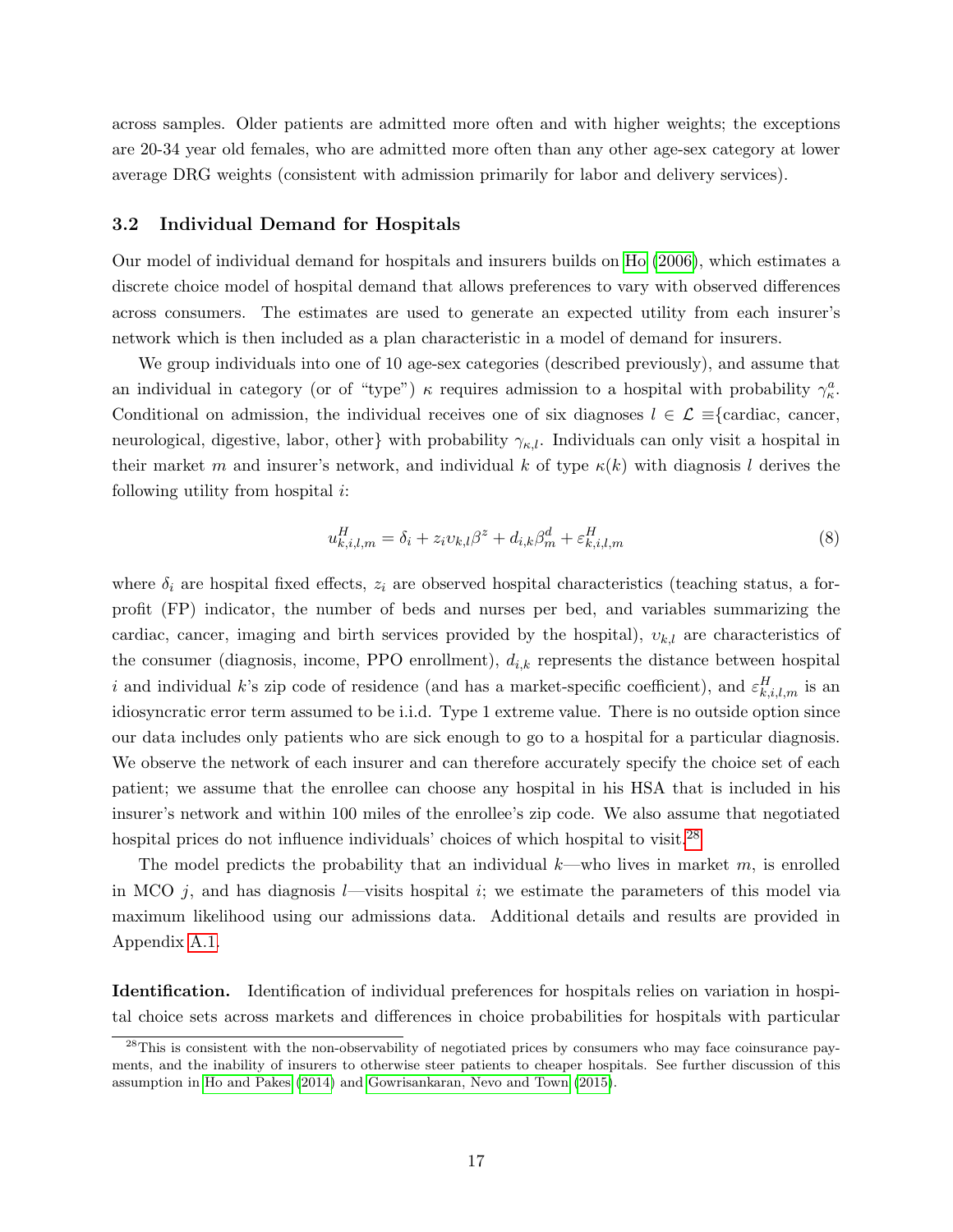characteristics both within and across diagnosis categories.[29](#page-19-0) The distance coefficient, which is assumed to be market-specific, is identified from within-market, across-zip code variation in choice probabilities for consumers who live at varying distances from hospitals. We rely on the common assumption that unobservable hospital preference shocks are uncorrelated with observable hospital characteristics, including location. Furthermore, as in [Ho](#page-40-6) [\(2006\)](#page-40-6), we implicitly assume that there is no selection across insurance plans on unobservable consumer preferences for hospitals.

Willingness-to-Pay (WTP). We use the estimated demand model, not only to predict changes in hospital demand following hypothetical network changes, but also to construct a measure of consumers' ex-ante expected utility for an insurer's hospital network. We follow an established literature by referring to this measure as "willingness-to-pay"  $(WTP)$  [\(Town and Vistnes, 2001;](#page-41-4) [Capps, Dranove and Satterthwaite, 2003;](#page-39-1) [Ho, 2006;](#page-40-6) [Farrell et al., 2011\)](#page-40-13). This object will be used as a plan characteristic in our subsequent insurer demand model. Given the assumption on the distribution of  $\epsilon_{k,i,l,m}^H$ , individual k's WTP for the hospital network offered by plan j is

$$
WTP_{k,j,m}(\mathcal{G}_{j,m}) = \gamma_{\kappa(k)}^a \sum_{l \in \mathcal{L}} \gamma_{\kappa(k),l} \log \left( \sum_{h \in \mathcal{G}_{j,m}} \exp(\hat{\delta}_h + z_h v_{k,l} \hat{\beta}^z + d_{h,k} \hat{\beta}_m^d) \right),
$$
  

$$
EU_{k,j,l,m}(G_{j,m})
$$

where the expression is a weighted sum across diagnoses of the expected utility of a hospital network conditional on a given diagnosis  $(EU_{k,j,l,m}(G_{j,m}))$ , scaled by the probability of admission to any hospital.<sup>[30](#page-19-1)</sup> Note that this object varies explicitly by age and gender. The model will therefore be able to account for differential responses by particular types of patients (i.e., selection) across insurers and hospitals when an insurer's hospital network changes.

### <span id="page-19-3"></span>3.3 Household Demand for Insurance Plans

We next estimate a model of household demand for insurance plans using enrollment information for state employee households. We assume that each household chooses among three insurance plans (BS, BC, and Kaiser), taking all household members' hospital preferences into account.

The utility a household or family f receives from choosing insurance plan  $j \in \{BS, BC\}$  in market  $m$  is given by

<span id="page-19-2"></span>
$$
u_{f,j,m}^M = \delta_{j,m} + \alpha_f^{\phi} (0.2 \times \phi_j \Phi_{\lambda(f)}) + \sum_{\forall \kappa} \alpha_{\kappa}^W \sum_{k \in f, \kappa(k) = \kappa} WTP_{k,j,m} + \varepsilon_{f,j,m}^M,
$$
\n
$$
(9)
$$

<span id="page-19-0"></span> $29$ Here, and throughout the paper, we use the word "identification" in an informal sense. A formal identification argument would require further conditions.

<span id="page-19-1"></span> ${}^{30}EU_{k,j,l,m}(G_{j,m})$  is the expected value of the maximum of  $\{u_{k,i,l,m}^H\}$  across all hospitals in  $G_{j,m}$  before the realization of the (demeaned) error terms  $\{\varepsilon_{k,i,d}^H\}.$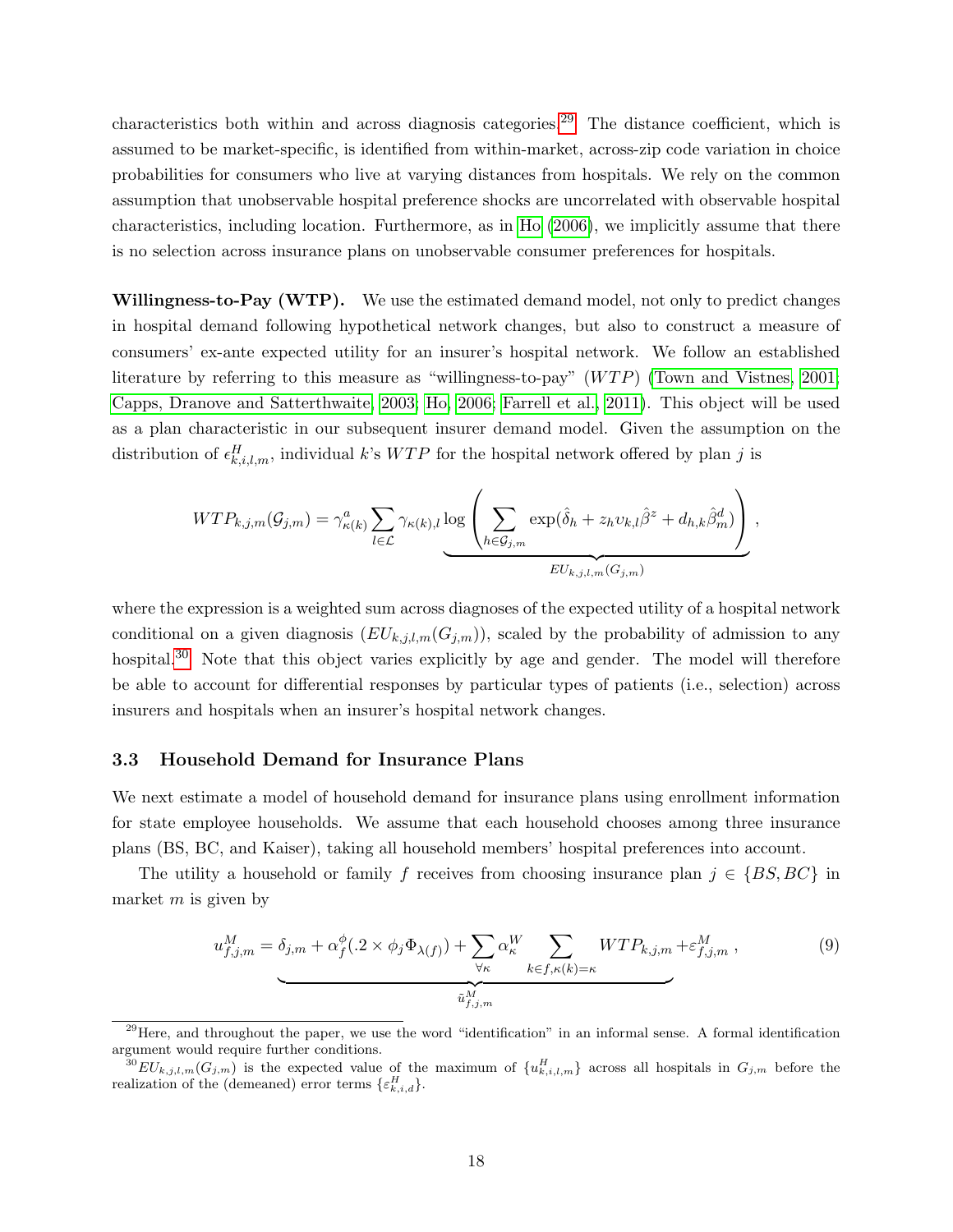where  $\delta_{j,m}$  is an insurer-market fixed effect that controls for physician networks, brand effects, and other insurer characteristics;  $\phi_j$  is the single household premium, which is scaled by the consumer contribution of 20%;  $\lambda(f) \in \{\text{single, 2-party, family}\}\$ is the household "type" for family f; and  $\Phi = [1, 2, 2.6]$  is a vector of premium multipliers for each household type. The term  $\sum_{\forall \kappa} \alpha_{\kappa}^W \sum_{k \in f, \kappa(k)=\kappa} WTP_{k,j,m}(\cdot)$  controls for a household's WTP for the insurer's hospital network by summing over the value of  $WTP_{k,j,m}$  for each member of the household multiplied by an age-sex category specific coefficient,  $\alpha_{\kappa}$ . Finally  $\varepsilon_{fjm}^{M}$  is a Type 1 extreme value error term.

This specification is consistent with households choosing an insurance product prior to the realization of their health shocks and aggregating the preferences of members when making the plan decision.[31](#page-20-0),[32](#page-20-1) We assume that in markets where Kaiser is available, Kaiser is the "outsideoption" and delivers utility  $u_{f,Kaiser,m}^M = \tilde{u}_{f,Kaiser,m}^M + \varepsilon_{f,Kaiser,m}$ , where  $\tilde{u}_{f,Kaiser,m}^M \equiv \alpha_f^{\phi}$  $^{\varphi}_{f}(.2\,\times$  $\phi_{Kaiser}\Phi_{\lambda(f)}) + \alpha_m^K d_f^K$  and  $d_f^K$  is the (drive-time) distance between household f's zip code and the closest Kaiser hospital. In the two HSAs where Kaiser is not available we assume that  $\delta_{BC,m} = 0$ .

Thus, the predicted probability that a given family f chooses an insurer  $i$  is

<span id="page-20-3"></span>
$$
\hat{\sigma}_{f,j,m}(\boldsymbol{\phi}, \mathcal{G}) = \frac{\exp(\tilde{u}_{f,j,m}^M)}{\sum_{n \in \mathcal{M}_{z(f)}} \exp(\tilde{u}_{f,n,m}^M)} \qquad j \in \mathcal{M}_{z(f)} ,
$$
\n(10)

where  $\mathcal{M}_{z(f)}$  denotes the set of insurers available in f's zip code of residence.

Identification. Our dataset contains little variation in premiums but substantial variation on other dimensions. In particular, the expected utility derived from an MCO's network differs at the zip code and family level. Thus, the coefficients  $\{\alpha_{\kappa}^W\}_{\forall\kappa}$  are identified from variation in households'  $WTP$  for an insurer's network, induced both through geographic variation within-market across zip-codes (e.g., some households are closer to hospitals included in an insurer's network than others), and through variation in the probabilities of experiencing different diagnoses (e.g., households vary in age and gender composition).

We parameterize the coefficient on premiums as  $\alpha_f^{\phi} \equiv \alpha_0^{\phi} + \alpha_1^{\phi}$  $\int_{1}^{\varphi} \log(y_f)$ , where  $y_f$  is the income of the household's primary enrollee. The premium coefficient is identified from within-plan variation in the premiums charged across household types (which are observed) for a given market. This identification strategy requires an assumption that, controlling for income, while premiums vary across family types, premium sensitivity does not. As premiums do not vary across markets and are common across the state, cross-market variation cannot be used to identify the premium coefficient. The insurer-market fixed effects will absorb variation in plan benefits that do not vary within markets; we assume that they also absorb any variation in unobserved plan quality that could be correlated with premiums or hospital networks and lead to biased estimates.<sup>[33](#page-20-2)</sup> Concerns about

<span id="page-20-0"></span> $31$  For implementation, we group together male and female individuals between the ages of 0-19, yielding 9 different age-sex category coefficients for  $WTP$ .

<span id="page-20-1"></span> $32$ See also [Crawford and Yurukoglu](#page-39-2) [\(2012\)](#page-39-2) and [Lee](#page-41-8) [\(2013\)](#page-41-8) as examples of controlling for complementary good utility when estimating demand for an intermediary product.

<span id="page-20-2"></span><sup>&</sup>lt;sup>33</sup>We do not explicitly model household responsiveness to deductibles, copays, or—in the case of BC—coinsurance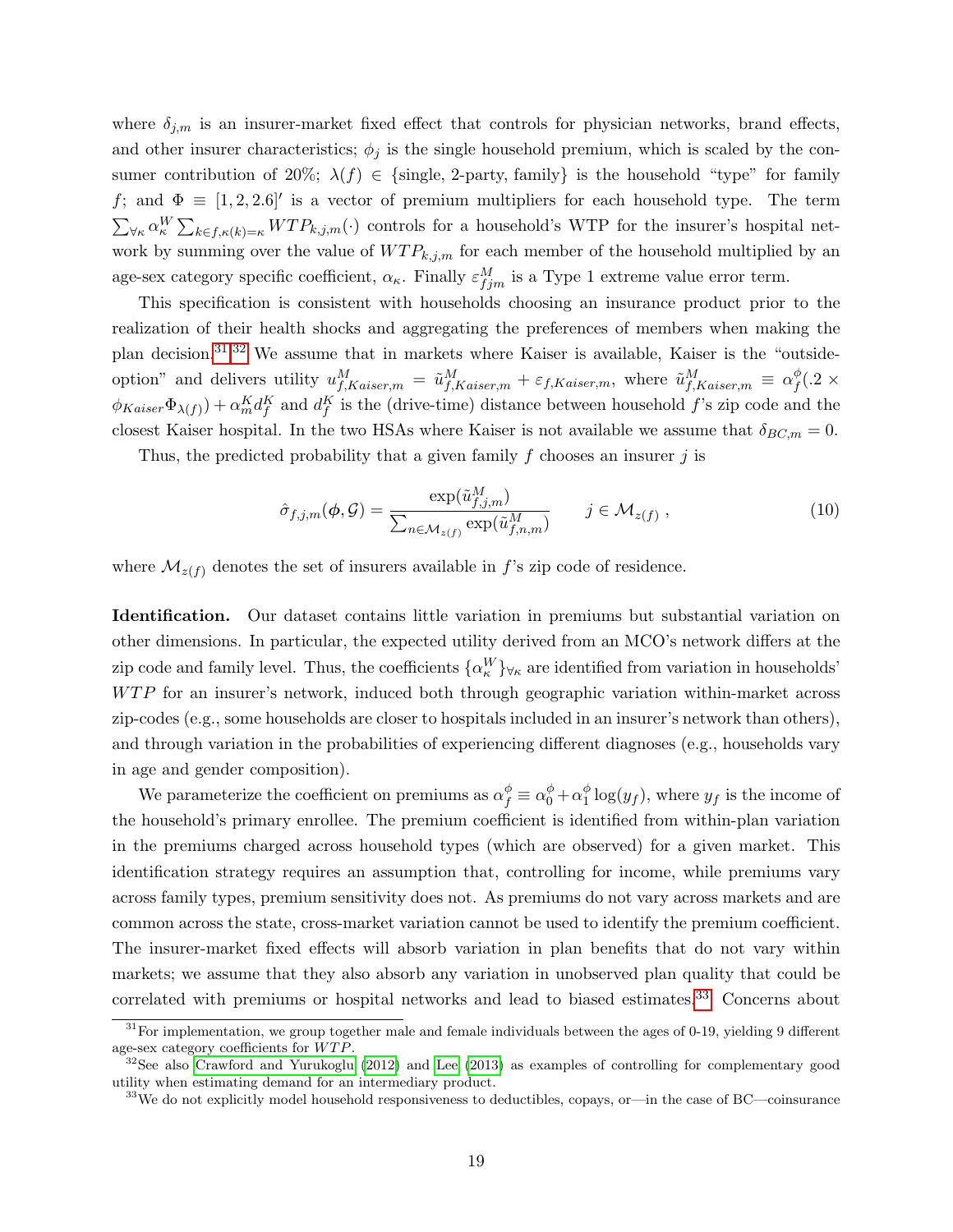|        | Single  | $2-Partv$ | Family  |
|--------|---------|-----------|---------|
| BS     | $-1.23$ | $-2.15$   | $-2.53$ |
| ВC     | $-1.62$ | $-2.50$   | $-2.95$ |
| Kaiser | -1.23   | $-2.12$   | $-2.53$ |
|        |         |           |         |

<span id="page-21-1"></span>Table 4: Estimates: Insurance Plan Household Price Elasticities

Notes: Estimated own-price elasticities for each insurer using insurer demand estimates from Table [13.](#page-45-0)

endogeneity are further mitigated by the use of exogenous fixed multiples to scale premiums across household types.

Estimates. We estimate the model via maximum likelihood. Estimates from the insurer demand system are presented in Table [13](#page-45-0) in the Appendix. All coefficients are significant (at  $p = .05$ ) and of the expected sign, except for one (which is insignificant). We find that higher-income households are less price sensitive and that, all else equal, households prefer insurance plans that deliver higher network expected utility. The desirability of Kaiser as an insurer is decreasing in the distance to the closest Kaiser hospital.

Table [4](#page-21-1) provides the implied own-premium elasticities for each plan and household type.<sup>[34](#page-21-2)</sup> The magnitudes range from -1.23 for single-person households for Kaiser to -2.95 for families with children for BC. These numbers are well within the range estimated in the previous literature. For example [Ho](#page-40-6) [\(2006\)](#page-40-6) uses a similar model (although a different dataset) to generate an estimated elasticity of -1.24. [Cutler and Reber](#page-39-12) [\(1998\)](#page-39-12) and [Royalty and Solomon](#page-41-13) [\(1998\)](#page-41-13) use panel data on enrollee responses to observed plan premium changes in employer-sponsored large group settings to estimate elasticities of -2, and between -1.02 and -3.5, respectively.

We note that, while the estimated household premium elasticities are an important input into the premium setting model, they may not be the only constraint faced by insurers when setting premiums. If in reality CalPERS bargains with insurers over premiums, then failing to account for this (e.g., by assuming that insurers unilaterally set their own premiums) would lead us to predict higher markups than would be observed in the data. We return to this issue below.

## <span id="page-21-0"></span>3.4 Insurer Premiums and Hospital-Insurer Bargaining

We next turn to the estimation of insurer (non-hospital) marginal costs  $\eta \equiv \{\eta_{BS}, \eta_{BC}, \eta_K\}$  and Nash bargaining parameters  $\tau \equiv \{\tau_{BS}, \tau_{BC}, \tau^{\phi}\}.$  We first detail the construction of the objects that are required to estimate our remaining parameters (hospital-insurer prices and insurer and hospital demand) and then discuss how we adapt our theoretical model to fit our empirical setting.

rates. As long as the financial generosity of plans (outside of premiums) does not vary when an insurer is added or removed from a market, the impact of deductibles and copays will be absorbed into plan-market fixed effects and not affect our analysis.

<span id="page-21-2"></span> $34$ We report elasticities based on the full premium rather than the out-of-pocket prices faced by enrollees; they are referred to in the previous health insurance literature as "insurer-perspective" elasticities.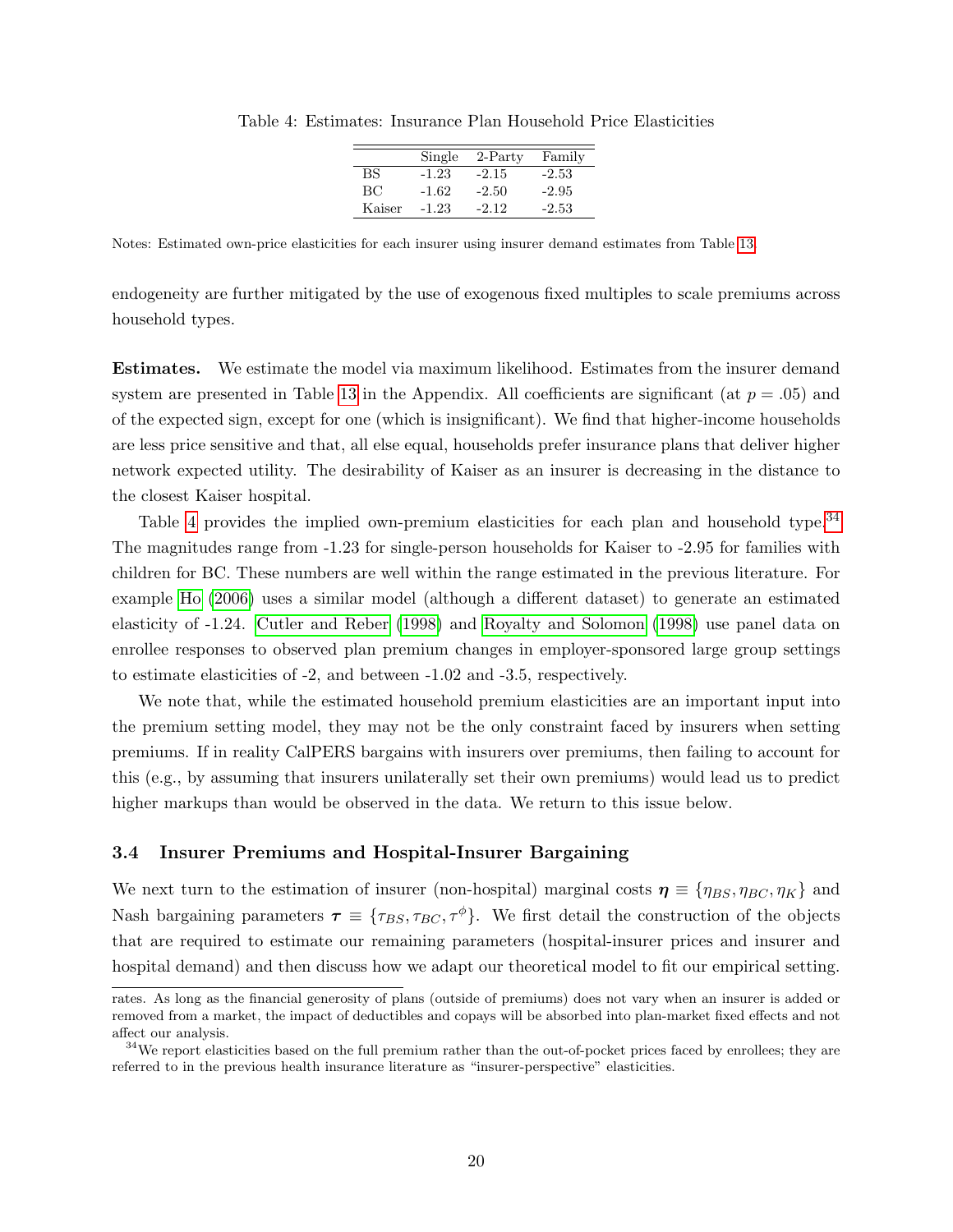Construction of Hospital-Insurer Prices. To construct a measure of the price negotiated between each insurer-hospital pair, we take the total amount paid to the hospital by an insurer across all admissions, and divide it by the sum of the 2004 Medicare DRG weights associated with these admissions. This "DRG-adjusted price" accounts for differences in relative values across diagnoses. We focus only on hospital-insurer price observations for which we observe 10 or more admissions from a given insurer. We assume that each hospital-insurer pair negotiates a single price index that is approximated by this DRG-adjusted average (representing the negotiated price for an admission with DRG weight of 1.0), and that this value is multiplied by the DRG severity of the relevant admission to determine the actual payment to the hospital.

Formally, let  $A_{ij}$  be the set of admissions that we observe between hospital i and MCO j. We assume that for any admission  $a \in \mathcal{A}_{ij}$ , the total observed payment made for that admission  $p_a^o = p_{ij}^* \times DRG_a + \varepsilon_a$ , where  $p_{ij}^*$  is the price per-admission (for an admission of DRG weight 1.0) negotiated by i and j given by  $(6)$ ,  $DRG_a$  is the observed DRG-weight for admission a, and  $\varepsilon_a$  represents a mean-zero admission specific payment shock reflecting unanticipated procedures or costs (which is mean independent of all observable hospital and insurer characteristics). Our estimate of a hospital-insurer's negotiated DRG-weighted price per admission  $p_{ij}^*$  is  $\hat{p}_{ij}$  $(\sum_{\forall a \in A_{ij}} p_a^o)/(\sum_{\forall a \in A_{ij}} DRG_a) = p_{ij}^* + \varepsilon_{ij}^A$ , where  $\varepsilon_{ij}^A \equiv \hat{p}_{ij} - p_{ij}^* = (\sum_{\forall a \in A_{ij}} \varepsilon_a)/(\sum_{\forall a \in A_{ij}} DRG_a)$ and, by assumption, is not known in advance to either hospitals or insurers.<sup>[35](#page-22-0)</sup>

Predicted and Counterfactual Hospital and Insurer Demand. Our insurer and hospital demand systems allow us to condition on any set of premiums and hospital-insurer networks, and construct estimates for: (i) the number of households of each type  $\lambda \in \{\text{single}, 2\text{-party}, \text{family}\}\$ that enroll in MCO j in market m, denoted  $\hat{D}_{j,\lambda,m}(\cdot)$ ; (ii) the number of *individual* enrollees for all MCOs j and markets m, denoted  $\hat{D}_{j,m}^E(\cdot)$ ; and (iii) hospital demand for all hospitals i, MCOs j, age-sex category  $\kappa$ , and markets m, denoted  $\hat{D}_{i,j,\kappa,m}^H(\cdot)$ . We account for potential differences in disease severity across admissions by scaling this last value by the expected admission DRG weight for patients of type  $\kappa$ . We assume that our estimates of these demand terms condition on exactly the set of observables in firms' information sets so that they are optimal predictors and equal to firms' expectations for these objects. Additional details are provided in Appendix [A.3.](#page-43-0)

<span id="page-22-0"></span><sup>35</sup>Hospital contracts with commercial insurers are typically negotiated as some combination of per-diem and case rates, and payments are not necessarily made at the DRG level. However, since Medicare DRG weights are designed to measure variation in resource utilization across diagnoses, we view them as appropriate inputs to control for differences in case-mix and resource use across hospitals. Hospitals are not paid on a capitation basis in our data.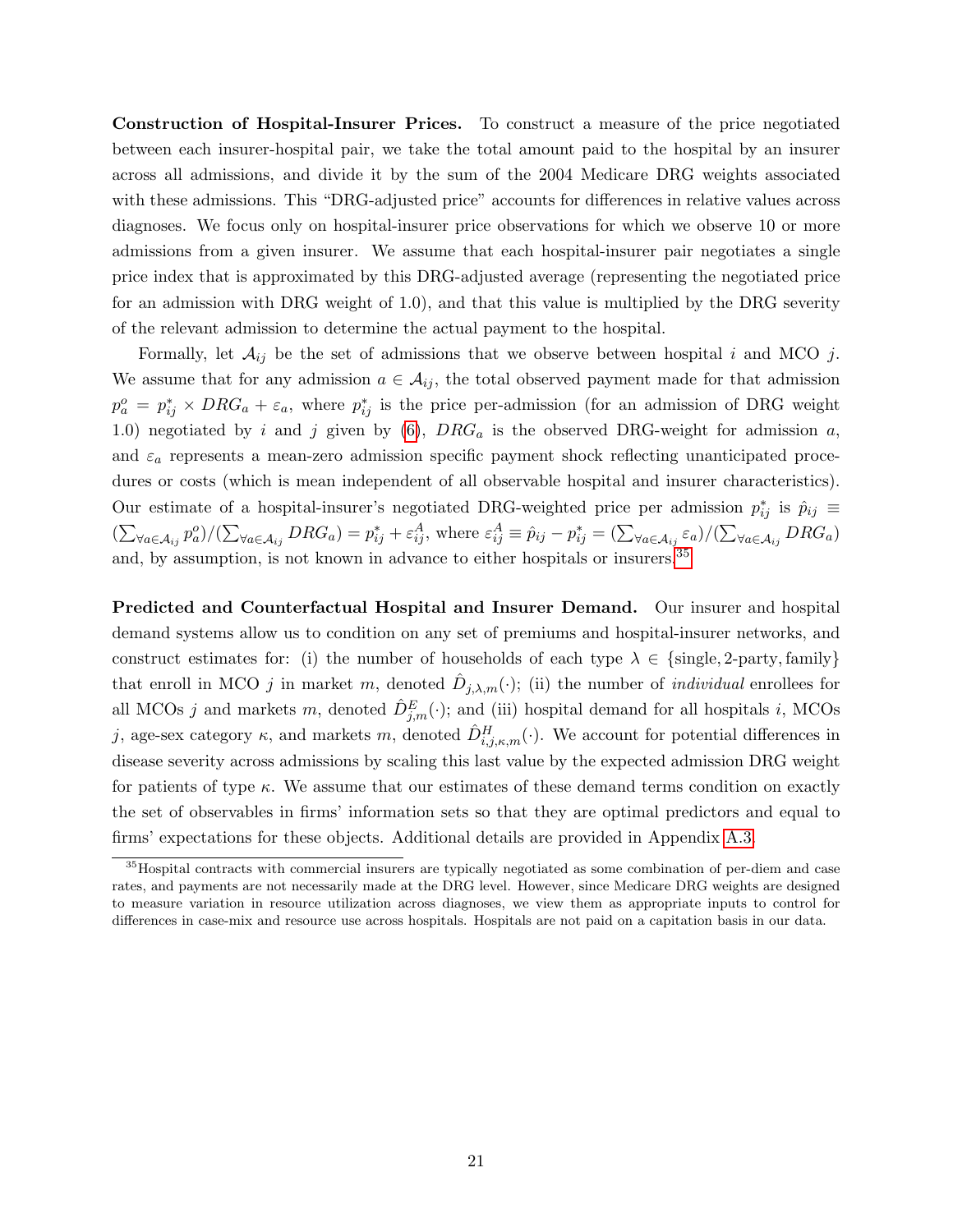Extending the Theoretical Model. We adjust [\(1\)](#page-8-2) to accommodate the institutional details of our application, and assume that the profits for MCO  $j$  are given by

<span id="page-23-0"></span>
$$
\pi_j^M(\mathcal{G}, \mathbf{p}, \phi_j) = \sum_m \left( \underbrace{\phi_j \Phi' \mathbf{D}_{j,m}(\cdot)}_{\text{premium revenues}} - \underbrace{\mathbf{D}_{j,m}^E(\cdot) \eta_j}_{\text{non-inpatient hospital costs}} - \underbrace{\sum_{h \in \mathcal{G}_{j,m}^M} \mathbf{D}_{h,j,m}^H(\cdot) p_{h,j}}_{\text{hospital payments}} \right) \,. \tag{11}
$$

The first term on the right-hand side of [\(11\)](#page-23-0) represents total premium revenues obtained by MCO j. It accounts for the different premiums charged to different household types:  $\phi_j$  is MCO j's premium charged to single households, Φ is the vector of premium multipliers for each household type, and  $\mathbf{D}_{j,m}(\cdot)$  is a vector containing the number of households of each type  $\lambda$  enrolled in MCO j. The second term makes the distinction that an MCO's non-inpatient hospital costs  $\eta_j$  are incurred on an *individual* and not a household basis, and thus are multiplied by  $D_{j,m}^{E}(\cdot)$ .<sup>[36](#page-23-1)</sup> The third term represents expected payments made to hospitals in MCO  $j$ 's network for inpatient services, where each term  $D_{h,j,m}^H(\cdot)$  sums across all age-sex categories of individuals. As noted above, we scale by the expected admission DRG weight for patients of the relevant age-sex category to account for variation in severity across admissions. Our model will therefore capture the impact of selection of enrollees by age-sex categories and location across plans (e.g., as insurer hospital networks change) on expected reimbursements and costs.

For the remainder of this section, any demand term that is missing a market subscript m denotes the value of that term summed over all markets; e.g., [\(11\)](#page-23-0) is equivalent to  $\pi_j^M(\cdot) = \phi_j \Phi' D_j(\cdot)$  $D_j^E(\cdot)\eta_j - \sum_{h\in\mathcal{G}_j^M}D^{H}_{h,j}(\cdot)p_{h,j}.$ 

Estimation of Insurer Marginal Costs and Nash Bargaining Parameters. We jointly estimate  $\theta \equiv {\eta, \tau}$  using 2-step GMM under the assumption that  $E[\omega^n(\theta)Z^n] = 0$  for  $n \in \{1, 2, 3\},\$ where we define our error terms  $\{\omega^n\}_{n\in\{1,2,3\}}$  and sets of instruments  $\{Z^n\}_{n\in\{1,2,3\}}$  below.<sup>[37](#page-23-2)</sup>

1. Premium Bargaining. Our model accounts for the fact that, in our application, premiums for different household types are required to be the fixed multiples of single household premiums observed in the data and are the same across all markets. Thus, each MCO  $j$  negotiates only the single household premium  $\phi_j$  with the employer. Rewriting the first-order condition of

<span id="page-23-1"></span><sup>36</sup>For BS and BC, as we are explicitly controlling for prices paid to hospitals, the estimated cost parameters  ${n_j}_{j \in {BS,BC}}$  represent non-inpatient hospital marginal costs per enrollee, which may include physician, pharmaceutical, and other fees. Since we do not observe hospital prices for Kaiser,  $\eta_{Kaiser}$  will also include Kaiser's inpatient hospital costs.

<span id="page-23-2"></span><sup>&</sup>lt;sup>37</sup>All error terms are generated by MCO-hospital system specific differences between predicted and observed total hospital payments, resulting from our use of estimated prices per-admission as opposed to firms' actual expected prices, and are explicitly defined in Appendix [A.5.](#page-46-0)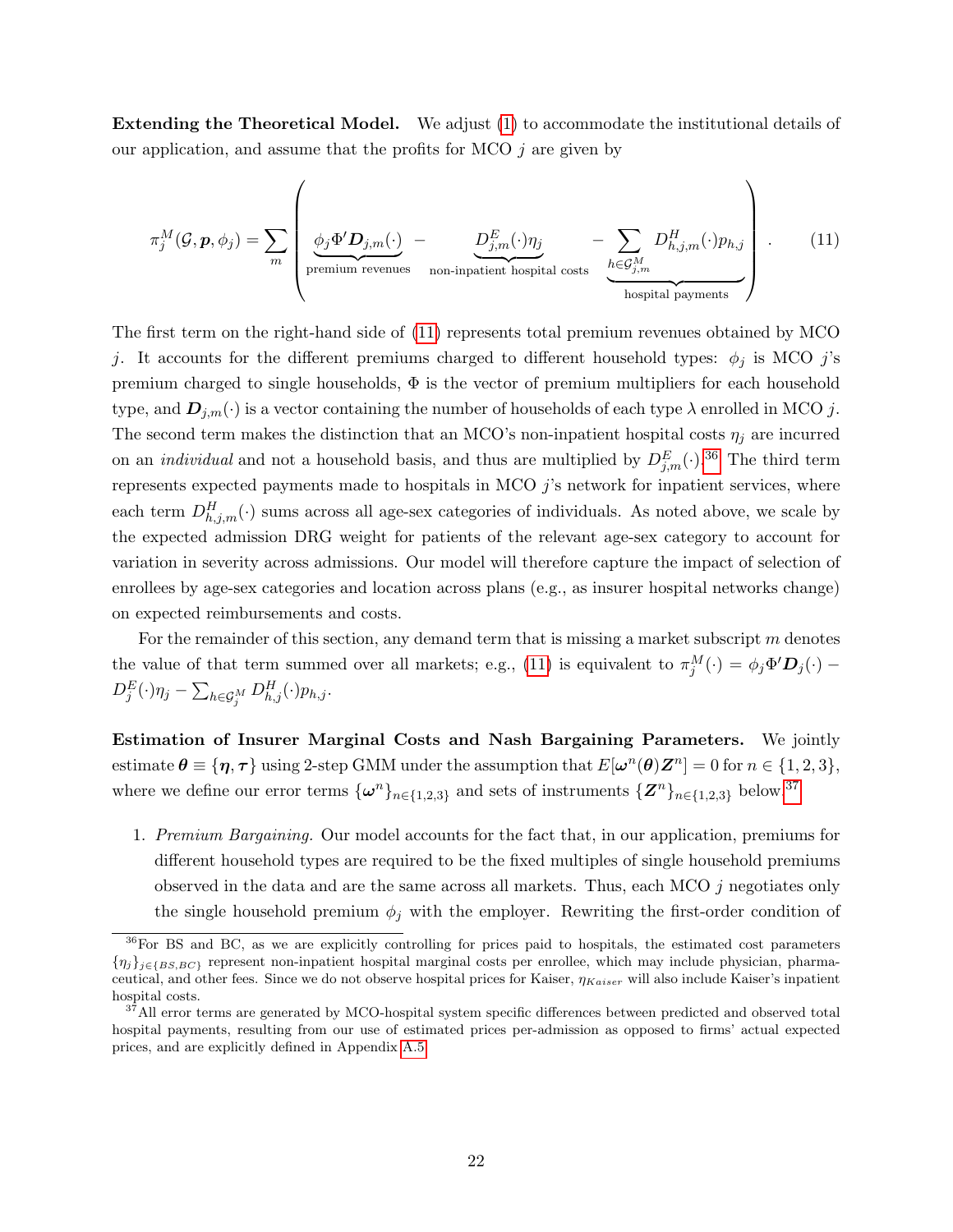[\(3\)](#page-9-1), and using our general version of MCO profits given by [\(11\)](#page-23-0), yields

$$
\omega_j^1(\boldsymbol{\theta}) = \tau^{\phi} \times \frac{\partial \pi_j^M}{\partial \phi_j} - (1 - \tau^{\phi}) \times \left( \frac{\pi_j^M \times \left( \Phi' \hat{\mathbf{D}}_j(\cdot) + .8 \sum_{k \in \mathcal{M}} \phi_k \Phi' \frac{\partial \hat{\mathbf{D}}_k(\cdot)}{\partial \phi_j} \right)}{GFT_j^E(\cdot)} \right) \qquad \forall j \,, \tag{12}
$$

where

<span id="page-24-4"></span><span id="page-24-2"></span><span id="page-24-0"></span>
$$
\frac{\partial \pi_j^M(\cdot)}{\partial \phi_j} = \Phi \times \hat{\mathbf{D}}_j(\cdot) + \phi_j(\Phi' \frac{\partial \hat{\mathbf{D}}_j(\cdot)}{\partial \phi_j}) - \frac{\partial \hat{\mathbf{D}}_j^E(\cdot)}{\partial \phi_j} \eta_j - \sum_{h \in \mathcal{G}_j^H} \frac{\partial \hat{\mathbf{D}}_{h,j}^H(\cdot)}{\partial \phi_j} \hat{p}_{h,j}, \quad (13)
$$

and  $GFT_{j}^{E}(\cdot)$ , defined in [\(3\)](#page-9-1) and representing the employer's gains from trade with MCO j, can be derived using our specification of household MCO utility from [\(9\)](#page-19-2) and distributional assumptions on demand shocks:

$$
GFT_j^E(\cdot) \equiv W(\mathcal{M}) - W(\mathcal{M} \setminus j)
$$
\n
$$
= \left(\sum_m \sum_{f \in \mathcal{F}_m} \frac{1}{|\alpha_f^{\phi}|} \log \frac{\sum_{k \in \mathcal{M}} \exp(\hat{u}_{f,k,m}^M)}{\sum_{k \in \mathcal{M} \setminus j} \exp(\hat{u}_{f,k,m}^M)}\right) - .8 \sum_{k \in \mathcal{M}} \phi_k \Phi'[\Delta_j^M \hat{D}_k].
$$
\n(14)

In this equation,  $\hat{u}_{f,k,m}^M$  is our estimate of the term defined in [\(9\)](#page-19-2) and  $[\Delta_j^M \hat{D}_k]$  is the change in MCO  $k$ 's enrollment across all household types and markets when MCO  $j$  is removed from the employer's choice set. The first term on the right-hand-side of [\(14\)](#page-24-0) is the change in employee welfare when MCO  $j$  is removed from the choice set. The second accounts for the change in the employer's payments to insurers when  $j$  is removed; these terms are scaled by the employer contribution of 80% of premiums (the other 20% is accounted for in the household utility  $(\hat{u}_{f,k,m}^M)$  terms).<sup>[38](#page-24-1)</sup>

With the exception of  $\eta$  and  $\tau^{\phi}$  (which are both contained in  $\theta$ ), all objects on the righthand-side of [\(12\)](#page-24-2) are computable from the hospital and insurer demand systems estimated in the previous subsections. By construction, the term  $\omega_j^1$  is mean zero; we use a constant and the number of hospital systems in the network of each insurer as instruments in  $Z<sup>1</sup>$  to form two moment conditions.

Finally, recall that if  $\tau^{\phi} = 1$ , moments based on [\(12\)](#page-24-2) are equivalent to assuming that MCOs engage in Nash Bertrand premium competition.

2. Insurer Margins. We define:

<span id="page-24-3"></span>
$$
\omega_j^2(\boldsymbol{\theta}) = MLR_j^o - \underbrace{\frac{\hat{D}_j^E(\cdot)\eta_j + \sum_{h \in \mathcal{G}_j} \hat{D}_{h,j}^H(\cdot)\hat{p}_{h,j}}{\phi_j \Phi' \hat{D}_j(\cdot)}}_{\text{Predicted MLR from (11)}} \qquad \forall j
$$
\n(15)

<span id="page-24-1"></span><sup>38</sup>One can show that  $\partial GFT_j^E(\cdot)/\partial \phi_j = -\left(\Phi'\hat{\mathbf{D}}_j(\cdot)+.8\sum_k \phi_k \Phi'\frac{\partial \hat{\mathbf{D}}_k(\cdot)}{\partial \phi_j}\right)$ ; this is used in the derivation of [\(12\)](#page-24-2).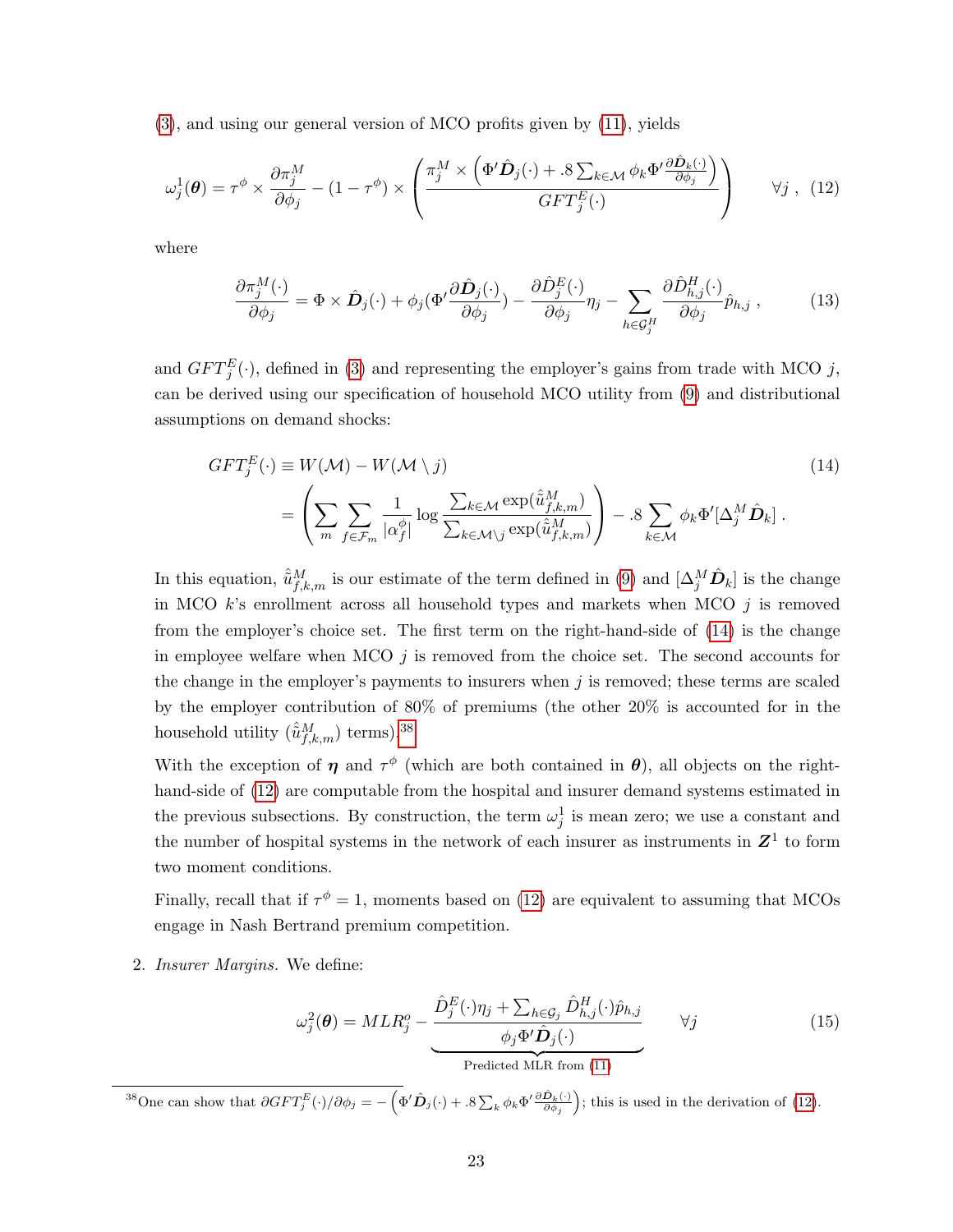where  $MLR_j^o$  represents the value of each insurer's MLR obtained from the 2004 financial reports provided by the California Department of Managed Health Care. We use the same instruments as for the premium setting moments in addition to the number of hospitals on each insurer, providing three additional moments.

3. Hospital-Insurer Bargaining. In Appendix [A.4,](#page-44-0) we derive the generalization of the hospitalinsurer bargaining first-order condition given by [\(6\)](#page-11-2) to allow all hospitals in a hospital system to bargain jointly with insurers. We rewrite this generalized condition (derived in Appendix [A.4](#page-44-0) and given by [\(19\)](#page-46-1)) as

<span id="page-25-0"></span>
$$
\omega_{\mathcal{S},j}^{3}(\boldsymbol{\theta}) = \sum_{i \in \mathcal{S}} \hat{p}_{ij} \hat{D}_{ij}^{H} - (1 - \tau_{j}) \left[ \phi_{j} \Phi'[\Delta_{\mathcal{S},j} \hat{\mathbf{D}}_{j}] - \sum_{h \in \mathcal{G}_{j}^{M} \setminus \mathcal{S}} \hat{p}_{h,j} [\Delta_{\mathcal{S},j} \hat{D}_{h,j}^{H}] \right] + (1 - \tau_{j}) \eta_{j} \underbrace{\left[ \Delta_{\mathcal{S},j} \hat{D}_{j}^{E} \right]}_{\mathcal{Z}_{2; \mathcal{S},j}^{3}} - \tau_{j} \underbrace{\left[ \sum_{i \in \mathcal{S}} c_{i} \hat{D}_{i,j}^{H} - \sum_{i \in \mathcal{S}} \sum_{n \in \mathcal{G}_{\mathcal{S}}^{H}, n \neq j} [\Delta_{\mathcal{S},j} \hat{D}_{i,n}^{H}] (\hat{p}_{i,n} - c_{i}) \right]}_{\mathcal{Z}_{3; \mathcal{S},j}^{3}} \quad \forall \mathcal{S} \in \mathcal{S}, \quad (16)
$$

where  $S$  is a particular hospital system and  $S$  is the set of all systems.

As discussed above, we assume that our estimates of all demand terms in [\(16\)](#page-25-0) are equal to firms' expectations for these objects. We use the following instruments in  $\mathbb{Z}^3$  to address the endogeneity of negotiated prices on the right hand side of [\(16\)](#page-25-0) with respect to  $\omega_{\mathcal{S}_j}^3$ :

- Two instruments for the term  $\tilde{Z}_{1;Sj}^3$  in [\(16\)](#page-25-0). Each is constructed by replacing  $\hat{p}_{hj}$  for each hospital h in the expression by either the hospital's per-admission cost  $c_h$ , or by a weighted average of  $\Delta WTP_{h,j,k,m} \equiv WTP_{k,j,m}(\mathcal{G},\cdot) - WTP_{k,j,m}(\mathcal{G} \setminus \mathcal{S}_h, j, \cdot)$  across all individuals enrolled in MCO j (where  $\Delta WTP_{h,j,k,m}$  represents the change in expected utility for an individual k when hospital h's system is dropped from MCO j's network, and  $m$  is the market in which  $h$  is located);
- The term  $Z_{2;S,j}^3$  in [\(16\)](#page-25-0), which is the predicted change in individual enrollment in MCO j upon losing system  $S$ ;
- Two instruments for the term  $\tilde{Z}_{3;\mathcal{S}j}^{3}$  in [\(16\)](#page-25-0), where similar to above, we construct each instrument by replacing the term  $(\hat{p}_{in} - c_i)$  with either  $c_i$  or with  $\Delta WTP_{i,n,k,m}$ .

We construct these 5 instruments separately for BS and for BC (we do not estimate for Kaiser, as we do not observe its hospital prices), yielding 10 total instruments in  $\mathbb{Z}^3$ . These instruments rely on the positive correlation between hospital prices and both hospital costs and the constructed  $\Delta WTP_{i,j,k,m}$  measure. These are valid instruments as we have assumed that unanticipated admission price shocks  $\{\varepsilon_{ij}^A\}$  (present in  $\omega_{\mathcal{S}j}^3$ ) are mean-zero and mean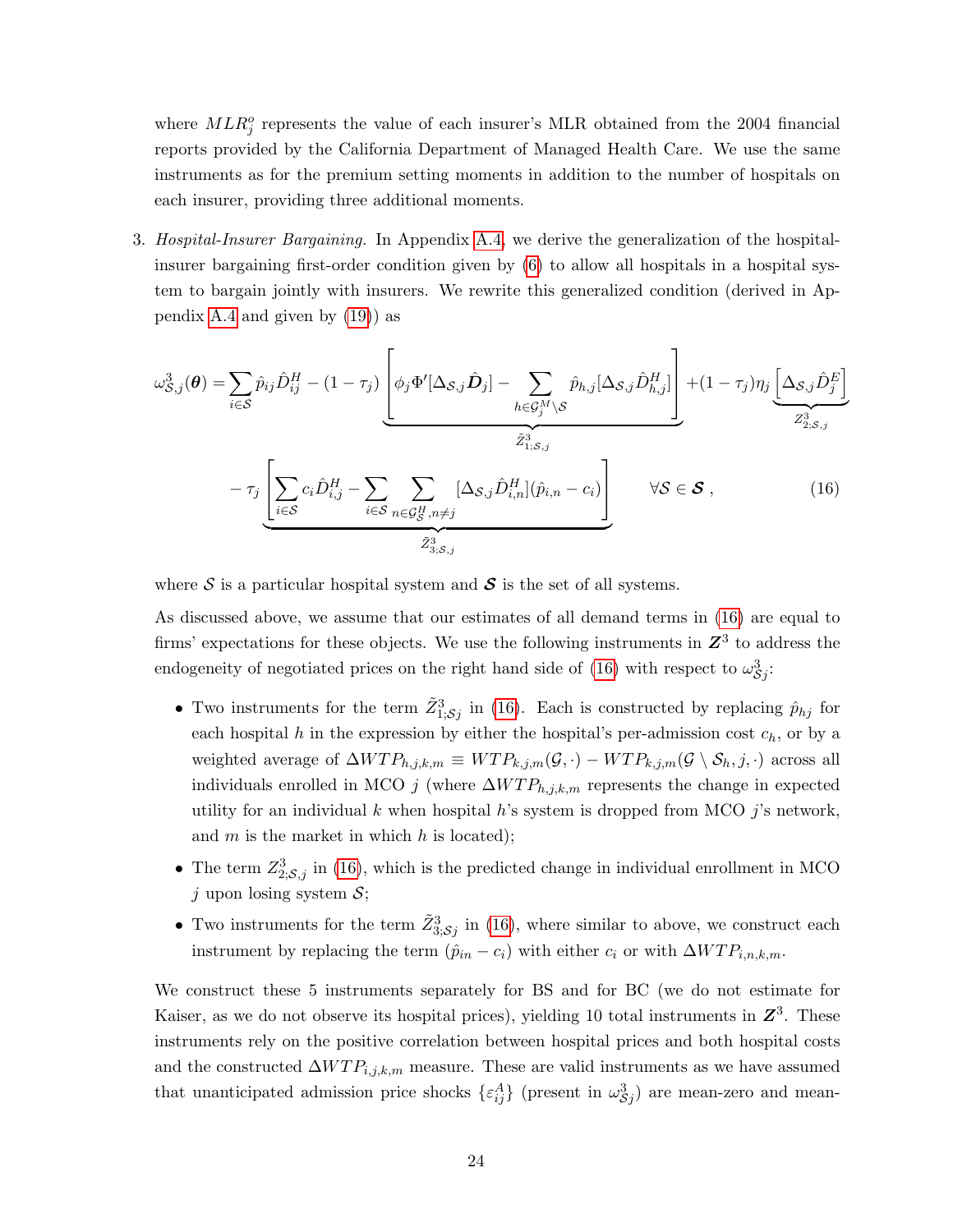independent of firm and hospital observable characteristics.[39](#page-26-0)

Due to the simultaneous determination of premiums and negotiated prices in our model, the value of  $\tau^{\phi}$  does not enter into the computation of these sets of moments.

We obtain bootstrapped estimates of standard errors by resampling the set of admissions within each hospital-insurer pair to construct new estimates for each pair's DRG-weighted price per admission,  $\hat{p}_{ij}$ , and re-estimating marginal costs and Nash bargaining parameters.<sup>[40](#page-26-1)</sup>

**Identification.** The non-hospital marginal costs  $(\eta)$  and the premium Nash bargaining parameter  $(\tau^{\phi})$  are primarily identified from the premium setting and margin moments. Intuitively, since premiums and inpatient hospital payments are observed, the margin moments constructed from [\(15\)](#page-24-3) closely pin down non-hospital marginal costs for BS and BC and the total medical marginal costs for Kaiser.<sup>[41](#page-26-2)</sup> The assumed form of premium bargaining governed by  $(12)$  relates estimated premium elasticities and observed premiums to marginal costs and therefore helps to identify  $\tau^{\phi}$ .

To illustrate how  $\tau^{\phi}$  is identified, we re-compute equilibrium single premiums for all MCOs at different values of  $\tau^{\phi}$  using [\(12\)](#page-24-2) and our main parameter estimates (to be discussed later), and plot these values in Figure [2.](#page-27-0) As  $\tau^{\phi}$  increases from 0 to 1, single premiums for all insurers are predicted to increase smoothly, from a level where their costs are just covered to a level (approximately \$2000 higher) that exceeds the premiums that we observe in the data. That is, at our estimated household premium elasticities for insurance plans, Nash-Bertrand premium setting behavior would generate implied profit margins higher than those we observe. Thus a value of  $\tau^{\phi} > 0$  is consistent with positive MCO margins, and a value of  $\tau^{\phi} < 1$  rationalizes lower MCO margins than predicted under Nash Bertrand premium setting (given estimated premium elasticities).

Identification of the bargaining parameter  $\tau_j$  for BS and BC leverages the bargaining moments constructed from [\(16\)](#page-25-0). Several sources of variation in negotiated hospital prices are relevant. One source is the extent to which cross-hospital variation in hospital costs,  $c_i$ , is reflected in prices; another is the correlation between a hospital's price and the predicted effect of dropping that hospital (or its system) on the number of households enrolled in the insurer. For example, if MCO

<span id="page-26-0"></span> $39$ The hospital and insurer-market fixed effects included in the demand equations [\(8\)](#page-18-1) and [\(9\)](#page-19-2) control for a substantial amount of variation in preferences that might otherwise generate endogeneity issues in the bargaining equation. We have explicitly ruled out one additional source of bias: the correlation between unobservable hospital preference shocks with observable hospital characteristics. For example, we do not allow unobserved preferences for hospitals to be correlated with individuals' zip codes and conditioned upon when either households choose among insurers or insurers contract with hospitals (thus generating a correlation across zip codes between household unobservable preferences for insurers and computed households' WTP for an insurer's network). Given these assumptions, the use of objects related to household and insurer demand in our instruments is valid. One additional possibility ruled out by our assumptions is the presence of heterogeneous Nash bargaining parameters that differ within an insurer across hospital systems in a way that is correlated with systems' attractiveness to consumers. Rather than allowing for bargaining parameters to be pair-specific, our model primarily rationalizes observed price variation through predicted differences in insurer and hospital system gains-from-trade.

<span id="page-26-1"></span> $^{40}$  Accounting for the effect of variance in the hospital and insurer demand estimates on standard errors in our last stage of estimation is outside the scope of this analysis.

<span id="page-26-2"></span><sup>&</sup>lt;sup>41</sup>There is also additional information on MCO non-hospital marginal costs contained within the bargaining first-order condition in [\(16\)](#page-25-0) because  $\eta_{BS}$  and  $\eta_{BC}$  affect the correlation between hospital price and changes in the number of individual enrollees for each MCO upon disagreement with a given hospital.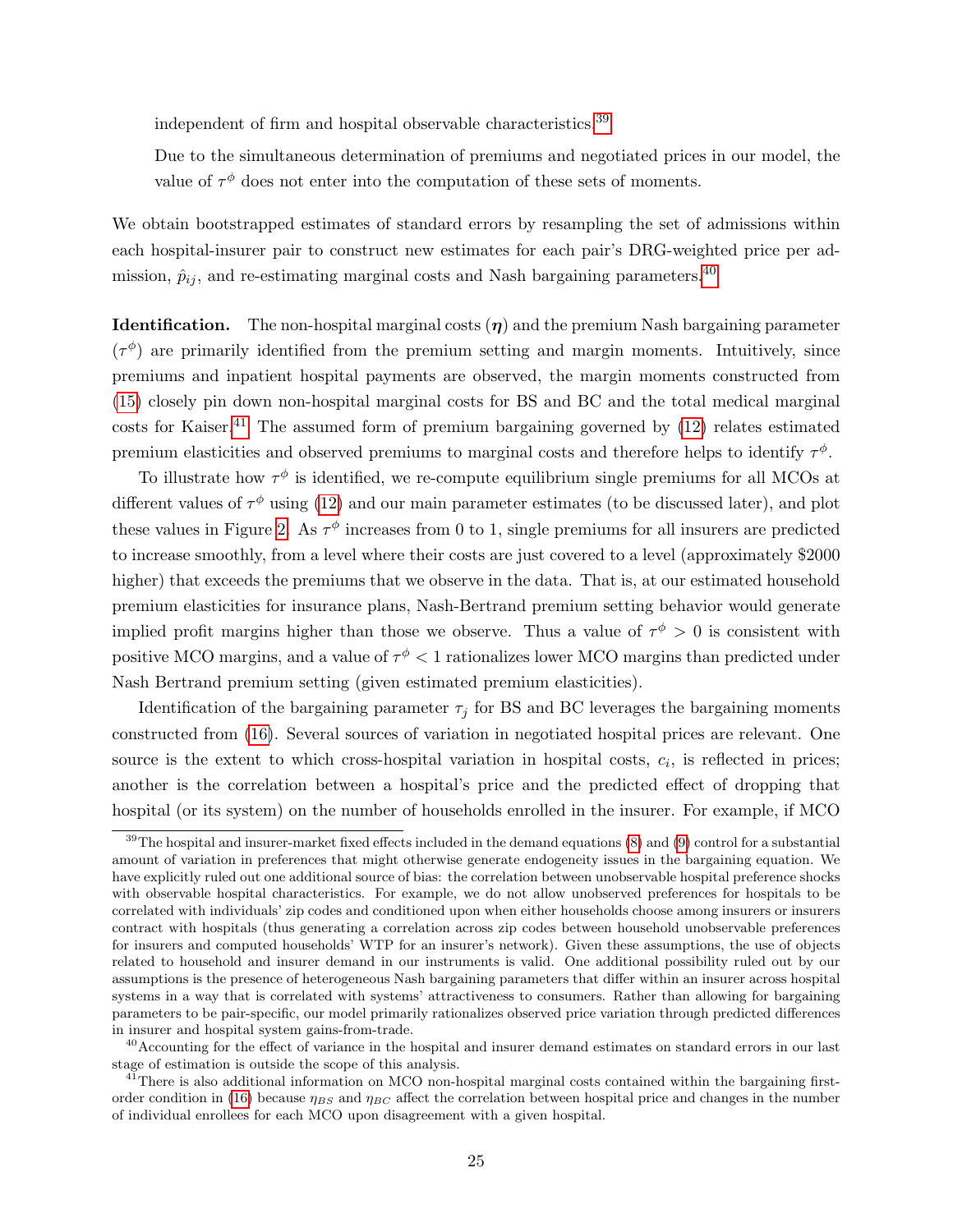<span id="page-27-0"></span>

<span id="page-27-1"></span>Figure 2: Predicted equilibrium single household premiums at estimated parameters from specification (ii) in Table [5](#page-27-1) as the premium Nash bargaining parameter  $(\tau^{\phi})$  varies.

|               | $\rm(i)$ | $\rm (ii)$ |
|---------------|----------|------------|
| $\eta_{BS}$   | 925.78   | 1,691.50   |
|               | 11.12    | 10.41      |
| $\eta_{BC}$   | 1,417.73 | 1,948.61   |
|               | 6.93     | 8.14       |
| $\eta_K$      | 1,496.44 | 2,535.14   |
|               |          | 0.62       |
| $\tau_{BS}$   | 0.33     | 0.31       |
|               | 0.01     | 0.05       |
| $\tau_{BC}$   | 0.40     | 0.38       |
|               | 0.02     | 0.03       |
| $\tau^{\phi}$ | 1.00     | 0.47       |
|               |          | 0.00       |
|               | N        | Y          |
|               | 268      | 268        |
|               |          |            |

Table 5: Estimates: Insurer Marginal Costs and Nash Bargaining Parameters

Notes: 2-step GMM estimates of marginal costs for each insurer (which do not include hospital payments for BS and BC), Nash bargaining parameters, and elasticity scaling parameter. When "margin moments" are not used, we set  $\tau^{\phi} = 1.00$ , and Kaiser marginal costs are directly obtained from [\(12\)](#page-24-2) by setting  $\omega_{Kaiser}^1 = 0$ . Standard errors are computed using 80 bootstrap samples of admissions within each hospital-insurer pair to re-estimate hospital-insurer DRG weighted admission prices and re-estimating these parameters.

j's negotiated hospital prices are correlated with the predicted loss in its premium revenues when hospitals are dropped from its network  $(\phi_j \Phi'[\Delta_{\mathcal{S}j}\hat{D}_j])$ , then our model will predict that hospitals capture a proportion of their created gains from trade (i.e.,  $\tau_j < 1$ ).

Estimates. Table [5](#page-27-1) contains estimates for MCOs' non-hospital marginal costs and the Nash bargaining parameters for both price and premium setting across two specifications. Specification (i) assumes that MCOs engage in Nash-Bertrand competition over premiums (setting  $\tau^{\phi} = 1$ ); it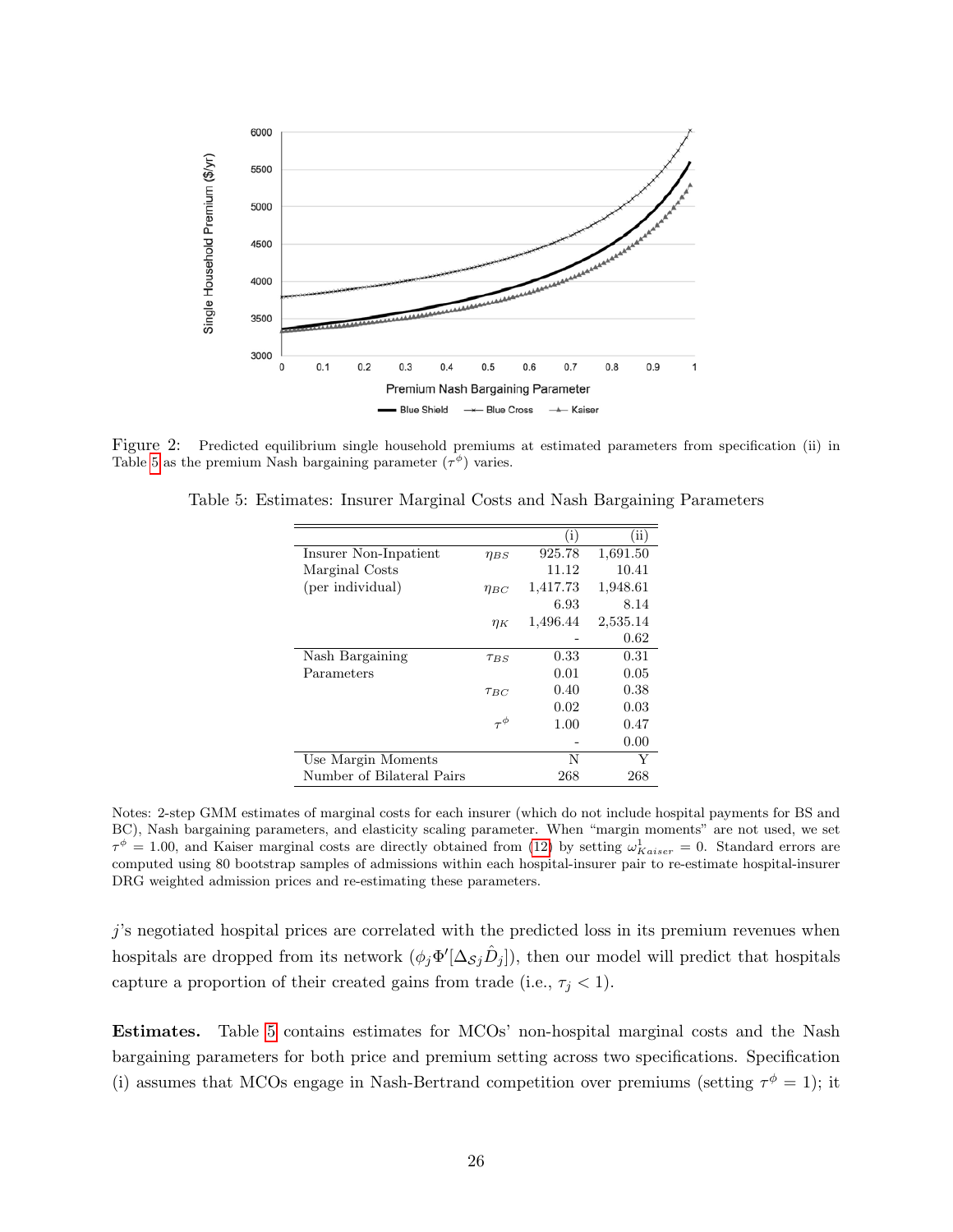does not rely on insurer margin data.<sup>[42](#page-28-0)</sup> Under this specification, we estimate that non-hospital per enrollee per year marginal costs range from approximately \$926 for BS to \$1,418 for BC; total (including hospital) marginal costs are estimated to be \$1,496 per enrollee per year for Kaiser. These non-hospital marginal costs are likely to be under-estimated: predicted average insurer margins under Nash-Bertrand premium setting are over 40%, much larger than those observed in the data.

Motivated by this discrepancy, specification (ii) incorporates employer-insurer bargaining over premiums (and allows for  $\tau^{\phi} \leq 1$ ), matches observed insurer margins, and hence recovers higher marginal costs which range from approximately \$1,690 for BS to \$1,950 for BC. Total (including hospital) marginal costs are estimated to be \$2,535 for Kaiser. These estimates are close to those reported by outside sources. For example, the Kaiser Family Foundation reports a cross-insurer average of \$1,836 spending per person per year on physician and clinical services, for California in 2014; data from the Massachusetts Center for Health Information and Analysis indicates average spending of \$1,644 per person per year on professional services for the three largest commercial insurers in the years 2010-12.[43](#page-28-1)

To match observed margins (and rationalize our marginal cost estimates), we obtain an estimate of  $\tau^{\phi} = 0.47$ . That is, insurers and CalPERS have approximately equal bargaining weights during premium negotiations. This predicted existence of employer bargaining leverage over premiums will be important for our counterfactual analyses.

Estimated Nash bargaining parameters for insurer-hospital bargaining in specification (ii) are .31 and .38 for BS and BC, lower than the estimates in specification (i). To understand this difference, note that (ii) implies that insurers, with lower margins and higher marginal costs, have less surplus to share with hospitals when bargaining. Thus, to rationalize the observed level of hospital prices in the data, our model predicts that hospitals capture more of these "gains from trade" under specification (ii) than (i), resulting in lower estimated insurer Nash bargaining parameters.

For all subsequent analyses (unless otherwise specified), we use estimates from specification (ii).

Implied Price Decomposition. Table [6](#page-29-1) presents the average of negotiated hospital prices for BS and BC, weighted by the predicted number of hospital admissions within each insurer.<sup>[44](#page-28-2)</sup> It also reports the decomposition of hospital prices into our different bargaining effects: i.e., we compute the fraction of hospital price levels that are determined by each term in our general hospital-system bargaining equation (given by [\(19\)](#page-46-1)), and reports the weighted (by predicted number of hospital

<span id="page-28-0"></span><sup>&</sup>lt;sup>42</sup>Hospital payments are included in  $\eta_K$  for Kaiser, and thus we fix  $\omega_{Kaiser}^1 = 0$ . Without using hospital margin data and under the assumption that  $\tau^{\phi} = 1$ , marginal costs are still identified from the premium setting moments for BS and BC;  $\hat{\eta}_{Kaiser}$  in this case can be recovered directly from [\(12\)](#page-24-2) alone.

<span id="page-28-1"></span> $^{43}$ Kaiser data accessed from <http://kff.org/other/state-indicator/health-spending-per-capita-by-service/> on February 25, 2015. Massachusetts data were taken from the report "Massachusetts Commercial Medical Care Spending: Findings from the All-Payer Claims Database 2010-12," published by the Center for Health Information and Analysis in partnership with the Health Policy Commission. Both of these figures include member out-of-pocket spending, which is excluded from our estimates; the California data also include the higher-cost Medicare population in addition to the commercially insured enrollees in our sample.

<span id="page-28-2"></span> $^{44}$ These figures are higher than the unweighted average hospital prices reported in Table [1,](#page-16-2) indicating that individuals tend to be admitted to relatively expensive hospitals.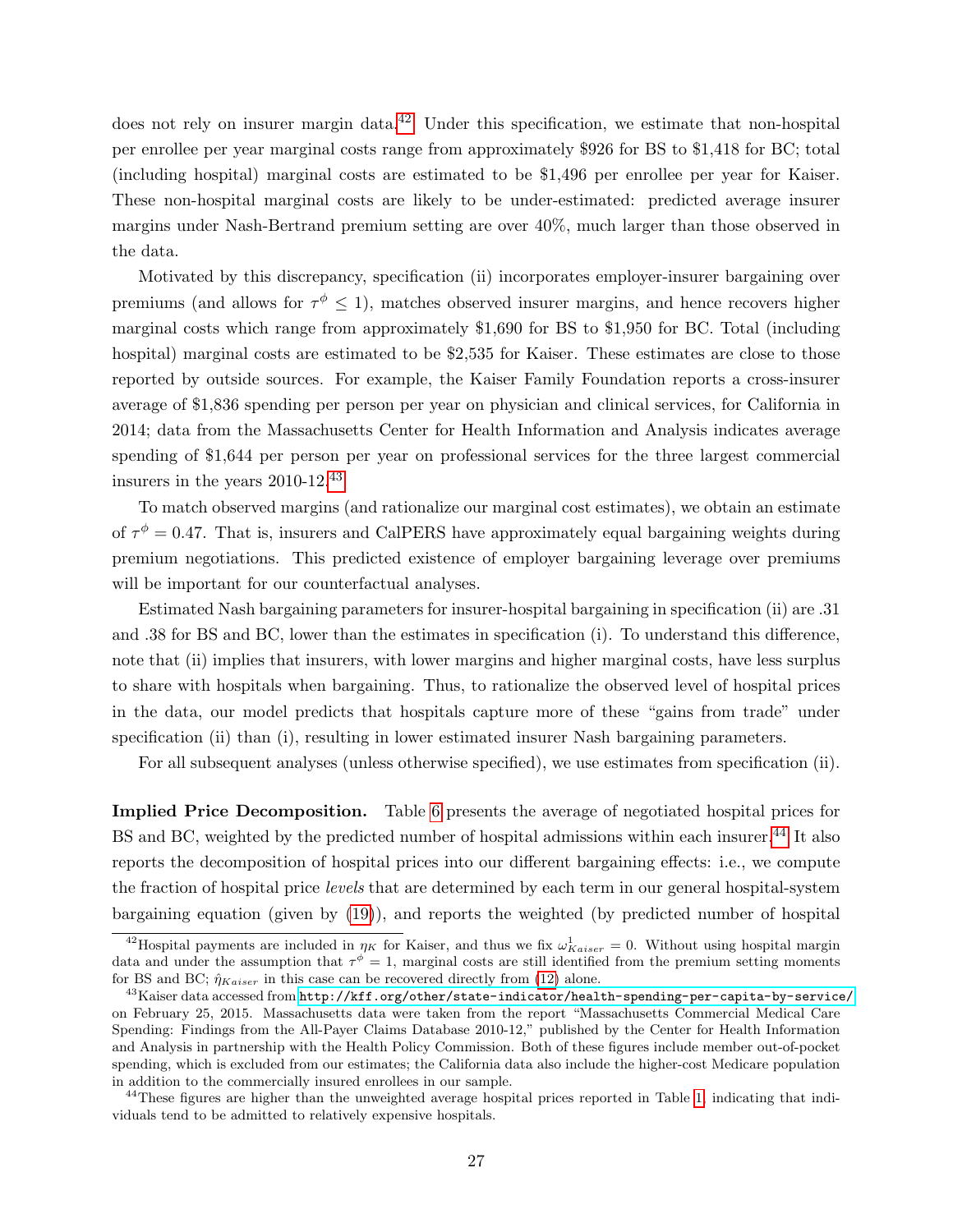<span id="page-29-1"></span>

|    |          | $(i)$ Premium $\&$ | (ii) Price         | (iii) Hospital    | (iv) Recapture   |
|----|----------|--------------------|--------------------|-------------------|------------------|
|    | Price    | Enrollment         | Reinforcement      | Costs             | Effect           |
| BS | 7,191.11 | 24.2\%             | 66.3%              | 8.9%              | $0.6\%$          |
|    |          | $[23.6\%, 25.5\%]$ | $[64.9\%, 69.3\%]$ | $[5.1\%, 10.6\%]$ | $[0.4\%, 0.8\%]$ |
| BС | 6,023.86 | 32.3%              | 52.6\%             | $12.1\%$          | $3.0\%$          |
|    |          | $[31.8\%, 33.7\%]$ | $[51.8\%, 55.1\%]$ | $[9.2\%, 13.1\%]$ | $[2.3\%, 3.3\%]$ |

Table 6: Estimates: Negotiated Hospital Price Decomposition

Notes: Weighted average (by hospital admissions) decomposition of negotiated hospital prices into the components provided in [\(19\)](#page-46-1) for each insurer and hospital system (omitting residuals, and scaling by  $\tau_i$  or  $1-\tau_i$  where appropriate). 95% confidence intervals, reported below estimates, are constructed using 80 bootstrap samples of admissions within each hospital-insurer pair to re-estimate hospital-insurer DRG weighted admission prices, re-estimate insurer marginal costs and Nash Bargaining parameters, and re-compute price decompositions.

admissions) average across all hospitals.[45](#page-29-2) We predict that the largest determinants of hospital price levels are the price reinforcement effect and the premium and enrollment effects, which represent over 80% of hospital price levels across both insurers. The other effects are predicted to have a smaller, but still significant, impact on hospital prices.<sup>[46](#page-29-3)</sup>

## <span id="page-29-0"></span>4 The Equilibrium Effects of Insurer Competition

In this section, we use our estimated model to simulate the impact of removing an insurer from enrollees' choice sets, and examine conditions under which premium increases can be mitigated (or completely offset) by employer bargaining or adjustments in negotiated hospital prices. We also decompose predicted changes in hospital payments into adjustments in each of our theoretical bargaining effects in order to better understand the circumstances under which they are likely to increase or decrease.

Setup and Assumptions. For our counterfactual exercises, we hold fixed hospital characteristics and insurers' hospital networks (for all remaining insurers), and compute a new equilibrium in insurer premiums, negotiated hospital prices, insurer enrollment, and hospital utilization upon the removal of either BC or Kaiser from CalPERS' menu of plans.[47](#page-29-4) Our analysis implicitly assumes

<span id="page-29-2"></span><sup>&</sup>lt;sup>45</sup>We exclude the residual  $\omega_{S_j}^2$  in [\(16\)](#page-25-0) from this calculation; when included, the residuals constitute less than 0.5%, on average, of BS and BC hospital prices. We use the negative of terms (ii) and (iv) when computing this decomposition.

<span id="page-29-3"></span> $^{46}$ The recapture effect, in particular, is small relative to the premium and enrollment effects. Based on the assumptions of our model, an enrollee who previously visited hospital  $i$  through MCO  $j$  will be recaptured by hospital i upon disagreement with MCO  $j$  only if the enrollee chooses to switch to a different insurer from which she can access i (which cannot include Kaiser), becomes sick enough to be admitted, and then chooses to visit the same exact hospital. The presence of Kaiser—a vertically integrated insurer from which non-Kaiser hospitals cannot be accessed—together with the low average probability of admission to hospital (under 5 percent in our population) and the fact that enrollees choose insurance plans based on ex ante expectations over admission risk and their hospital preferences, help to explain the recapture effect's relatively small magnitude. Further, in reality the realization of any recapture effect is likely to be delayed because enrollees may not be able to switch plans until the following year.

<span id="page-29-4"></span><sup>&</sup>lt;sup>47</sup>We compute an equilibrium using an iterative algorithm that alternates between adjusting premiums, prices and enrollment until the process converges. The process is similar to that used in [Crawford et al.](#page-39-5) [\(2015\)](#page-39-5); additional details are provided in the Appendix.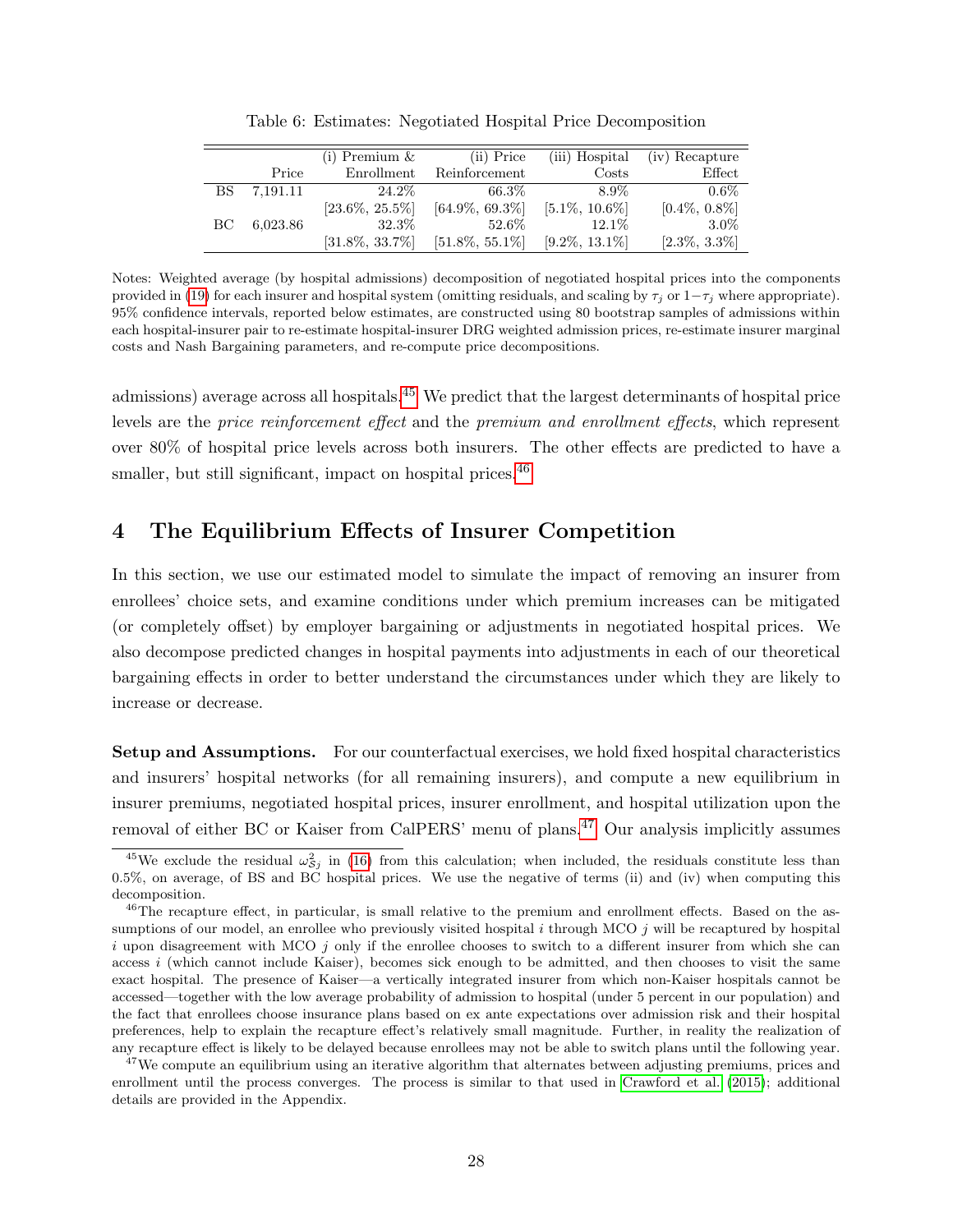that: (i) the menu of insurance plans is held fixed, (ii) hospital prices are negotiated specifically for CalPERS by each insurer-hospital pair; and (iii) counterfactual changes do not induce hospitals to enter or exit or hit capacity constraints.<sup>[48](#page-30-0)</sup> As the insurers that we observe are three of the five largest in the state (covering over two-thirds of California's commercially insured population in 2004), and CalPERS has substantial scale (representing approximately 8% of commercially insured individuals), we argue that our analysis can be seen as representative of scenarios facing other employers in large group insurance markets.

We assume that premiums are determined through insurer-employer bargaining before examing how results are affected if insurers instead engage in Nash Bertrand premium setting.

### 4.1 Counterfactual 1: Removing Kaiser Permanente

Table [7](#page-31-0) reports premiums, enrollment, hospital payments and prices, and surplus in our baseline setting where all three insurers are available (recomputed from model estimates), and across our two counterfactual exercises. We focus first on results from the removal of Kaiser Permanente, presented in panel (i).

Insurer Premiums. Even though we have estimated that CalPERS has substantial bargaining power when negotiating with insurers over premiums, removing Kaiser—an attractive insurer with 39% market share overall in California, and over 50% in several markets—leads premiums for the remaining insurers to increase by approximately 14-17%. The intuition for this finding is straightforward. First there is a standard market power effect: removing a large competitor reduces competitive pressures for the remaining insurers. Second, CalPERS' outside option from disagreement with the remaining insurers is harmed by the loss of Kaiser (represented by an increase in  $GFT_{j}^{E}(\cdot)$  in equation [\(5\)](#page-11-0)); as discussed in Section [2.3,](#page-13-1) this generates additional upward pressure on the remaining insurers' premiums.

Hospital Prices. In spite of BS's large premium increase, we find that average hospital payments per enrollee and (unit-DRG) prices per admission do not change significantly for BS when Kaiser is removed. This suggests that any increases in negotiated prices induced by higher premiums are being offset by changes in bargaining leverage for BS. However, BC's hospital prices increase significantly, suggesting that such bargaining effects may not be as substantial for BC.

To explore this impact on hospital prices in more detail, panels (ia) and (ib) of Table [8](#page-32-0) report hospital price changes for BS and BC across a sample of markets when Kaiser is removed. Columns 3-6 provide levels and changes in negotiated prices both when premiums are held fixed at levels

<span id="page-30-0"></span><sup>48</sup>We motivate the first assumption by noting that CalPERS held fixed the set of insurers that were offered for several years both prior to and after our sample period. Due to CalPERS' scale, we believe that it is feasible that insurers would be willing to negotiate CalPERS-specific prices. At the same time, CalPERS' enrollees still comprise only a relatively small portion of hospitals' total admissions (which come from both public and price sources); hence counterfactual adjustments in utilization for any particular hospital are likely to be small relative to its capacity.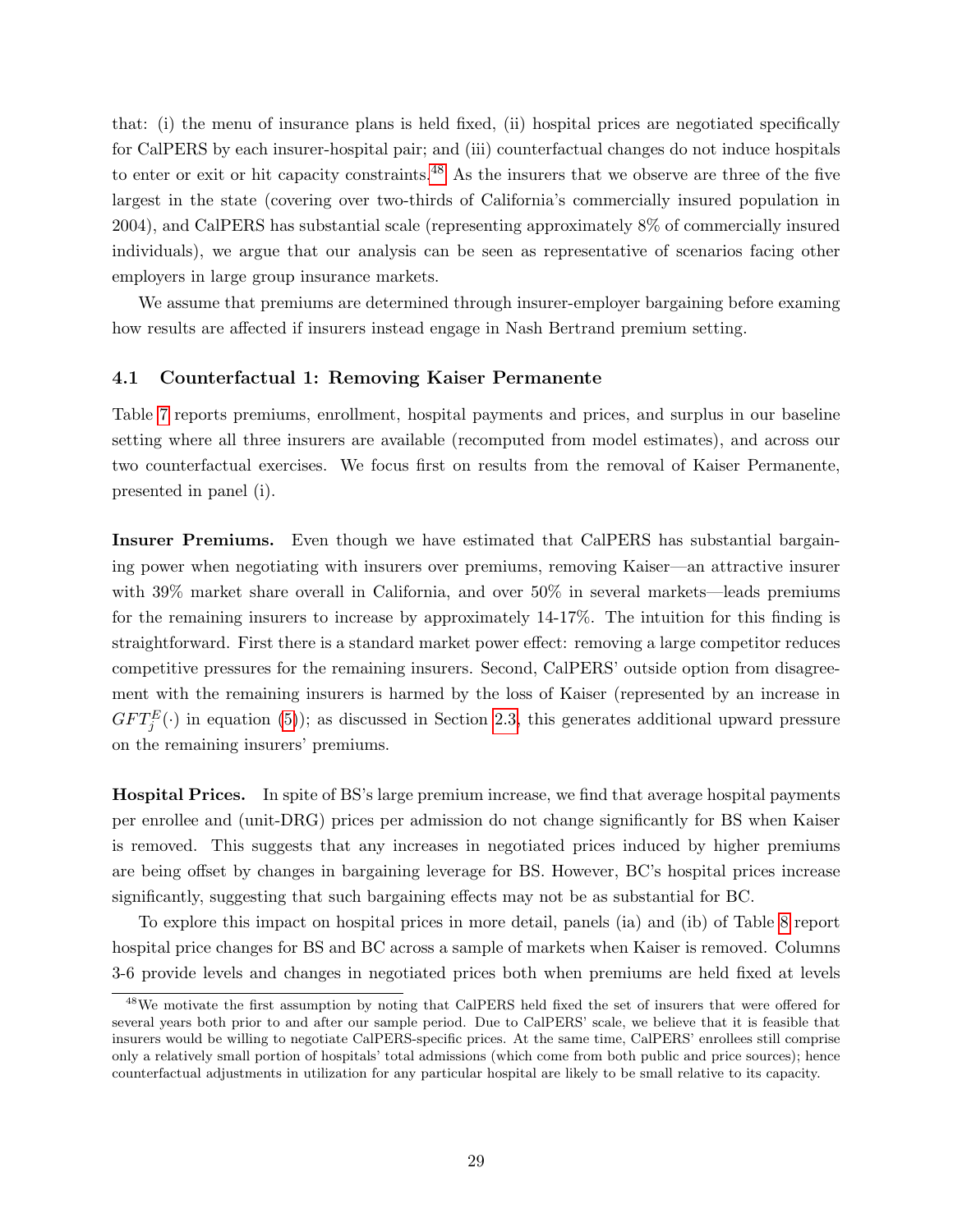<span id="page-31-0"></span>

|                        |                        | <b>Baseline</b> |                  | (i) Remove Kaiser    |                | (ii) Remove BC       |
|------------------------|------------------------|-----------------|------------------|----------------------|----------------|----------------------|
|                        |                        | Amount          | Amount           | $%$ Change           | Amount         | $%$ Change           |
| Premiums               | <b>BS</b>              | 3.78            | 4.41             | 16.6%                | 3.65           | $-3.4\%$             |
| (per year)             |                        | [3.76, 3.79]    | [4.36, 4.43]     | $[15.8\%, 16.8\%]$   | [3.62, 3.66]   | $[-4.0\%, -3.3\%]$   |
|                        | BC                     | 4.19            | 4.80             | 14.4%                |                |                      |
|                        |                        | [4.18, 4.20]    | [4.75, 4.81]     | $[13.7\%, 14.6\%]$   |                |                      |
|                        | Kaiser                 | 3.67            |                  |                      | 3.62           | $-1.4\%$             |
|                        |                        | [3.66, 3.67]    |                  |                      | [3.60, 3.62]   | $[-1.6\%, -1.3\%]$   |
| Household              | <b>BS</b>              | 73.91           | 124.16           | 68.0%                | 87.73          | 18.7%                |
| Enrollment             |                        | [73.65, 74.34]  | [124.13, 124.25] | $[67.1\%, 68.6\%]$   | [87.44, 88.51] | $[18.4\%, 19.3\%]$   |
|                        | BC                     | 27.49           | 38.56            | 40.2%                |                |                      |
|                        |                        | [27.49, 27.50]  | [38.47, 38.59]   | $[39.9\%, 40.4\%]$   |                |                      |
|                        | Kaiser                 | 61.31           |                  |                      | 64.99          | $6.0\%$              |
|                        |                        | [60.88, 61.58]  |                  |                      | [64.21, 65.27] | $[5.2\%, 6.3\%]$     |
| Hospital               | $\overline{\text{BS}}$ | 0.66            | 0.66             | $0.5\%$              | 0.60           | $-8.5\%$             |
| Payments               |                        | [.65, .68]      | [.64, .68]       | $[-3.1\%, 1.7\%]$    | [.57, .62]     | $[-12.7\%, -7.5\%]$  |
| (per individual)       | BC                     | 0.56            | 0.68             | 21.2%                |                |                      |
|                        |                        | [.55, .58]      | [.67, .72]       | $[20.0\%, 24.8\%]$   |                |                      |
| <b>Hospital Prices</b> | $\overline{\text{BS}}$ | 7.19            | 7.23             | $0.6\%$              | 6.55           | $-8.9\%$             |
| (per admission)        |                        | [7.06, 7.35]    | [6.92, 7.43]     | $[-3.1\%, 1.8\%]$    | [6.19, 6.74]   | $[-13.3\%, -7.7\%]$  |
|                        | BC                     | 6.02            | 7.29             | 21.0%                |                |                      |
|                        |                        | [6.04, 6.40]    | [7.14, 7.64]     | $[19.8\%, 24.6\%]$   |                |                      |
| Surplus                | Insurer                | 0.44            | 0.99             | 125.9%               | 0.38           | $-13.3\%$            |
| (per individual)       |                        | [.44, .44]      | [.99, .99]       | $[124.6\%, 126.6\%]$ | [.38, .39]     | $[-13.8\%, -11.7\%]$ |
|                        | Hospitals              | 0.30            | 0.51             | 69.7%                | 0.27           | $-9.0\%$             |
|                        | $(Non-K)$              | [.29, .31]      | [.49, .52]       | $[63.0\%, 72.3\%]$   | [.26, .28]     | $[-13.8\%, -7.6\%]$  |
|                        | $\Delta$ Cons.         |                 | $-0.19$          |                      | $-0.01$        |                      |
|                        |                        |                 | $[-.19, -.18]$   |                      | $[-.01, -.01]$ |                      |

Table 7: Removing an Insurer: Summary Results

Notes: Results from simulating removal of Blue Cross or Kaiser from all markets using estimates from specification (iv) in Table [5.](#page-27-1) All figures are in thousands. Baseline numbers (including premiums, hospital prices, and enrollment) are recomputed from model estimates. Average insurer payments to hospitals and average DRG-adjusted hospital prices are weighted by the number of admissions each hospital receives from each insurer under each scenario. Surplus figures represent total insurer, hospital, and changes to consumer surplus per insured individual. 95% confidence intervals, reported below estimates, are constructed by using 80 bootstrap samples of admissions within each hospital-insurer pair to re-estimate hospital-insurer DRG weighted admission prices, re-estimate insurer marginal costs and Nash bargaining parameters, and re-compute counterfactual simulations.

observed in the data and when they are allowed to adjust.[49](#page-31-1) In addition, the final columns of Table [8](#page-32-0) report the *changes* in the main insurer-hospital bargaining effects from [\(6\)](#page-11-2) upon removal of an insurer when premiums are allowed to adjust.<sup>[50](#page-31-2)</sup> As discussed in Section [2.3,](#page-13-1) these changes in bargaining effects will determine the effect of insurer competition on negotiated equilibrium prices. In general, a positive *premium effect change* will tend to increase prices, but if offset by a larger negative *enrollment* effect change, prices can fall.

When premiums are held fixed (columns 3-4 of Table [8\)](#page-32-0) so that the premium effect change is restricted to be zero, hospital prices fall across all markets for BS and on average for BC when Kaiser is removed. This is broadly consistent with the intuition that, when premiums do not

<span id="page-31-1"></span> $49$ To clarify comparisons and decompositions, we hold fixed the weights used when averaging across hospital prices to be equal to baseline admission probabilities. For this reason, counterfactual hospital prices in column 6 of Table [8](#page-32-0) do not correspond exactly to those in Table [7](#page-31-0) which uses scenario-specific weights.

<span id="page-31-2"></span> $50\,\text{We provide the formal derivation of the terms in equation (20) in the Appendix.}$  $50\,\text{We provide the formal derivation of the terms in equation (20) in the Appendix.}$  $50\,\text{We provide the formal derivation of the terms in equation (20) in the Appendix.}$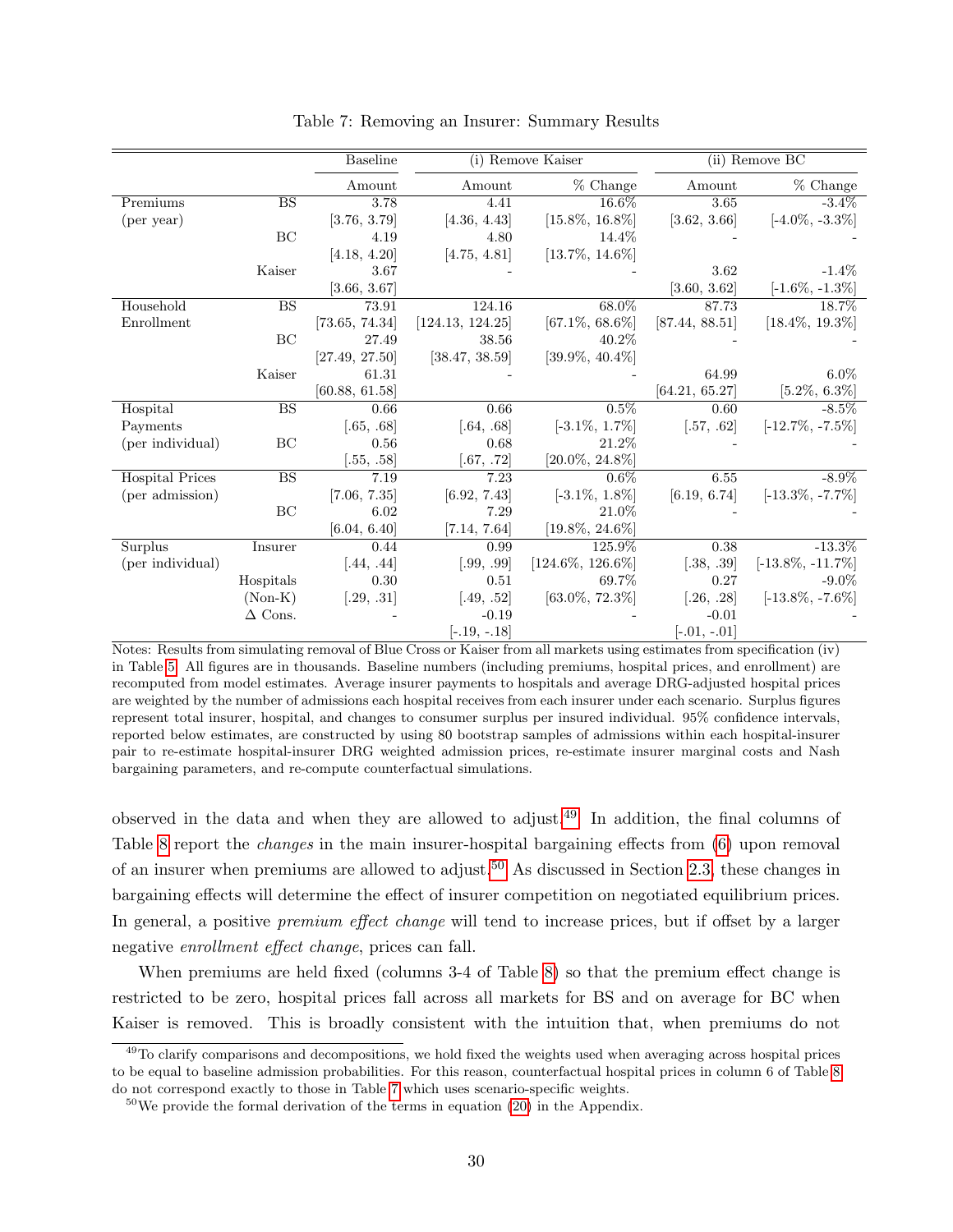<span id="page-32-0"></span>

|                                             |          |           | Avg. Hospital Price (\$ | admission |                 |           | Decomposition of Change (\$ |            | / admission      |            |
|---------------------------------------------|----------|-----------|-------------------------|-----------|-----------------|-----------|-----------------------------|------------|------------------|------------|
|                                             |          |           | Fix Premiums            |           | Adjust Premiums | (ia) Prem | $(ib)$ Enroll               | (ii) Price | (iii) Cost       | $(iv)$ Re- |
|                                             | Baseline | Ë         | % Change                | 5         | Change<br>×     | Effect    | Effect                      | Reinforce  | Effect           | Capture    |
| (ia) REMOVE KAISER.                         |          | BS PRICES |                         |           |                 |           |                             |            |                  |            |
| All Mkts                                    | 7191.13  | 6451.01   | $-10.29\%$              | 7175.65   | $-0.22\%$       | 624.97    | -1149.39                    | 473.70     | 0.65             | 34.59      |
| 2. Sacramento                               | 8204.98  | 7318.75   | $-10.80\%$              | 7751.96   | $-5.52%$        | 605.39    | $-1572.02$                  | 491.33     | $1.83\,$         | 20.45      |
| 4. SF Bay W.                                | 8825.62  | 7994.95   | $-9.41\%$               | 8589.65   | $-2.67%$        | 616.37    | $-1439.98$                  | 533.81     | $-0.86$          | 54.69      |
|                                             | 7368.50  | 5967.77   | $-19.01\%$              | 6537.55   | $-11.28%$       | 717.37    | $-1820.40$                  | 229.04     | 0.15             | 42.89      |
| 5. E. Bay<br>9. C. Valley<br>10. S. Barbara | 6591.73  | 6369.72   | $-3.37\%$               | 7329.03   | 11.19%          | 556.42    | $-550.32$                   | 681.83     | 0.00             | 49.36      |
|                                             | 7934.89  | 7779.92   | $-1.95%$                | 8709.83   | 9.77%           | 402.15    | $-187.53$                   | 533.88     | $2.55\,$         | 23.90      |
| 11. LA                                      | 5878.37  | 4829.25   | $-17.85%$               | 5661.03   | $-3.70%$        | 662.05    | $-1163.77$                  | 258.83     | 0.43             | 25.12      |
| $14.$ SD                                    | 6673.04  | 6038.49   | $-9.51%$                | 6634.70   | $-0.57%$        | 472.14    | $-908.62$                   | 380.01     | $-0.04$          | 18.16      |
| (ib) REMOVE KAISER: BC PRI                  |          |           |                         |           |                 |           |                             |            |                  |            |
| All Mkts                                    | 6023.83  | 5988.53   | $-0.59%$                | 7219.85   | $19.85\%$       | 671.85    | $-130.41$                   | 580.01     | 0.24             | 74.33      |
| 2. Sacramento                               | 6651.31  | 6703.09   |                         | 8186.10   | 23.08%          | 839.58    | $-137.89$                   | 728.48     | 2.05             | 102.58     |
| 4. SF Bay W.                                | 7602.06  | 7734.73   | $\frac{0.78\%}{1.75\%}$ | 9189.30   | 20.88%          | 836.40    | $-157.26$                   | 747.50     | $-0.70$          | 161.29     |
| 5. E. Bay                                   | 7158.45  | 7150.76   | $-0.11%$                | 8570.60   | 19.73%          | 835.46    | $-220.00$                   | 684.32     | 0.18             | 112.19     |
| 9. C. Valley 10. S. Barbara                 | 5210.75  | 5215.51   | 0.09%                   | 6763.68   | $29.80\%$       | 875.55    | $-134.94$                   | 700.05     |                  | 112.27     |
|                                             | 5130.74  | 5094.60   | $-0.70\%$               | 6395.60   | 24.65%          | 699.55    | $-84.34$                    | 599.56     | $0.00$<br>$2.52$ | 47.55      |
| 11. LA                                      | 6084.19  | 5803.18   | $-4.62%$                | 6960.25   | 14.40%          | 687.32    | $-386.22$                   | 540.62     | 0.21             | 34.12      |
| 14. SD                                      | 5381.70  | 5482.36   | 1.87%                   | 3841.04   | 27.12%          | 807.95    | $-143.63$                   | 719.75     | 0.02             | 75.29      |
| (ii) REMOVE BLUE CROSS: B                   |          |           | PRICES                  |           |                 |           |                             |            |                  |            |
| All Mkts                                    | 7191.13  | 6898.64   | $-4.07\%$               | 3620.28   | $-7.94%$        | $-129.81$ | $-247.77$                   | $-167.38$  | 0.01             | .25.89     |
| Sacramento                                  | 8204.98  | 8098.96   | $-1.29%$                | 7799.41   | $-4.94\%$       | $-125.74$ | $-131.81$                   | $-134.28$  | 0.02             | $-13.72$   |
| 4. SF Bay W.                                | 8825.62  | 8643.19   | $-2.07%$                | 8370.37   | $-5.16%$        | $-128.03$ | $-195.86$                   | $-95.34$   |                  | -36.12     |
| 5. E. Bay                                   | 7368.50  | 7252.44   | $-1.58%$                | 6913.99   | $-6.17%$        | 149.00    | $-113.83$                   | $-170.56$  | $0.10$<br>$0.00$ | $-21.11$   |
| 9. C. Valley                                | 6591.73  | 5945.62   | $-9.80\%$               | 5781.16   | $-12.30\%$      | $-115.57$ | $-485.97$                   | $-152.72$  | $-0.02$          | $-56.29$   |
| 10. S. Barbara                              | 7934.89  | 7248.92   | $-8.65%$                | 7170.32   | $-9.64%$        | $-83.53$  | $-610.90$                   | $-17.78$   | $-0.28$          | $-52.08$   |
| 11. LA                                      | 5878.37  | 5623.27   | $-4.34%$                | 5304.90   | $-9.76%$        | 137.51    | $-216.72$                   | 200.27     | $-0.02$          | $-18.94$   |
| 14. SD                                      | 6673.04  | 6373.32   | $-4.49%$                | 6161.37   | $-7.67\%$       | $-98.07$  | 239.34                      | $-160.35$  | 0.00             | $-13.91$   |

res Across Markets Table 8: Removing an Insurer: Counterfactual Blue Shield and Blue Cross Hospital Price Changes Across Markets Counterfactual Blue Shield and Blue Cross Hospital Price Chan  $\ddot{\cdot}$ an Ingur  $\alpha$ in $\alpha$ Table 8: Bam

Notes: Average (DRG-adjusted) hospital prices for Blue Shield from simulating the removal of Blue Cross or Kaiser across all HSAs, or within a selected sample of HSAs, using estimates from specification (iv) in Table 5. B Notes: Average (DRG-adjusted) hospital prices for Blue Shield from simulating the removal of Blue Cross or Kaiser across all HSAs, or within a selected sample of HSAs, using estimates from specification (iv) in Table [5.](#page-27-1) Baseline numbers are recomputed from model estimates. Average hospital prices are weighted by the number of admissions each hospital receives from each insurer under each scenario. Decomposition effects correspond to terms in equation [20,](#page-48-1) and are weighted by the number of admissions under the baseline scenario; their sum equals the predicted overall change in hospital prices.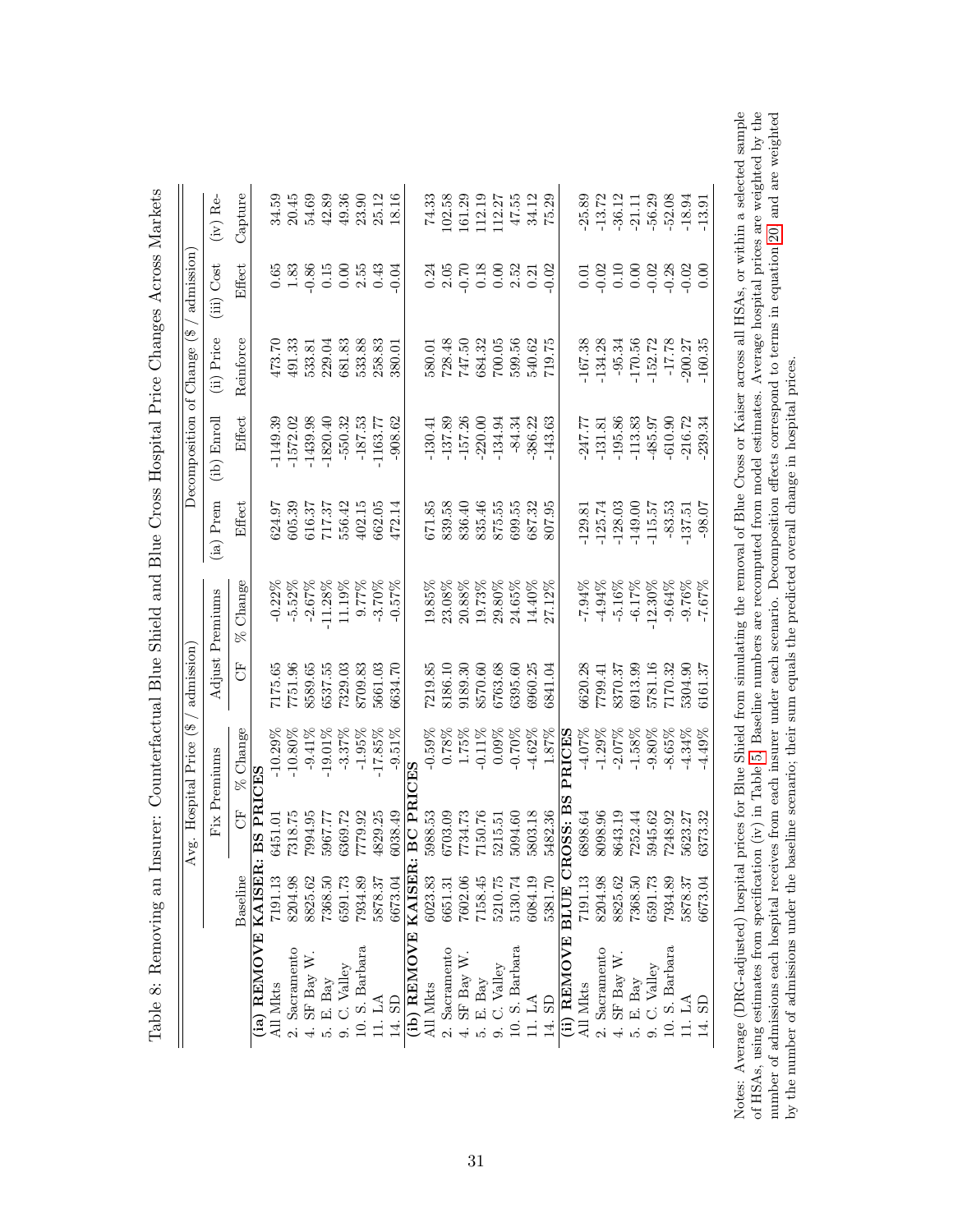adjust following the removal of an insurer, the remaining insurers generally have greater negotiating leverage over hospitals because they tend to lose fewer enrollees upon a bargaining disagreement.<sup>[51](#page-33-0)</sup> We find that price reductions can be large when premiums are fixed: hospital prices for BS fall by over 17% in two markets, and by 10% on average.

However, when both premiums and prices are permitted to adjust, hospital price changes for both insurers are more positive due to the predicted positive premium effect change. For Blue Shield the average price change is insignificant, but in some markets prices increase by approximately 10%, and in others they fall by the same amount. Blue Cross prices are predicted to increase across all markets.

What drives this cross-market variation? As shown in Table [8,](#page-32-0) the premium effect change for BS is positive (which follows from its predicted 17% premium increase) but does not vary substantially across markets; this is unsurprising given premiums are restricted to be the same across the entire state. However, the enrollment effect change exhibits much more variability across markets, and large negative values are the sole reason for hospital price reductions for BS when Kaiser is removed.

The enrollment effect change represents the extent to which an insurer (either BS or BC) loses fewer patients upon coming to a disagreement with a hospital when Kaiser is absent than when Kaiser is present. Kaiser's market-specific attractiveness relative to the insurer in question will be a primary determinant of the magnitude of this effect. Consider BS's negotiations with hospitals. If BS drops a hospital system from its network, more of BS's enrollees will likely switch to Kaiser (causing a larger negative enrollment effect change) in markets where Kaiser is a strong competitor than in markets where it is not. Thus, a hospital price reduction is more likely in markets where the insurer being removed is more attractive (where attractiveness could be caused by particularly dense or high-quality hospital or physician networks, for example, and should be reflected in a particularly high market share in the relevant area). Consistent with this intuition, Table [8](#page-32-0) shows that the enrollment effect is most negative in markets where Kaiser has the largest market share (e.g. Sacramento and East Bay, each with a Kaiser share of over 50%). These in turn are also the markets in which BS is predicted to have the largest hospital price reductions.

However, since BC is not as direct a substitute for Kaiser (largely because most of its enrollees live in areas further away from Kaiser hospitals), BC benefits less from Kaiser's removal when bargaining with hospitals, and the negative enrollment effect change for BC is smaller than that for BS. Thus, the positive premium and price reinforcement effect changes dominate in all markets for BC, leading to price increases.

This discussion highlights why the competitiveness of the insurer being removed in a given market is an important predictor of hospital price changes. We find that characteristics of the hospital market, in contrast, do not yield clear predictions. Though the quality of the relevant

<span id="page-33-0"></span><sup>51</sup>In all but one market in which BC has less than 10% market share in the baseline scenario (Sacramento, Sonoma (unreported), San Francisco, and San Diego), we find that the removal of Kaiser with fixed premiums leads to average BC hospital price increases. This arises from a large positive recapture effect change: more enrollees are willing to switch from BC to BS in order to access a dropped hospital when Kaiser is removed. This offsets other negative effects and illustrates that, even with fixed premiums, insurers need not always have increased bargaining leverage when insurer competition is reduced.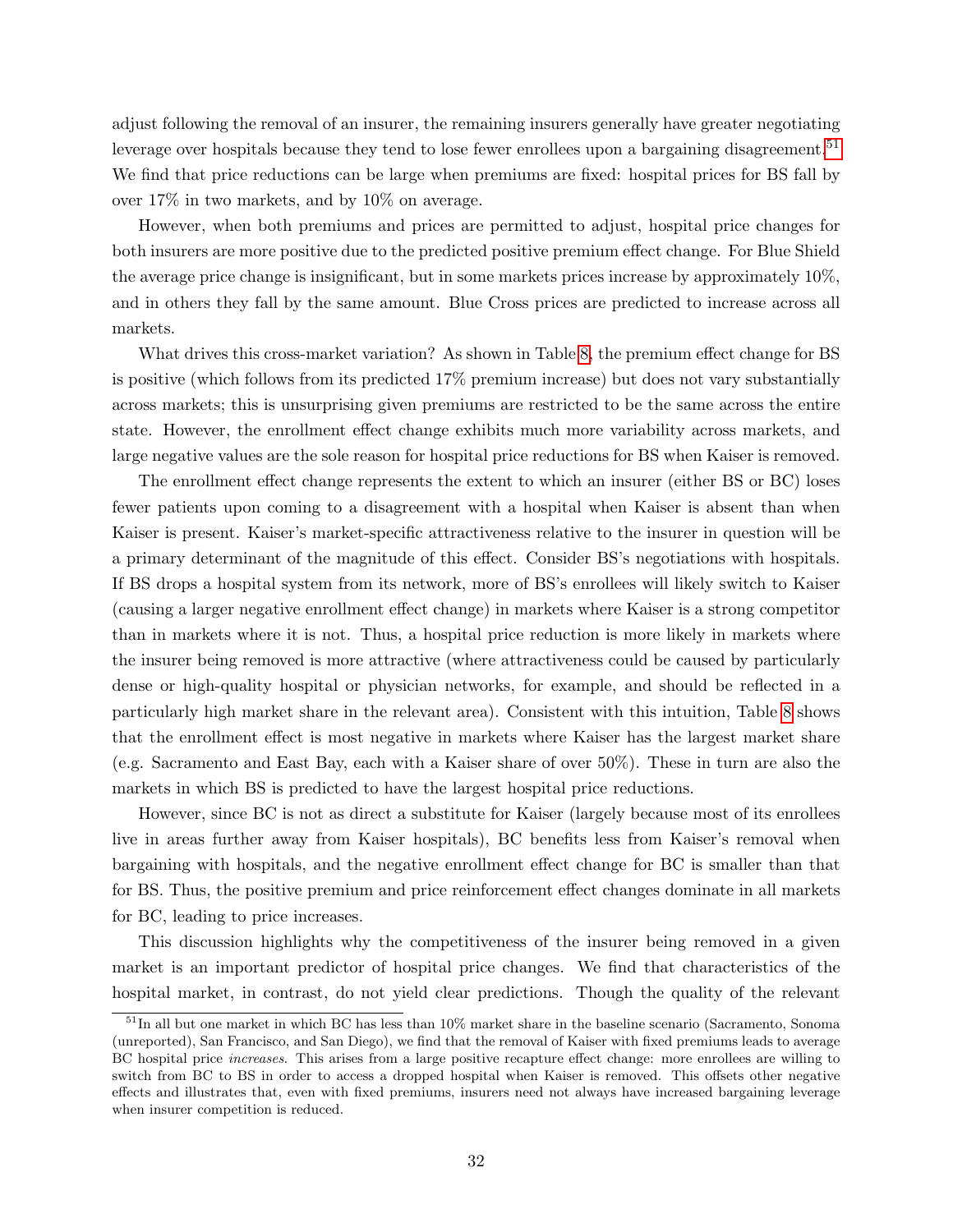hospital and presence of reasonable substitutes directly affects the level of the enrollment effect for a given insurer-hospital pair, using measures related to the competitiveness or concentration of the hospital market to predict average bargaining effect changes (including, for example, the enrollment effect change) when a insurer is removed is less clear. Consistent with this, we find that cross-market correlations between the average changes in our bargaining effects and measures of hospital concentration differ in magnitude and sign across counterfactuals.

Welfare. The bottom of Table [7](#page-31-0) reports the surplus that accrues to insurers and hospitals, and the change in consumer welfare on a per-capita basis, across baseline and counterfactual scenarios. When Kaiser is removed, total insurer surplus (across all insurers that are present) increases due to premium increases for BS and BC. Non-Kaiser hospitals' surplus increases, by 70%, due both to increased prices and to their new admissions of former Kaiser enrollees. Higher premiums and a reduced choice set generate consumer surplus reductions of approximately  $$200$  per capita.<sup>[52](#page-34-0)</sup>

## 4.2 Counterfactual 2: Removing Blue Cross

Panel (ii) of Table [7](#page-31-0) reports results from the removal of BC from the choice set.<sup>[53](#page-34-1)</sup> We focus our discussion on findings that differ from the previous counterfactual.

Insurer Premiums. The removal of BC, a smaller insurer than Kaiser, leads to a premium decrease for both remaining MCOs (a reduction of 3.4% for BS and 1.4% for Kaiser). To understand how the removal of an insurer can lead to lower negotiated premiums, recall the discussion in Section [2.3:](#page-13-1) if an insurer with higher premiums (i.e., higher costs to the employer) than its rivals is removed from the choice set, this can lead to a reduction in  $GFT_{j}^{E}(\cdot)$  in equation [\(5\)](#page-11-0) for the remaining insurers, and can thus *strengthen* the employer's bargaining position. If this change outweighs other effects it can generate a premium reduction. The BC counterfactual fits this description quite closely: BC has over 10% higher premiums than BS and Kaiser, and its low market share indicates a relatively low attractiveness to consumers, further depressing the change in  $GFT_j^E(\cdot)$  when it is removed.

Hospital Prices. This negative premium effect change coupled with a negative enrollment effect change across markets leads to an average reduction in BS hospital payments of approximately 9% when BC is removed. Thus countervailing effects dominate and hospital prices fall; this leads to lower premiums than would result if prices were held fixed. Table [8](#page-32-0) again shows that the magnitude of price changes varies substantially across markets. Consistent with earlier discussion, we find that negative enrollment effect changes and price reductions are largest in markets where

<span id="page-34-0"></span><sup>&</sup>lt;sup>52</sup>We compute (expected) total consumer welfare as  $\sum_m \sum_{f \in \mathcal{F}_m} \log(\sum_{j \in \mathcal{M}_m} \exp(\hat{u}_{f,j,m}^M))/\hat{\alpha}_f^{\phi}$ , where expected utilities for each insurer  $\hat{u}_{f,j,m}^M$  and premium coefficients  $\hat{\alpha}_f^{\phi}$  are estimates from our insurer demand model. The total insured population does not change across baseline and counterfactual scenarios.

<span id="page-34-1"></span><sup>53</sup> We retain BC in HSAs 1 and 8, as in these markets Kaiser is not offered and removing BC would leave BS as a monopolist in the choice set.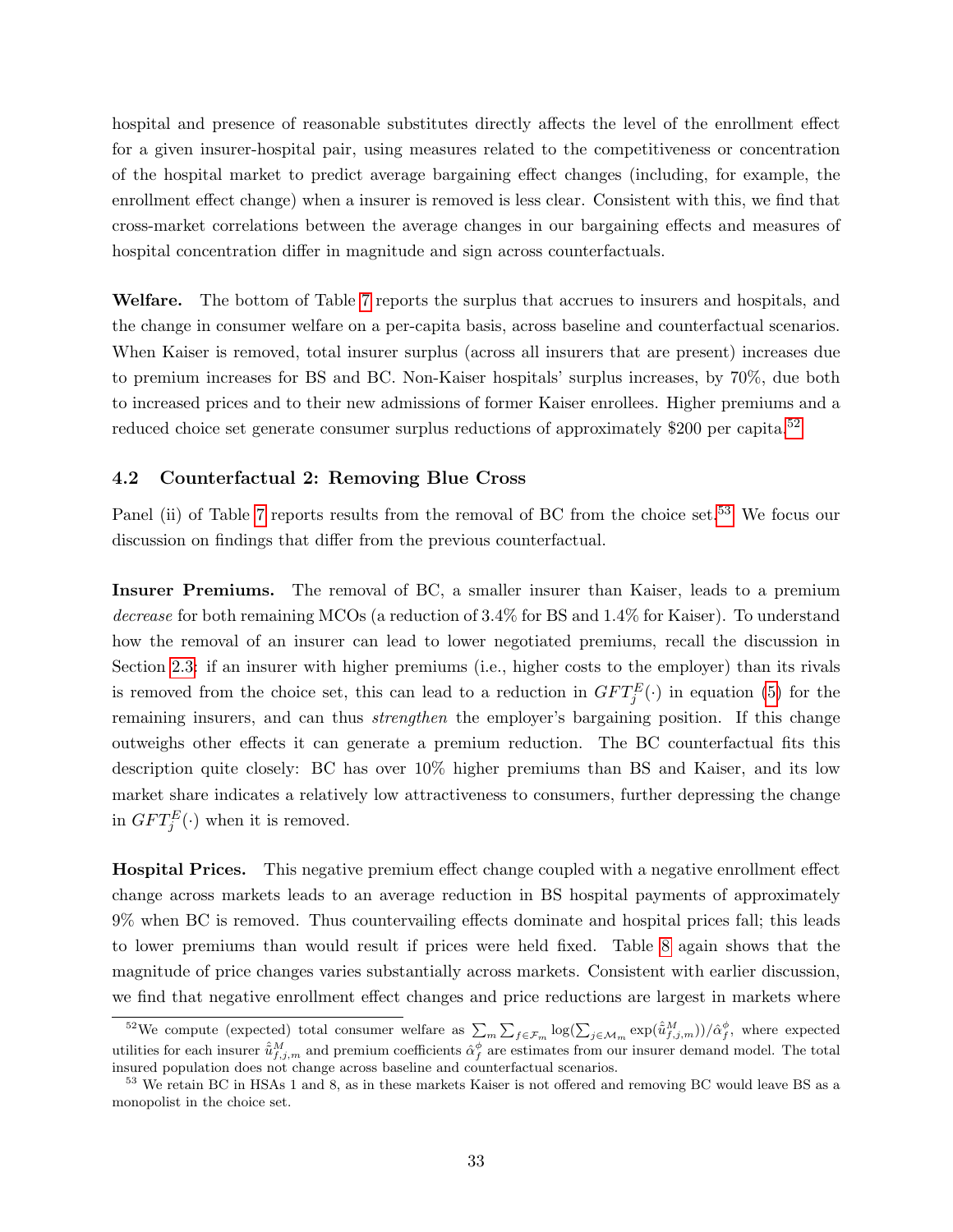BC has a relatively large share (e.g., in rural areas like Central Valley where BC's larger hospital network than its competitors makes it attractive to consumers).

Welfare. Total insurer surplus falls when BC is removed, not surprisingly given the reduction in premiums. Non-Kaiser hospital profits fall due to their lower prices. Consumer welfare is predicted to fall slightly (by approximately \$10 per capita per year) despite the premium reduction. This is (at least in part) a result of removing enrollee access to BC and its network of hospitals.

### 4.3 Counterfactuals Under Nash Bertrand Premium Setting

Our main analysis assumes that insurers and CalPERS engage in Nash bargaining over premiums. We believe that it is reasonable to assume that CalPERS is involved in determining premium levels since it constrains premiums to vary only across family size and not across demographics or geographic markets. However, the scale of CalPERS' leverage in negotiations may be unusual and likely affects how premiums and negotiated prices respond to the removal of an insurer. Here, we investigate how our predictions would change if insurers instead engaged in Nash Bertrand premium setting and did not face bargaining constraints.

Table [9](#page-36-0) presents counterfactual estimates for the scenario where BC is removed, using insurer marginal cost and bargaining parameter estimates from specification (i) in Table [5.](#page-27-1) Rather than predicting a premium reduction as in our main specification, we now find that premiums increase by 9-11% for the remaining insurers; consumer welfare is predicted to fall by approximately \$90 per capita per year. There is no significant change in average hospital payments, as positive premium effect changes offset negative enrollment effect changes. Again the overall changes are heterogeneous: prices rise in some markets and fall in others.

We have also examined a scenario where insurers charge premiums based on a fixed markup above their (hospital and non-hospital) marginal costs. This exercise is motivated by the minimum medical loss ratio standards established under the Patient Protection and Affordable Care Act of 2010.[54](#page-35-0) Here we predict that premiums would fall for the remaining insurers when either BC or Kaiser was removed from the market, and that hospital prices would fall across all markets (though there would still remain significant heterogeneity in the magnitude of the price effects). The nowfamiliar explanation is that this alternative premium setting model places heavy restrictions on the amount by which insurers' premiums can increase following the removal of a competitor. Hence, the small premium effect change is easily offset by the negative enrollment and price reinforcement effect changes.

These exercises reinforce the notion that understanding the degree to which employers or other constraints mitigate premium increases is crucial for determining whether or not overall premium

<span id="page-35-0"></span><sup>54</sup> It is also motivated by noting that one of the three insurance plans in our analysis (BC) is a self-insured product (i.e., CalPERS covers all costs and sets premiums for the BC plan but pays BC an administrative fee for processing claims, negotiating with network providers, and other services), and that both Kaiser and BS are non-profit entities that may employ objectives other than straightforward profit maximization.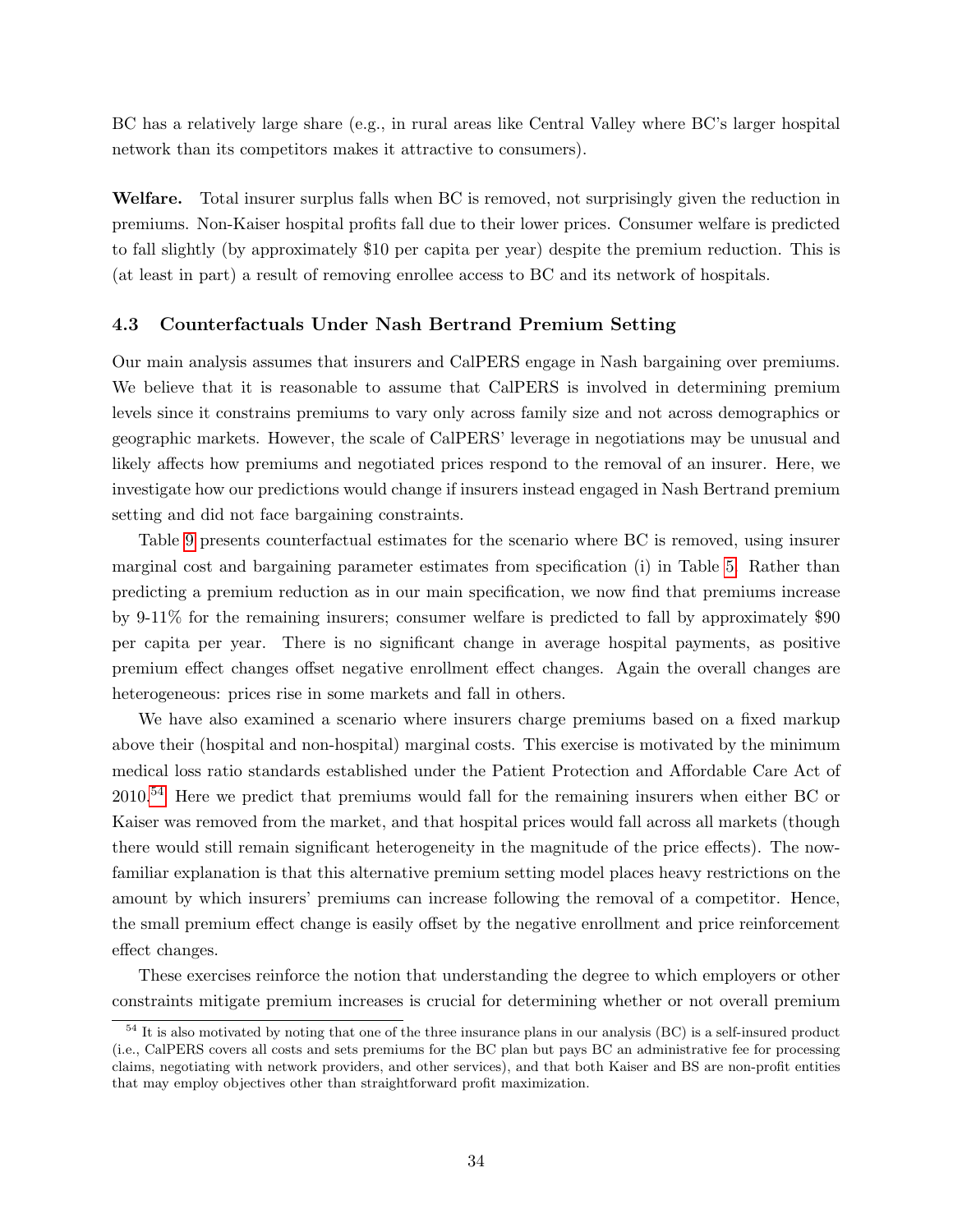|                        |                | <b>Baseline</b> |                | (iii) Remove BC (Nash-Bertrand) |
|------------------------|----------------|-----------------|----------------|---------------------------------|
|                        |                | Amount          | Amount         | % Change                        |
| Premiums               | <b>BS</b>      | 3.78            | 4.20           | 11.0%                           |
| (per year)             |                | [3.76, 3.79]    | [4.17, 4.22]   | $[10.8\%, 11.3\%]$              |
|                        | BC             | 4.19            |                |                                 |
|                        |                | [4.18, 4.21]    |                |                                 |
|                        | Kaiser         | 3.67            | 3.98           | 8.7%                            |
|                        |                | [3.66, 3.67]    | [3.97, 4.00]   | $[8.4\%, 8.9\%]$                |
| Household              | <b>BS</b>      | 73.91           | 82.99          | 12.3%                           |
| Enrollment             |                | [73.53, 74.56]  | [82.71, 83.39] | $[11.8\%, 12.5\%]$              |
|                        | BC             | 27.49           |                |                                 |
|                        |                | [27.06, 27.77]  |                |                                 |
|                        | Kaiser         | 61.31           | 71.13          | 16.0%                           |
|                        |                | [61.10, 61.44]  | [70.78, 71.38] | $[15.8\%, 16.2\%]$              |
| Hospital               | <b>BS</b>      | 0.66            | 0.66           | $-0.4\%$                        |
| Payments               |                | [.65, .68]      | [.65, .67]     | $[-.7\%, -.1\%]$                |
| (per individual)       | BC             | 0.56            |                |                                 |
|                        |                | [.55, .58]      |                |                                 |
| <b>Hospital Prices</b> | <b>BS</b>      | 7.19            | 7.11           | $-1.1\%$                        |
| (per admission)        |                | [7.06, 7.36]    | [6.96, 7.29]   | $[-1.5\%, -.8\%]$               |
|                        | BC             | 6.02            |                |                                 |
|                        |                | [6.03, 6.40]    |                |                                 |
| Surplus                | Insurer        | 1.27            | 1.57           | 24.1%                           |
| (per individual)       |                | [1.27, 1.27]    | [1.57, 1.58]   | $[23.4\%, 24.7\%]$              |
|                        | Hospitals      | 0.30            | 0.29           | $-2.8\%$                        |
|                        | $(Non-K)$      | [.29, .31]      | [.28, .30]     | $[-3.9\%, -1.9\%]$              |
|                        | $\Delta$ Cons. |                 | $-0.09$        |                                 |
|                        |                |                 | $[-.09, -.08]$ |                                 |

<span id="page-36-0"></span>Table 9: Removing an Insurer: Summary Results (Nash-Bertrand Premium Setting)

Notes: Results from simulating removal of Blue Cross or Kaiser, using estimates from specification (i) in Table [5](#page-27-1) (without insurer margin moments) and assuming Nash-Bertrand premium setting. All figures are in thousands. Baseline numbers are recomputed from model estimates. Average insurer payments to hospitals and average (DRGadjusted) hospital prices are weighted by the number of admissions each hospital receives from each insurer under each scenario. Surplus figures represent total insurer, hospital, and changes to consumer surplus per insured individual. 95% confidence intervals, reported below estimates, are constructed by using 80 bootstrap samples of admissions within each hospital-insurer pair to re-estimate hospital-insurer DRG weighted admission prices, re-estimate insurer marginal costs and Nash bargaining parameters, and re-compute counterfactual simulations.

reductions and cost savings can result when an insurer is removed. Absent such constraints, our results suggest that premiums will tend to increase, and may increase substantially.

## 4.4 Additional Assumptions and Robustness

Switching Costs and Inertia. Previous work (e.g., [Handel](#page-40-9) [\(2013\)](#page-40-9); [Ho, Hogan and Morton](#page-40-14) [\(2015\)](#page-40-14); [Polyakova](#page-41-14) [\(2015\)](#page-41-14)) has documented switching costs and other forms of inertia in health plan choice with respect to changes in the financial characteristics (e.g., premiums) of plans. In our current analysis, we identify household premium elasticities from cross-household-type variation in premiums. One concern may be that if frictions are substantial, true premium elasticities may differ from our estimates; in turn, this may affect our estimated insurer marginal costs, bargaining parameters, and predicted counterfactual premiums and hospital prices. We respond in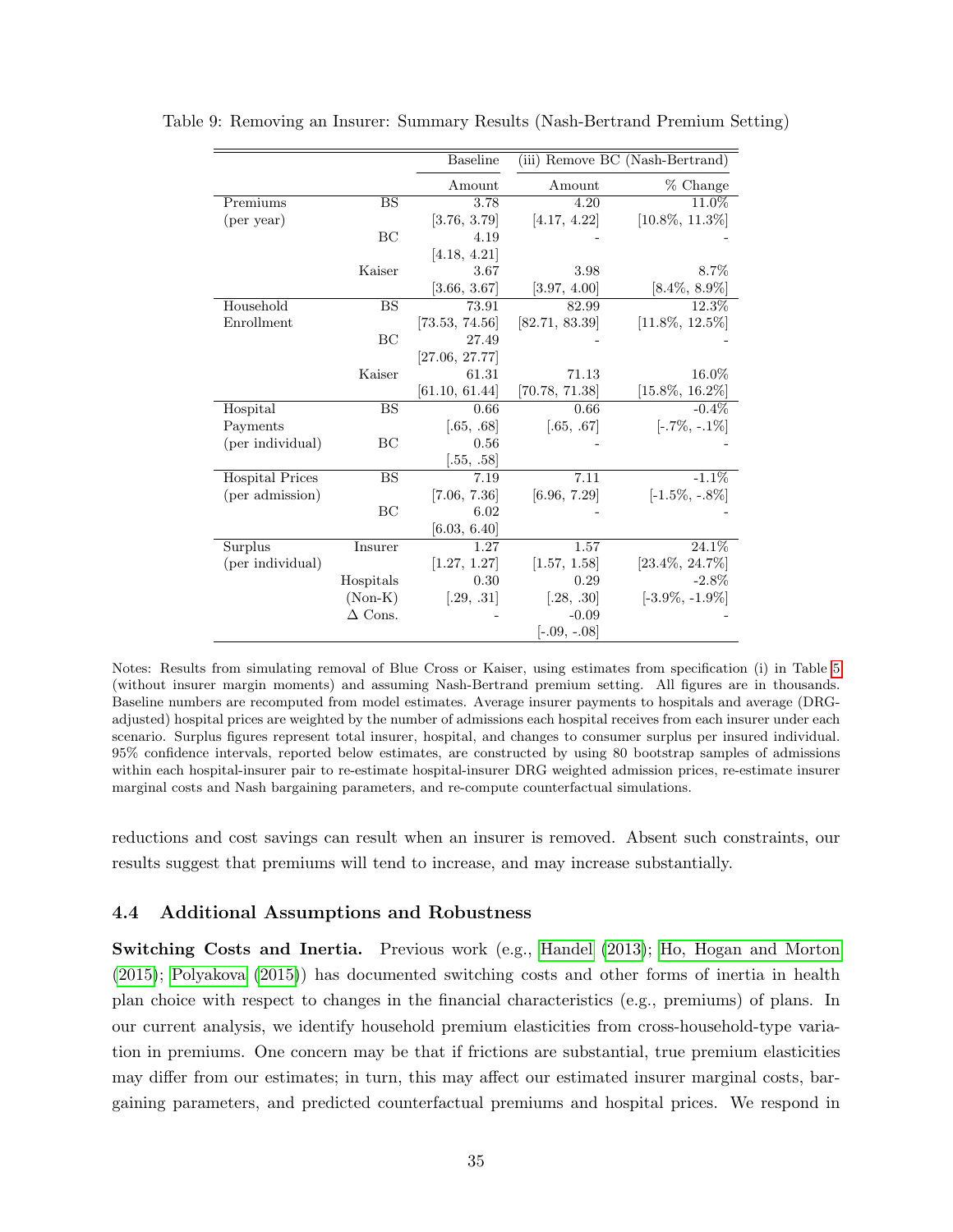two ways. First, as noted earlier, the estimated household premium elasticities correspond well to the range estimated in previous papers which utilize panel data and time variation in premiums. Second, household premium elasticities are not the only determinants of equilibrium premiums: e.g., employers—who may not be subject to such frictions—have substantial input into premium determination through the bargaining process.

One may also be concerned that our estimated insurer "network" elasticities (i.e., sensitivity to an insurer's hospital network), identified from cross-household and cross-zip code variation in the expected utility derived from each insurer's hospital network, may also be affected and per-haps overstated due to the presence of consumer choice frictions. Appendix [A.8](#page-49-0) presents evidence suggesting that enrollees in our setting are responsive to hospital network changes and do not face insurmountable frictions when switching plans. There, we also describe robustness tests that examine the sensitivity of our results to changing the estimated responsiveness of consumers to hospital network changes.

Consumer Selection Across Hospitals and Insurers. Our analysis implicitly assumes that, conditional on premium levels, the quantity and composition of consumers who choose particular hospitals or plans are not directly affected by negotiated hospital prices. This implies that insurers are unable to directly steer patients to certain (e.g., lower cost) hospitals, and consumers do not respond to hospital prices when selecting where to go.<sup>[55](#page-37-0)</sup> Because the two HMO plans in our data have zero co-insurance rates, and we believe that price transparency is limited for enrollees during this period, we argue that this assumption is reasonable for our setting.

We also rule out the selection of consumers across insurance plans based on unobservable characteristics other than age, sex, income, household type, or zip code when estimating our hospital and insurer demand systems. In particular, we assume that firms form expectations over the probability of admission  $(\gamma^a_{\kappa(k)})$ , and the probability of a particular diagnosis  $(\gamma_{\kappa(k)})$  and its DRG weight  $(E[DRG_a|\kappa(k)])$  for an individual k conditional on admission based on that individual's age-sex category,  $\kappa(k)$ . As is common in the hospital demand literature, we also rule out the correlation of unobservable consumer preferences with observable hospital characteristics, including location. However, conditioning on age-sex category controls for a significant amount of heterogeneity in admission and diagnosis probabilities. Since insurers are unable to set premiums or otherwise screen based on age, sex, or location, our model allows insurers to engage in behavior similar to cream-skimming by anticipating the likely selection of heterogeneous consumers onto their plans when setting premiums and negotiating hospital prices. Finally, as Table [3](#page-17-1) indicates, both average admission probabilities and DRG weights within age-sex categories are very similar for BS and BC enrollees, suggesting only limited selection across these plans based on underlying health risks.<sup>[56](#page-37-1)</sup>

<span id="page-37-0"></span><sup>&</sup>lt;sup>55</sup>[Ho and Pakes](#page-40-12) [\(2014\)](#page-40-12) find that in California, when referring physicians are given incentives to use low-cost hospitals through capitation payments, the hospital referral is influenced by its price. However the estimated effect is small or insignificant for both BC (which rarely uses capitation payments for its physicians) and BS (a not-for-profit plan). We therefore abstract away from these patient steering issues.

<span id="page-37-1"></span><sup>&</sup>lt;sup>56</sup>Though we control for selection across insurance plans based on income and premium sensitivities, we do not consider selection on moral hazard or risk aversion as in [Einav et al.](#page-40-15) [\(2013\)](#page-40-15). While important, these issues are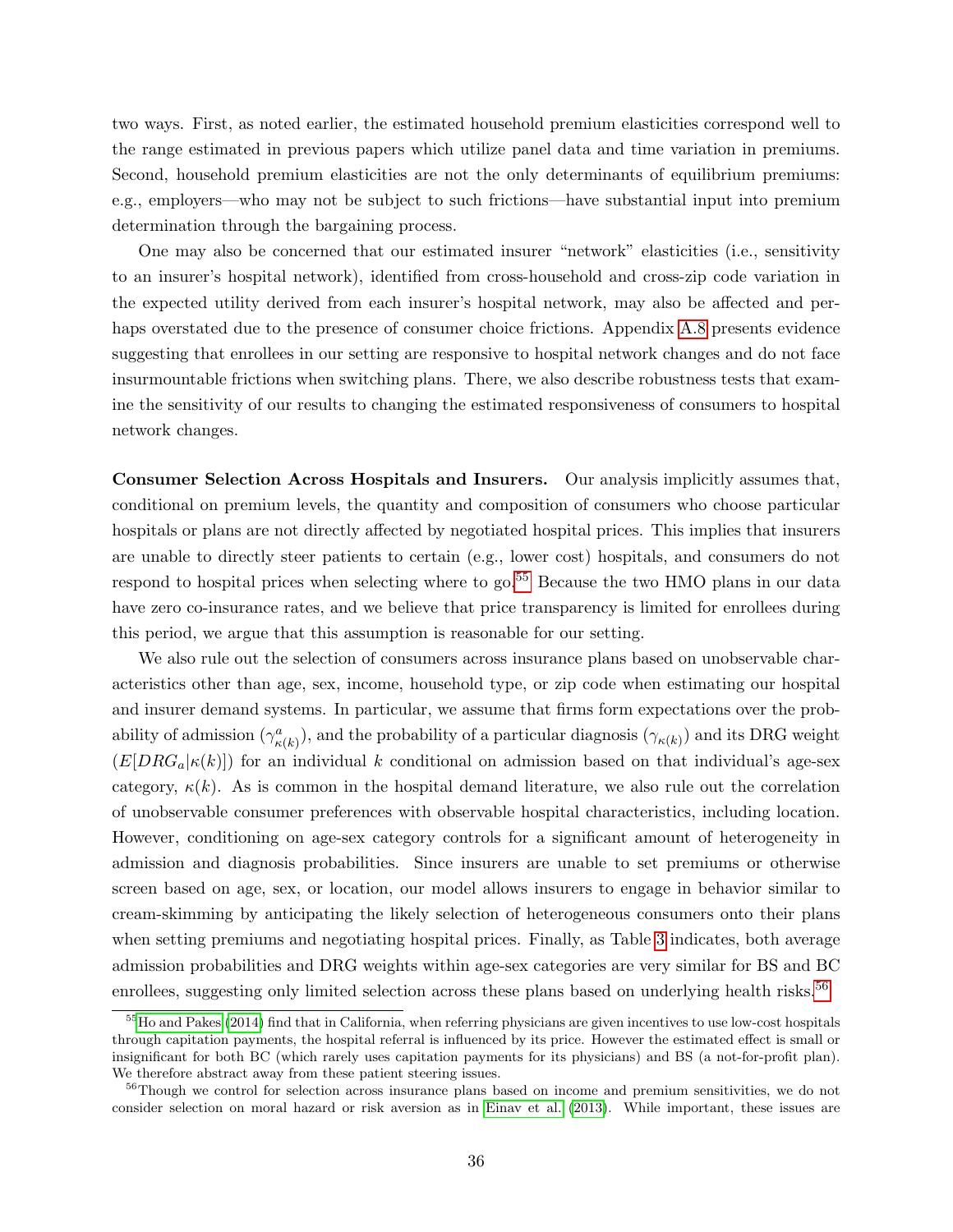The assumption that consumers choose insurance plans based on their *expected* probability of admission and diagnosis has commonly been used in option-demand-model settings where consumers' value for an insurance product is based on ex ante expected utilities [\(Town and Vistnes,](#page-41-4) [2001;](#page-41-4) [Capps, Dranove and Satterthwaite, 2003;](#page-39-1) [Ho, 2006\)](#page-40-6). Allowing consumers to condition on a richer set of information, which may include prior health conditions or idiosyncratic preferences, when choosing health plans may enable these and similar models to better match counterfactual patient flows upon network changes.[57](#page-38-1)

## <span id="page-38-0"></span>5 Concluding Remarks

This paper presents a framework for examining the impact of insurer competition on premiums, hospital prices, and welfare. We limit our attention to adjusting the insurer choice set for a particular population of consumers, and for this reason our results are most applicable to the large group employer-sponsored insurance market. However, our analysis is also relevant for examining state health insurance exchanges set up by the Patient Protection and Affordable Care Act (2010): for example, insurers must choose whether or not to participate in each exchange, and variation in the number of participants will likely have similar effects to those predicted by our model. Though our analysis does not explicitly model the entry, exit, or consolidation of insurers (as this would raise additional issues that are outside the scope of our analysis, including the determination of fixed, entry, and exit costs, and potential merger efficiencies), the mechanisms that we identify are still present whenever market structure changes.

Our analysis emphasizes the importance of the characteristics of the insurer that is removed and how employers or institutions constrain insurer premium setting. Although we predict that premiums typically increase, we also show that a reduction in premiums—and thereby a substantial mitigation of consumer harm—is empirically plausible with external premium setting constraints. Even with significant premium increases, hospital prices need not increase on average; indeed, hospital prices often fall in multiple markets as the remaining insurers exercise increased bargaining leverage. Markets with price reductions are those in which removing a particular insurer most harms hospitals' bargaining positions, which in turn are those markets where the removed insurer was dominant. We find that consumer welfare falls by as much as \$200 per capita per year upon the removal of an insurer.

We conclude with potential directions for future research. Our current analysis conditions on the set of insurers that are offered to enrollees, and holds all non-price characteristics of hospitals and insurers fixed. However, additional responses by medical providers (including physician groups, pharmaceutical firms, and device manufacturers) and by insurers (which may adjust provider net-

orthogonal to our model since we do not consider choices regarding the amount of care received and assume that consumers do not respond to price variation across providers.

<span id="page-38-1"></span> $57$  For example, the "recapture" effect may be larger than estimated if consumers know before choosing an insurance plan that they will visit a particular hospital, and will switch plans in order to access that hospital if it is dropped by their current insurer. Consumer selection into plans based on unobservables can be accounted for by estimating the hospital and insurer demand systems jointly at the cost of increased computational complexity (c.f. [Lee, 2013\)](#page-41-8).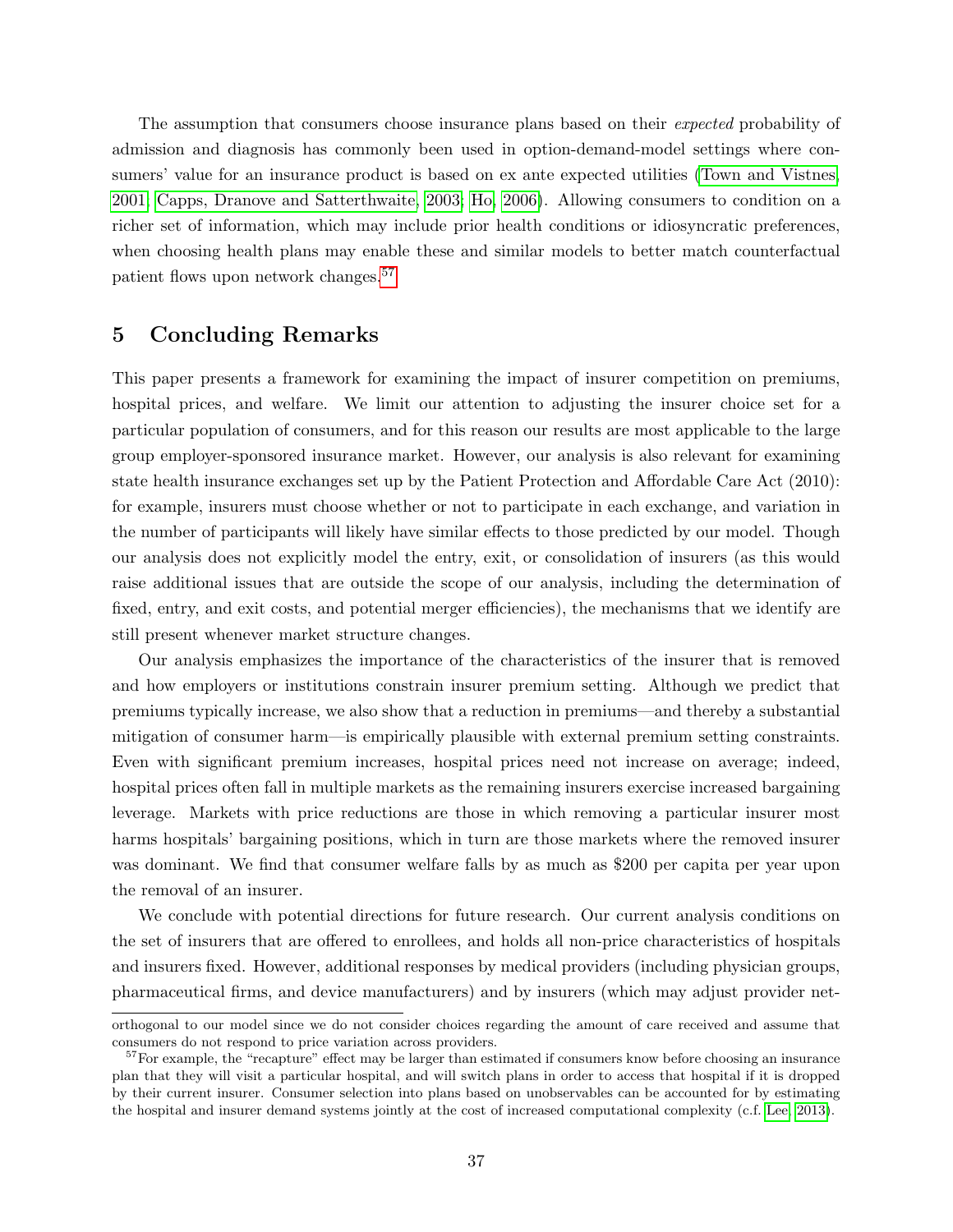works, financial terms, or other aspects of benefit design) are likely to be important.<sup>[58](#page-39-13)</sup> Finally, we have documented considerable heterogeneity in price changes across providers. Predicting longrun welfare effects and distributional consequences of market structure changes will require an understanding of providers' dynamic investment, entry, and exit responses.

# References

- <span id="page-39-6"></span>Akerlof, G.A. 1970. "The Market for 'Lemons': Quality Uncertainty and the Market Mechanism." Quarterly Journal of Economics, 84(3): 488–500.
- <span id="page-39-1"></span>Capps, Cory, David Dranove, and Mark Satterthwaite. 2003. "Competiton and Market Power in Option Demand Markets." RAND Journal of Economics, 34(4): 737–763.
- <span id="page-39-8"></span>Chipty, Tasneem, and Christopher M. Snyder. 1999. "The Role of Firm Size in Bilateral Bargaining: A Study of the Cable Television Industry." Review of Economics and Statistics, 81(2): 326–340.
- <span id="page-39-10"></span>Collard-Wexler, Allan, Gautam Gowrisankaran, and Robin S. Lee. 2016. ""Nash-in-Nash" Bargaining: A Microfoundation for Applied Work." NBER Working Paper 20641.
- <span id="page-39-2"></span>Crawford, Gregory S., and Ali Yurukoglu. 2012. "The Welfare Effects of Bundling in Multichannel Television Markets." American Economic Review, 102(2): 643–685.
- <span id="page-39-5"></span>Crawford, Gregory S., Robin S. Lee, Michael D. Whinston, and Ali Yurukoglu. 2015. "The Welfare Effects of Vertical Integration in Multichannel Television Markets." Unpublished.
- <span id="page-39-9"></span>Cremer, Jacques, and Michael H. Riordan. 1987. "On Governing Multilateral Transactions with Bilateral Contracts." RAND Journal of Economics, 18(3): 436–451.
- <span id="page-39-12"></span>Cutler, David M., and Sarah J. Reber. 1998. "Paying for Health Insurance: The Tradeoff between Competition and Adverse Selection." Quarterly Journal of Economics, 113(2): 433–466.
- <span id="page-39-3"></span>Dafny, Leemore S. 2010. "Are Health Insurance Markets Competitive?" American Economic Review, 100(4): 1399–1431.
- <span id="page-39-7"></span>Dafny, Leemore S., Katherine Ho, and Robin S. Lee. 2015. "The Price Effects of Cross-Market Hospital Mergers." Unpublished.
- <span id="page-39-4"></span>Dafny, Leemore S., Mark Duggan, and Subramaniam Ramanarayanan. 2012. "Paying a Premium on Your Premium? Consolidation in the U.S. Health Insurance Industry." American Economic Review, 102(2): 1161–1185.
- <span id="page-39-11"></span>Draganska, Michaela, Daniel Klapper, and Sofia B. Villas-Boas. 2010. "A Larger Slice or a Larger Pie? An Empirical Investigation of Bargaining Power in the Distribution Channel." Marketing Science, 29(1): 57–74.
- <span id="page-39-0"></span>Dranove, David, Christopher Ody, and Mark Satterthwaite. 2015. "Bargaining Foresight in Option Demand Markets." mimeo.

<span id="page-39-13"></span><sup>&</sup>lt;sup>58</sup> E.g., see [Lee and Fong](#page-41-3) [\(2013\)](#page-41-3) and [Ho and Lee](#page-40-16) [\(2016\)](#page-40-16) which builds on results from this paper to analyze counterfactual adjustments to networks and contracting partners.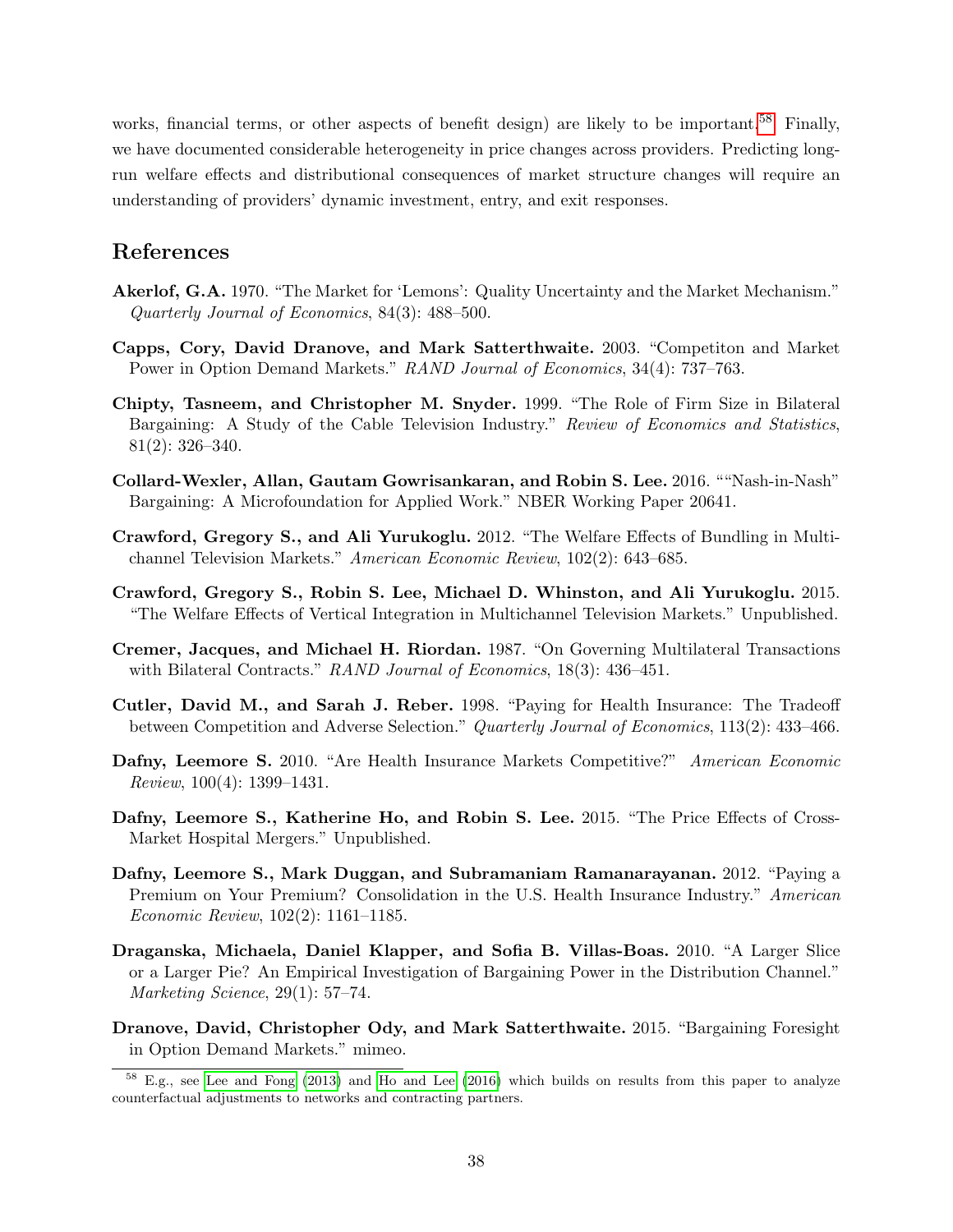- <span id="page-40-8"></span>Einav, Liran, Amy Finkelstein, and Mark R. Cullen. 2010. "Estimating Welfare in Insurance Markets Using Variation in Prices." Quarterly Journal of Economics, 75(3): 877–921.
- <span id="page-40-15"></span>Einav, Liran, Amy Finkelstein, Stephen P. Ryan, Paul Schrimpf, and Mark R. Cullen. 2013. "Selection on Moral Hazard in Health Insurance." American Economic Review, 103(1): 178– 219.
- <span id="page-40-10"></span>Ellison, Sara F., and Christopher M. Snyder. 2010. "Countervailing Power in Wholesale Pharmaceuticals." Journal of Industrial Economics, 58(1): 32–53.
- <span id="page-40-13"></span>Farrell, Joseph, David J. Balan, Keith Brand, and Brett W. Wendling. 2011. "Economics at the FTC: Hospital Mergers, Authorized Generic Drugs, and Consumer Credit Markets." Review of Industrial Organization, 39: 271–296.
- <span id="page-40-0"></span>Fronstin, P. 2010. "How Many of the U.S. Nonelderly Population Have Health Insurance?" Employee Benefit Research Institute Issue Brief No. 183.
- <span id="page-40-2"></span>Galbraith, John K. 1952. American Capitalism: The Concept of Countervailing Power. Boston:Houghton Mifflin.
- <span id="page-40-11"></span>Gal-Or, Esther. 1999. "The Profitability of Vertical Mergers Between Hospital and Physician Practices." Journal of Health Economics, 18: 623–654.
- <span id="page-40-3"></span>Gaynor, Martin, and Robert J. Town. 2012. "Competition in Health Care Markets." In Handbook of Health Economics. Vol. 2, , ed. Mark V. Pauly, Thomas G. Mcguire and Pedro P. Barros, Chapter 9, 499–637. Elsevier.
- <span id="page-40-1"></span>Gaynor, Martin, Kate Ho, and Robert J. Town. 2015. "The Industrial Organization of Health Care Markets." Journal of Economic Literature, 53(2): 235–284.
- <span id="page-40-4"></span>Gowrisankaran, Gautam, Aviv Nevo, and Robert Town. 2015. "Mergers When Prices Are Negotiated: Evidence from the Hospital Industry." American Economic Review, 105(1): 172–203.
- <span id="page-40-5"></span>Grennan, Matthew. 2013. "Price Discrimination and Bargaining: Empirical Evidence from Medical Devices." American Economic Review, 103(1): 147–177.
- <span id="page-40-9"></span>Handel, Benjamin. 2013. "Adverse Selection and Inertia in Health Insurance Markets: When Nudging Hurts." American Economic Review, 103(7): 2643–2682.
- <span id="page-40-12"></span>Ho, Kate, and Ariel Pakes. 2014. "Hospital Choices, Hospital Prices and Financial Incentives to Physicians." American Economic Review, 104(12): 3841–3884.
- <span id="page-40-16"></span>Ho, Kate, and Robin S. Lee. 2016. "Equilibrium Insurer-Provider Networks: Exclusion and Steering in Health Care Markets." Unpublished.
- <span id="page-40-14"></span>Ho, Kate, Joseph Hogan, and Fiona Scott Morton. 2015. "The Impact of Consumer Inattention on Insurer Pricing in the Medicare Part D Program." NBER Working Paper 21028.
- <span id="page-40-6"></span>Ho, Katherine. 2006. "The Welfare Effects of Restricted Hospital Choice in the US Medical Care Market." Journal of Applied Econometrics, 21(7): 1039–1079.
- <span id="page-40-7"></span>Ho, Katherine. 2009. "Insurer-Provider Networks in the Medical Care Market." American Economic Review, 99(1): 393–430.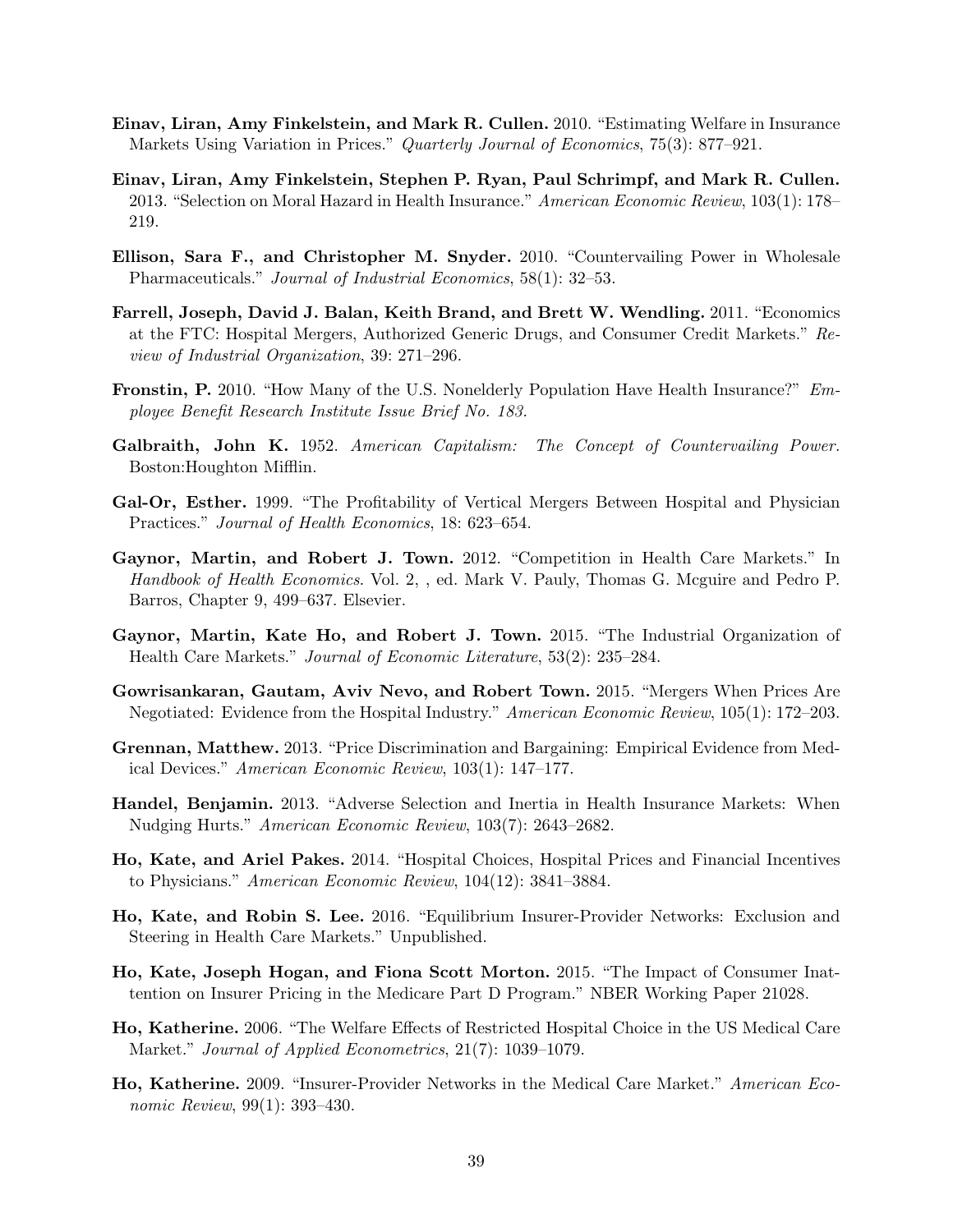- <span id="page-41-5"></span>Horn, Henrick, and Asher Wolinsky. 1988. "Bilateral Monopolies and Incentives for Merger." RAND Journal of Economics, 19(3): 408–419.
- <span id="page-41-11"></span>Inderst, Roman, and Christian Wey. 2003. "Bargaining, Mergers, and Technology Choice in Bilaterally Oligopolistic Industries." RAND Journal of Economics, 34(1): 1–19.
- <span id="page-41-8"></span>Lee, Robin S. 2013. "Vertical Integration and Exclusivity in Platform and Two-Sided Markets." American Economic Review, 103(7): 2960–3000.
- <span id="page-41-3"></span>Lee, Robin S., and Kyna Fong. 2013. "Markov Perfect Network Formation: An Applied Framework for Bilateral Oligopoly and Bargaining in Buyer-Seller Networks." Unpublished.
- <span id="page-41-2"></span>Lewis, Matthew S., and Kevin E. Pflum. 2013. "Diagnosing Hospital System Bargaining Power in Managed Care Networks." Unpublished.
- <span id="page-41-1"></span>Melnick, Glenn A., Yu-Chu Shen, and Vivian Yaling Wu. 2010. "The Increased Concentration of Health Plan Markets Can Benefit Consumers Through Lower Hospital Prices." Health Affairs,  $30(9)$ : 1728–1733.
- <span id="page-41-0"></span>Moriya, Asako S., William B. Vogt, and Martin Gaynor. 2010. "Hospital Prices and Market Structure in the Hospital and Insurance Industries." Health Economics, Policy and Law, 5(459– 479).
- <span id="page-41-12"></span>Nocke, Volker, and Lucy White. 2007. "Do Vertical Mergers Facilitate Upstream Collusion." American Economic Review, 97(4): 1321–1339.
- <span id="page-41-14"></span>Polyakova, Maria. 2015. "Regulation of Insurance with Adverse Selection and Switching Costs: Evidence from Medicare Part D." Unpublished.
- <span id="page-41-9"></span>Rothschild, M., and J. Stiglitz. 1976. "Equilibrium in Competitive Insurance Markets: An Essay on the Economics of Imperfect Information." Quarterly Journal of Economics, 90(4): 630– 649.
- <span id="page-41-13"></span>Royalty, A., and N. Solomon. 1998. "Health Plan Choice: Price Elasticities in a Managed Competition Setting." Journal of Human Resources, 34(1): 1–41.
- <span id="page-41-6"></span>Shepard, Mark. 2015. "Hospital Network Competition and Adverse Selection: Evidence from the Massachusetts Health Insurance Exchange." Unpublished.
- <span id="page-41-10"></span>Stole, Lars A., and Jeffrey Zweibel. 1996. "Intra-Firm Bargaining under Non-Binding Contracts." Review of Economic Studies, 63(3): 375–410.
- <span id="page-41-4"></span>Town, Robert J., and Gregory Vistnes. 2001. "Hospital Competition in HMO Networks." Journal of Health Economics, 20: 733–753.
- <span id="page-41-7"></span>Trish, Erin E., and Bradaley J. Herring. 2015. "How Do Health Insurer Market Concentration and Bargaining Power with Hospitals Affect Health Insurance Premiums?" Journal of Health Economics, 42: 104–114.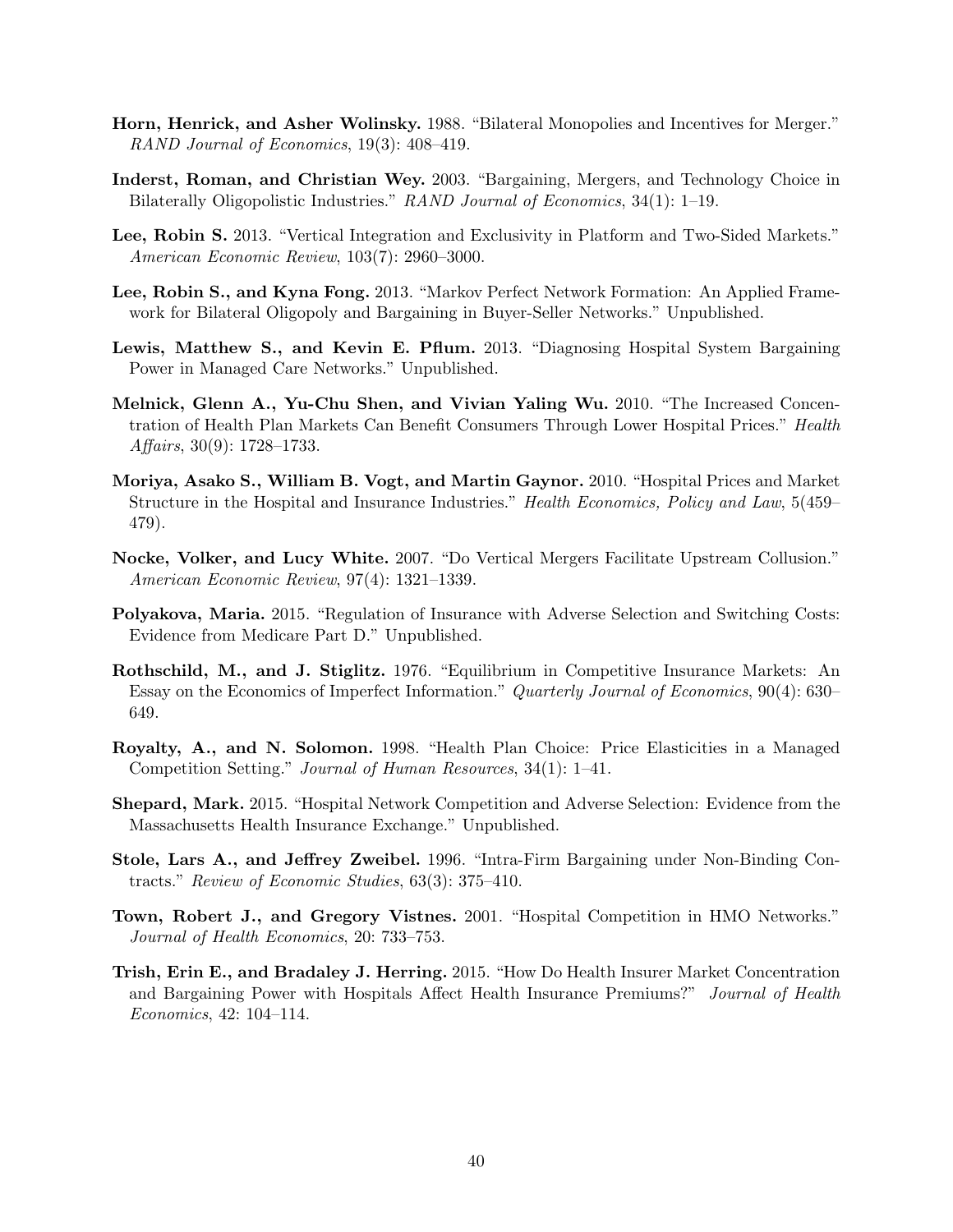<span id="page-42-1"></span>

| Category     | MDC or ICD-9-CM codes                          |
|--------------|------------------------------------------------|
|              |                                                |
| Cardiac      | MDC: 05 (and not cancer)                       |
|              | ICD-9-CM: 393-398; 401-405; 410-417; 420-249   |
| Cancer       | ICD-9-CM: 140-239                              |
| Neurological | $MDC: 19-20$                                   |
|              | ICD-9-CM: 320-326; 330-337; 340-359            |
| Digestive    | MDC: 6 (and not cancer or cardiac)             |
|              | ICD-9-CM: 520-579                              |
| Labor        | MDC 14-15 (and aged over $5$ )                 |
|              | ICD-9-CM: 644; 647; 648; 650-677; V22-V24; V27 |

Table 10: Definition of Diagnosis Categories

Notes: Patient diagnoses were defined using MDC codes in the admissions data where possible. In other cases, supplemental ICD-9-CM codes were used.

# A Estimation and Computation: Further Details and Results

#### <span id="page-42-0"></span>A.1 Hospital Demand: Details

Our consumer demand model outlined in Section [3.2](#page-18-2) predicts that a individual  $k$ , who lives in market  $m$ , is enrolled in MCO  $j$ , and has diagnosis  $l$ , visits hospital  $i$  with probability

$$
\sigma_{i,j,k,m|l}^H(\mathcal{G}) = \frac{\exp(\delta_i + z_i v_{k,l} \beta^z + d_{i,k} \beta_m^d)}{\sum_{h \in \mathcal{G}_{j,m}^H} \exp(\delta_h + z_h v_{k,l} \beta^z + d_{h,k} \beta_m^d)},
$$

where  $\mathcal{G}_{j,m}^M$  is the network of hospitals available on insurer j in market m. The ex ante probability that a individual  $k$  visits hospital  $i$  given his insurer network is then given by

<span id="page-42-2"></span>
$$
\sigma_{i,j,k,m}^H(\mathcal{G}_m) = \gamma_{\kappa(k)}^a \sum_{l \in \mathcal{L}} \gamma_{\kappa(k),l} \sigma_{i,j,k,m|l}^H(\mathcal{G}_m) \ . \tag{17}
$$

We estimate this model via maximum likelihood using our admission data. In each market we normalize one hospital fixed effect to zero. We choose the largest hospital in each market to ensure comparability across markets.

We define 5 diagnosis categories using ICD-9-CM codes and major diagnosis category (MDC) codes, as shown in Table [10.](#page-42-1) The categories are cardiac, cancer, labor, digestive diseases, and neurological diseases. The sixth category, "other diagnoses," includes all other categories in the data other than newborn babies (defined as events with MDC 15 where the patient is less than 5 years old). The hospital "service" variables are defined using American Hospital Association data for 2003-2004 (if observations are missing for a particular hospital in one year we fill them in from the other). These variables summarize the services offered by each hospital; they cover cardiac, imaging, cancer, and birth services. Each hospital is rated on a scale from 0 to 1, where 1 implies that the hospital offers the least common of a list of relevant services and 0 implies that it offers none of the services. Details are given in Table [11.](#page-43-1) Finally, since we do not observe household income for non-state agency enrollees (and we estimate our demand system using observed admissions from all enrollees), we use the mean household income in each zip code from Census data (winsorized at 5%).

### A.2 Hospital and Insurer Demand: Results

Table [12](#page-44-1) shows estimates from our hospital demand system (omitting hospital fixed effects due to space constraints). The results are in line with Ho (2006) and the previous hospital choice literature. The coefficient on distance is negative and varies across markets (likely reflecting differences in transportation options and costs), with similar magnitudes to those in Ho (2006). The non-interacted effects of teaching hospitals and other hospital characteristics are absorbed in the fixed effects; however, the interactions show that patients with very complex conditions (cancer and neurological diseases) attach the highest positive weight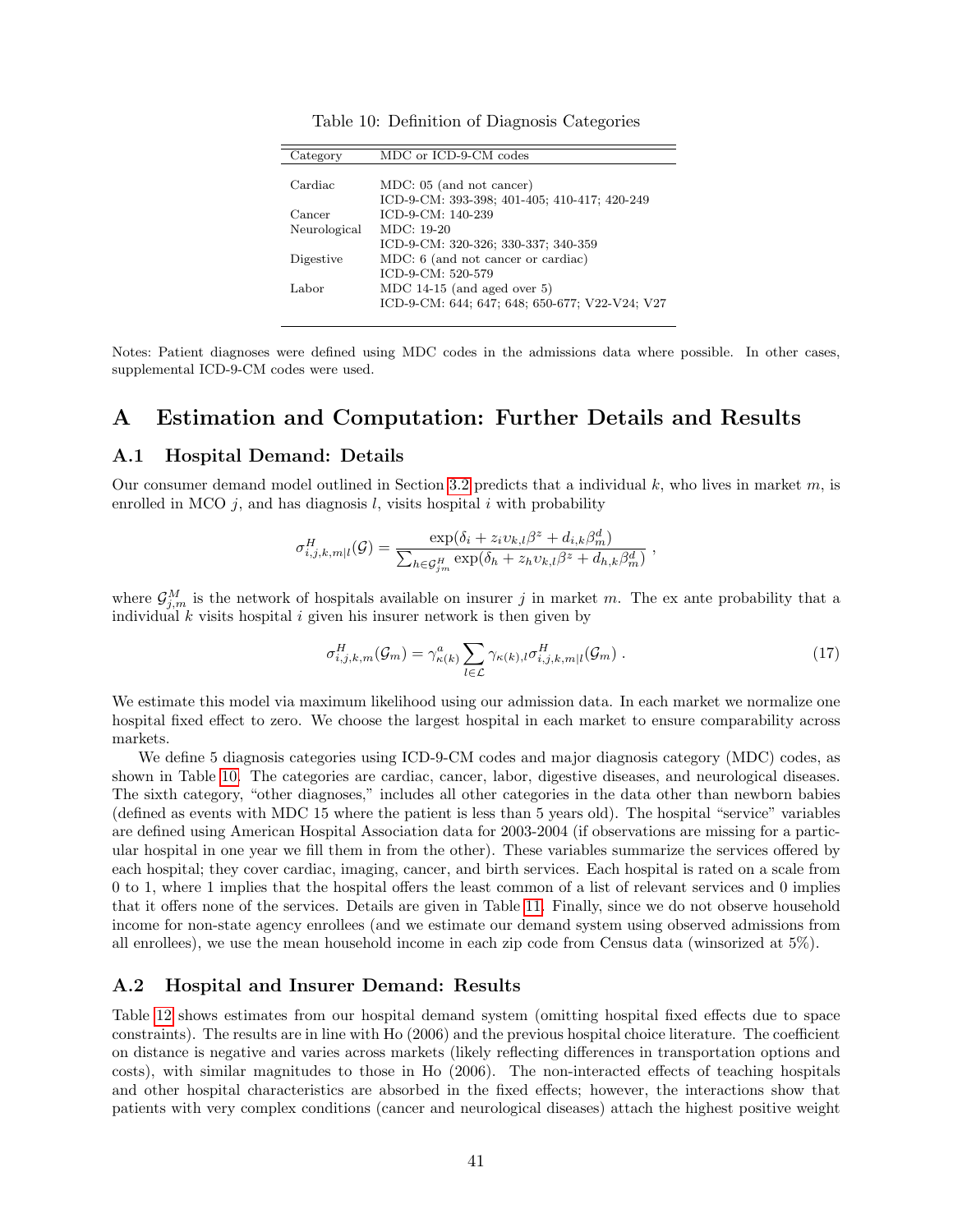|  |  | Table 11: Definition of Hospital Services |  |  |  |  |
|--|--|-------------------------------------------|--|--|--|--|
|--|--|-------------------------------------------|--|--|--|--|

<span id="page-43-1"></span>

| Cardiac            | Imaging      | Cancer            | <b>Births</b>  |
|--------------------|--------------|-------------------|----------------|
| CC laboratory      | Ultrasound   | Oncology services | Obstetric care |
| Cardiac IC         | $CT$ scans   | Radiation therapy | Birthing room  |
| Angioplasty        | MRI          |                   |                |
| Open heart surgery | <b>SPECT</b> |                   |                |
|                    | <b>PET</b>   |                   |                |

Notes: The exact methodology for rating hospitals is as follows. If the hospital provides none of the services, its rating  $= 0$ . If it provides the least common service, its rating  $= 1$ . If it offers some service X but not the least common service its rating  $= (1 - x) / (1 - y)$ , where  $x =$  the percent of hospitals offering service X and  $y =$  the percent of hospitals offering the least common service.

to teaching hospitals. Many of the interactions are difficult to interpret, but it is clear that patients with cardiac diagnoses place a strong positive weight on hospitals with cardiac services, cancer patients on those with cancer services (although, as in Ho  $(2006)$ , this coefficient is not significant at  $p=0.1$ ), and women in labor on hospitals with birthing services.

Table [13](#page-45-0) shows estimates from our insurer demand system outlined in Section [3.3](#page-19-3) (omitting insurermarket fixed effects). The coefficient on premium is negative and significant, with premium sensitivity decreasing with income; elasticities are provided in the main text. The coefficient on  $WTP$  is positive for every age-gender group, and significant at p=0.01 for all groups except enrollees aged 0-19. Coefficient magnitudes are larger for males aged 20-34 and 35-44 than for women in the same age groups. This partially reflects the fact that the higher probability of admission for women of child-bearing age translates to a higher standard deviation in the  $WTP$  variable for women than for men (so that a smaller coefficient is needed to generate the same valuation for a 1 standard deviation increase in  $WTP$ ). Further discussion of the estimates is contained in the main text.

#### <span id="page-43-0"></span>A.3 Predicted and Counterfactual Hospital and Insurer Demand: Details

Given parameter estimates from our hospital and insurer demand systems, we construct estimates for insurer and hospital demand given any set of premiums and hospital-insurer networks as follows:

- Insurer Demand: For each insurer j and household type  $\lambda \in \{\text{single, two-party, family}\},$  we predict expected insurer household demand as  $\hat{D}_{j,\lambda,m}(\mathcal{G},\boldsymbol{\phi}) = \sum_{f \in \mathcal{F}_{\lambda,m}} \hat{\sigma}_{f,j,m}(\mathcal{G},\boldsymbol{\phi})$ , where  $\mathcal{F}_{\lambda,m}$  is the set of households of type  $\lambda$  in market m, and  $\hat{\sigma}_{f,j,m}$  is the our predicted probability that household f chooses MCO  $j$  given by [\(10\)](#page-20-3). Similarly, for each insurer  $j$ , we form a prediction of the expected number of individual enrollees on each insurer by  $\hat{D}_{j,m}^E(\mathcal{G},\boldsymbol{\phi}) \equiv \sum_{f \in \mathcal{F}_m} N_f \hat{\sigma}_{f,j,m}(\mathcal{G},\boldsymbol{\phi})$ , where  $N_f$  is the number individuals in household f.
- Hospital Demand: For each hospital  $i$  and MCO  $j$ , we predict the number of expected admissions from type- $\kappa$  individuals:  $\hat{D}_{i,j,\kappa,m}^H(\mathcal{G},\boldsymbol{\phi}) \equiv \sum_{f \in \mathcal{F}_m} \hat{\sigma}_{f,j,m}(\mathcal{G},\boldsymbol{\phi}) \sum_{k \in f,\kappa(k)=\kappa} \hat{\sigma}_{ijkm}^H(\hat{\mathcal{G}})$ , where  $\hat{\sigma}_{ijkm}^H(\cdot)$ is the predicted probability that individual k of type  $\kappa$  in family f visits hospital i on MCO j's network given by [\(17\)](#page-42-2) and our hospital demand estimates. We aggregate this value to the total predicted number of expected admissions across all individuals for hospital  $i$  from MCO  $j$ , and scale by the expected admission DRG weight for patients of type  $\kappa$  (given by  $E[DRG_a|\kappa]$ ), as follows:  $\hat{D}^H_{i,j,m}(\mathcal{G}, \tilde{\bm{\phi}}) \equiv \sum_{\forall \kappa} E[DRG_a|\kappa] \times \hat{D}^H_{i,j,\kappa,m}(\cdot).$

Weighting  $\hat{D}_{i,j,\kappa,m}^H(\cdot)$  by the average admission DRG weight for a type- $\kappa$  individual accounts for potential differences in disease severity across admissions. Since this multiplies both hospital unit-DRG adjusted prices and costs, we capture the impact of selection of enrollees by age-sex categories and location across plans (e.g., as insurer hospital networks change) on expected reimbursements and costs.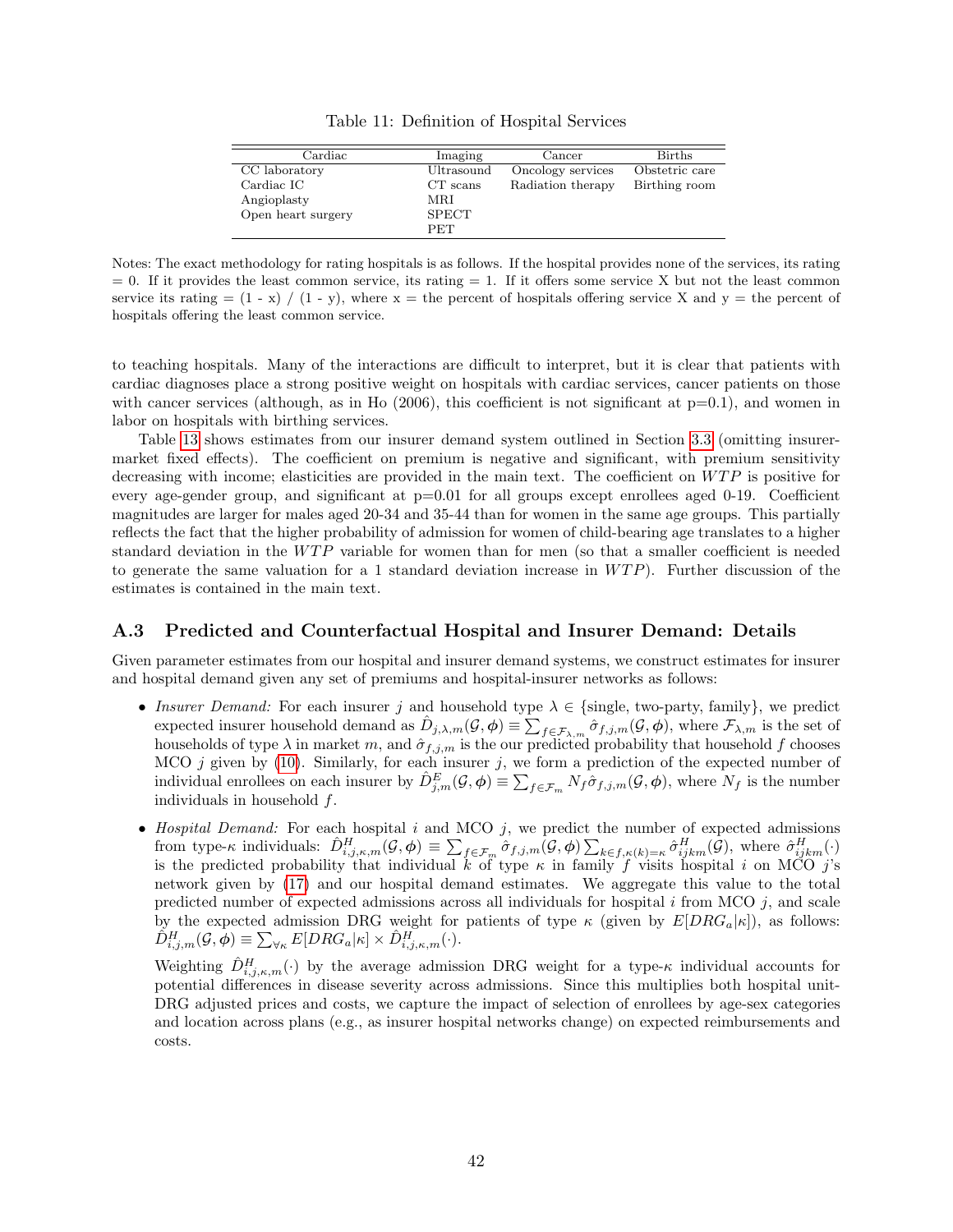<span id="page-44-1"></span>

| Interactions: Teaching<br>$0.008***$<br>Income $(\$000)$<br>0.002<br>PPO enrollee<br>$0.123*$<br>0.065<br>Cancer<br>0.098<br>0.108<br>Cardiac<br>$-0.521***$<br>$_{0.082}$<br>Digestive<br>$-0.237**$<br>0.096<br>Labor<br>$-0.069$<br>0.098<br>Neurological<br>$1.281***$<br>0.172<br>Interactions: Nurses Per Bed<br>Income $(\$000)$<br>0.000<br>0.001<br>PPO enrollee<br>$0.054*$<br>0.032 |
|------------------------------------------------------------------------------------------------------------------------------------------------------------------------------------------------------------------------------------------------------------------------------------------------------------------------------------------------------------------------------------------------|
|                                                                                                                                                                                                                                                                                                                                                                                                |
|                                                                                                                                                                                                                                                                                                                                                                                                |
|                                                                                                                                                                                                                                                                                                                                                                                                |
|                                                                                                                                                                                                                                                                                                                                                                                                |
|                                                                                                                                                                                                                                                                                                                                                                                                |
|                                                                                                                                                                                                                                                                                                                                                                                                |
|                                                                                                                                                                                                                                                                                                                                                                                                |
|                                                                                                                                                                                                                                                                                                                                                                                                |
|                                                                                                                                                                                                                                                                                                                                                                                                |
| Cancer<br>$0.121**$<br>0.055                                                                                                                                                                                                                                                                                                                                                                   |
| Cardiac<br>$0.073*$<br>0.039                                                                                                                                                                                                                                                                                                                                                                   |
| Digestive<br>$-0.087**$<br>0.044                                                                                                                                                                                                                                                                                                                                                               |
| Labor<br>$-0.179***$<br>0.046                                                                                                                                                                                                                                                                                                                                                                  |
| Neurological<br>$-1.009***$<br>$0.097\,$                                                                                                                                                                                                                                                                                                                                                       |
| Interactions: For-Profit<br>Income $(\$000)$<br>$-0.000$<br>0.002                                                                                                                                                                                                                                                                                                                              |
| PPO enrollee<br>0.033<br>0.047                                                                                                                                                                                                                                                                                                                                                                 |
| Cancer<br>0.012<br>0.084                                                                                                                                                                                                                                                                                                                                                                       |
| Cardiac<br>$0.107*$<br>0.056                                                                                                                                                                                                                                                                                                                                                                   |
| Digestive<br>$-0.122*$<br>0.066                                                                                                                                                                                                                                                                                                                                                                |
| Labor<br>$0.324***$<br>$\,0.063\,$                                                                                                                                                                                                                                                                                                                                                             |
| Neurological<br>$0.609***$<br>0.113                                                                                                                                                                                                                                                                                                                                                            |
| Interactions: Cardiac Services<br>Income $(\$000)$<br>$0.008***$<br>0.002                                                                                                                                                                                                                                                                                                                      |
| PPO enrollee<br>$0.254***$<br>0.046                                                                                                                                                                                                                                                                                                                                                            |
| Cardiac<br>$0.251***$<br>0.050                                                                                                                                                                                                                                                                                                                                                                 |
| Interactions: Imaging Services<br>Income $(\$000)$<br>0.002<br>$-0.003**$                                                                                                                                                                                                                                                                                                                      |
| PPO enrollee<br>$0.142***$<br>$_{0.051}$                                                                                                                                                                                                                                                                                                                                                       |
| Cancer<br>$0.139*$<br>$\,0.083\,$                                                                                                                                                                                                                                                                                                                                                              |
| Cardiac<br>0.049<br>0.063                                                                                                                                                                                                                                                                                                                                                                      |
| Digestive<br>0.037<br>0.061                                                                                                                                                                                                                                                                                                                                                                    |
| Labor<br>0.065<br>$-0.475***$                                                                                                                                                                                                                                                                                                                                                                  |
| Neurological<br>$-0.775***$<br>$0.123\,$                                                                                                                                                                                                                                                                                                                                                       |
| Interactions: Cancer Services<br>Income $(\$000)$<br>$-0.013***$<br>0.005                                                                                                                                                                                                                                                                                                                      |
| PPO enrollee<br>0.127<br>$-0.133$                                                                                                                                                                                                                                                                                                                                                              |
| Cancer<br>$0.444**$<br>$_{0.225}$                                                                                                                                                                                                                                                                                                                                                              |
| Interactions: Labor Services<br>Income $(\$000)$<br>0.002<br>$0.006***$                                                                                                                                                                                                                                                                                                                        |
| PPO enrollee<br>$-0.168***$<br>0.048                                                                                                                                                                                                                                                                                                                                                           |
| Labor<br>$1.164***$<br>0.069                                                                                                                                                                                                                                                                                                                                                                   |
| Distance interactions:<br>HSA 1<br>$-0.107***$<br>0.003                                                                                                                                                                                                                                                                                                                                        |
| HSA <sub>2</sub><br>$-0.155***$<br>0.004                                                                                                                                                                                                                                                                                                                                                       |
| HSA <sub>3</sub><br>$-0.235***$<br>0.008                                                                                                                                                                                                                                                                                                                                                       |
| HSA 4<br>$-0.274***$<br>0.009                                                                                                                                                                                                                                                                                                                                                                  |
| HSA 5<br>$-0.240***$<br>0.005                                                                                                                                                                                                                                                                                                                                                                  |
| HSA 6<br>$-0.186***$<br>0.005                                                                                                                                                                                                                                                                                                                                                                  |
| HSA 7<br>$-0.246***$<br>$_{0.013}$                                                                                                                                                                                                                                                                                                                                                             |
| HSA 8<br>$-0.149***$<br>0.004                                                                                                                                                                                                                                                                                                                                                                  |
| HSA 9<br>$-0.106***$<br>$\rm 0.003$                                                                                                                                                                                                                                                                                                                                                            |
| HSA 10<br>$-0.165***$<br>0.008                                                                                                                                                                                                                                                                                                                                                                 |
| $HSA11$<br>$-0.276***$<br>0.004                                                                                                                                                                                                                                                                                                                                                                |
| HSA 12<br>$-0.132***$<br>0.003                                                                                                                                                                                                                                                                                                                                                                 |
| 0.008<br>HSA 13<br>$-0.312***$                                                                                                                                                                                                                                                                                                                                                                 |
| HSA 14<br>0.005<br>$-0.114***$                                                                                                                                                                                                                                                                                                                                                                 |
| Number of Admissions<br>38064                                                                                                                                                                                                                                                                                                                                                                  |
| <b>Hospital Fixed Effects</b><br>Yes                                                                                                                                                                                                                                                                                                                                                           |
| $Pseudo-R2$<br>0.540                                                                                                                                                                                                                                                                                                                                                                           |

Table 12: Estimates: Hospital Demand System

Standard errors in parentheses<br>\*  $p < 0.10$ , \*\*  $p < 0.05$ , \*\*\*  $p < 0.01$ 

<span id="page-44-0"></span>Notes: Results from estimated hospital demand model. Specification includes hospital fixed effects (not reported).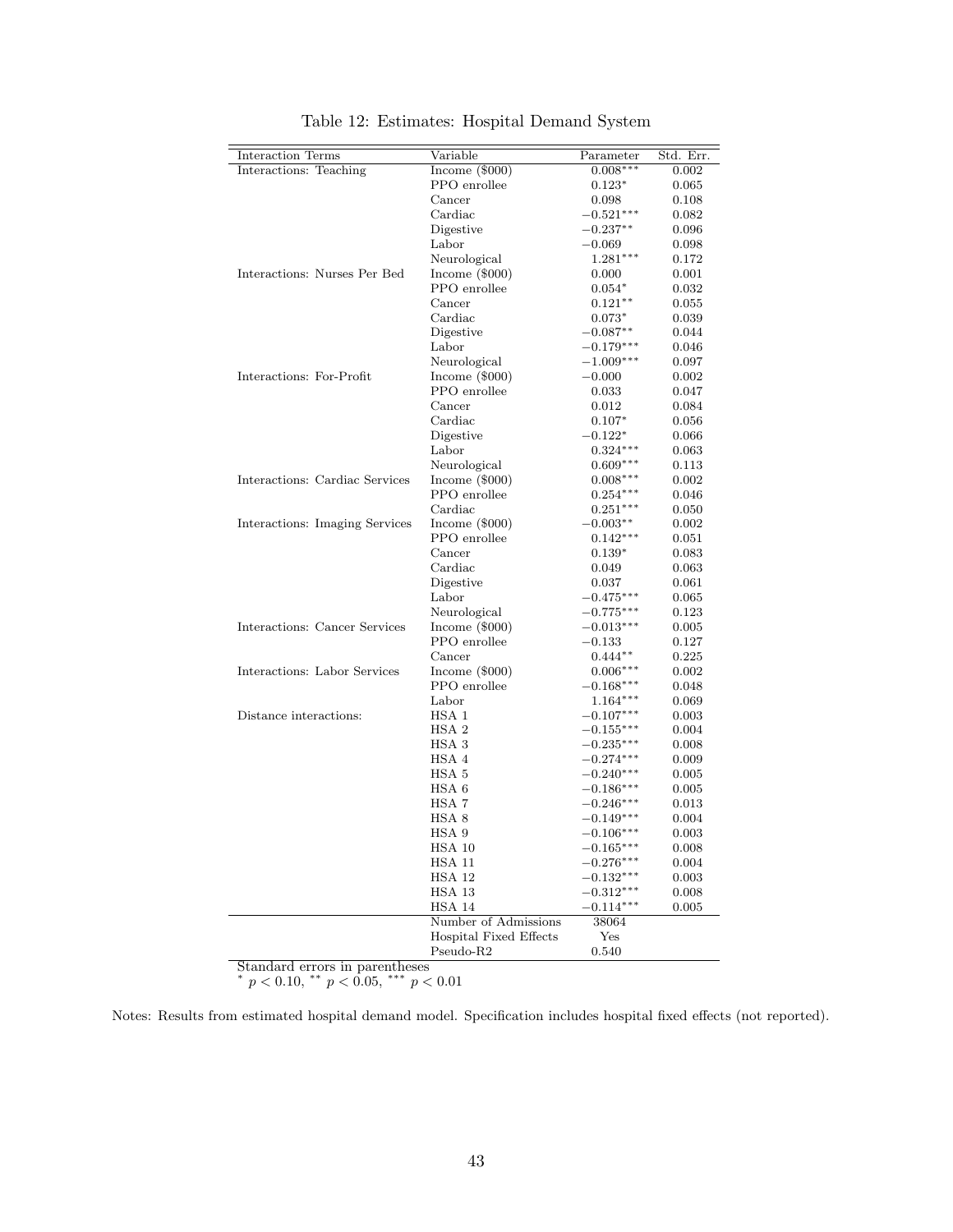| Premium $(\alpha_0^{\phi})$                      | $-0.0648***$               |  |  |
|--------------------------------------------------|----------------------------|--|--|
|                                                  | (0.00137)                  |  |  |
| Log(Income) $\times$ Premium $(\alpha_1^{\phi})$ | $0.00563***$               |  |  |
|                                                  | (0.000123)                 |  |  |
| WTP $(\alpha^W$ Age 0-19)                        | $-0.0281$                  |  |  |
|                                                  | (0.265)                    |  |  |
| WTP ( $\alpha^{W}$ Male, Age 20-34)              | 8.909***                   |  |  |
|                                                  | (0.619)                    |  |  |
| WTP ( $\alpha^W$ Female, Age 20-34)              | $0.936***$                 |  |  |
|                                                  | (0.0910)                   |  |  |
| WTP ( $\alpha^{W}$ Male, Age 35-44)              | $4.388***$                 |  |  |
|                                                  | (0.363)                    |  |  |
| WTP ( $\alpha^{W}$ Female, Age 35-44)            | $1.885***$                 |  |  |
|                                                  | (0.127)                    |  |  |
| WTP ( $\alpha^{W}$ Male, Age 45-54)              | $1.643***$                 |  |  |
|                                                  | (0.166)                    |  |  |
| WTP ( $\alpha^W$ Female, Age 45-54)              | $2.314***$                 |  |  |
|                                                  | (0.132)                    |  |  |
| WTP ( $\alpha^{W}$ Male, Age 55-64)              | $0.917***$                 |  |  |
|                                                  | (0.114)                    |  |  |
| WTP ( $\alpha^W$ Female, Age 55-64)              | $1.838***$                 |  |  |
|                                                  | (0.138)                    |  |  |
| Drive Time to Kaiser ( $\alpha^{K}$ HSA 2)       | $-0.0420***$               |  |  |
|                                                  | (0.00119)                  |  |  |
| Drive Time to Kaiser ( $\alpha^{K}$ HSA 3)       | $-0.0351***$               |  |  |
|                                                  | (0.00220)                  |  |  |
| Drive Time to Kaiser ( $\alpha^{K}$ HSA 4)       | $-0.0175***$               |  |  |
|                                                  | (0.00483)                  |  |  |
| Drive Time to Kaiser ( $\alpha^K$ HSA 5)         | $-0.0226***$               |  |  |
|                                                  | (0.00352)                  |  |  |
| Drive Time to Kaiser ( $\alpha^{K}$ HSA 6)       | $-0.0182***$               |  |  |
|                                                  | (0.00316)                  |  |  |
| Drive Time to Kaiser ( $\alpha^{K}$ HSA 7)       | $-0.0286***$               |  |  |
| Drive Time to Kaiser ( $\alpha^{K}$ HSA 10)      | (0.00732)                  |  |  |
|                                                  | $-0.0548***$               |  |  |
| Drive Time to Kaiser ( $\alpha^{K}$ HSA 11)      | (0.0135)                   |  |  |
|                                                  | $-0.0218***$               |  |  |
| Drive Time to Kaiser ( $\alpha^{K}$ HSA 12)      | (0.00125)<br>$-0.0253***$  |  |  |
|                                                  |                            |  |  |
| Drive Time to Kaiser ( $\alpha^{K}$ HSA 13)      | (0.000979)<br>$-0.0190***$ |  |  |
|                                                  | (0.00375)                  |  |  |
| Drive Time to Kaiser ( $\alpha^{K}$ HSA 14)      | $-0.0366***$               |  |  |
|                                                  | (0.00240)                  |  |  |
| Number of Households                             | 162,719                    |  |  |
| <b>HSA-Insurer Fixed Effects</b>                 | Yes                        |  |  |
| $Pseudo-R2$                                      | .1811                      |  |  |
| Standard errors in parentheses                   |                            |  |  |
| $p < 0.10,$ ** $p < 0.05,$ *** $p < 0.01$        |                            |  |  |

<span id="page-45-0"></span>Table 13: Estimates: Insurer Demand System

Notes: Results from estimated insurer demand model. Drive Time to Kaiser represents the calculated drive time to the nearest Kaiser hospital from a household's zipcode. In HSA 1 and 8, Kaiser is not available to enrollees and a distance coefficient was not estimated; and in HSA 9, no Kaiser hospital existed (only medical offices), and the Kaiser drive time was normalized to 0 for all zipcodes in this market. Specification includes market-insurer fixed effects (not reported).

## A.4 Hospital System Bargaining

In our empirical application, we allow hospitals to jointly negotiate as part of a system within a market.<sup>[59](#page-45-1)</sup> Let  $S$  be a partition of the set of hospitals H into hospital systems (under the realistic assumption that

<span id="page-45-1"></span><sup>&</sup>lt;sup>59</sup>Allowing systems to jointly negotiate across markets does not affect the analysis as we have assumed that insurer and hospital demand is separable across markets (c.f. [Dafny, Ho and Lee](#page-39-7) [\(2015\)](#page-39-7)).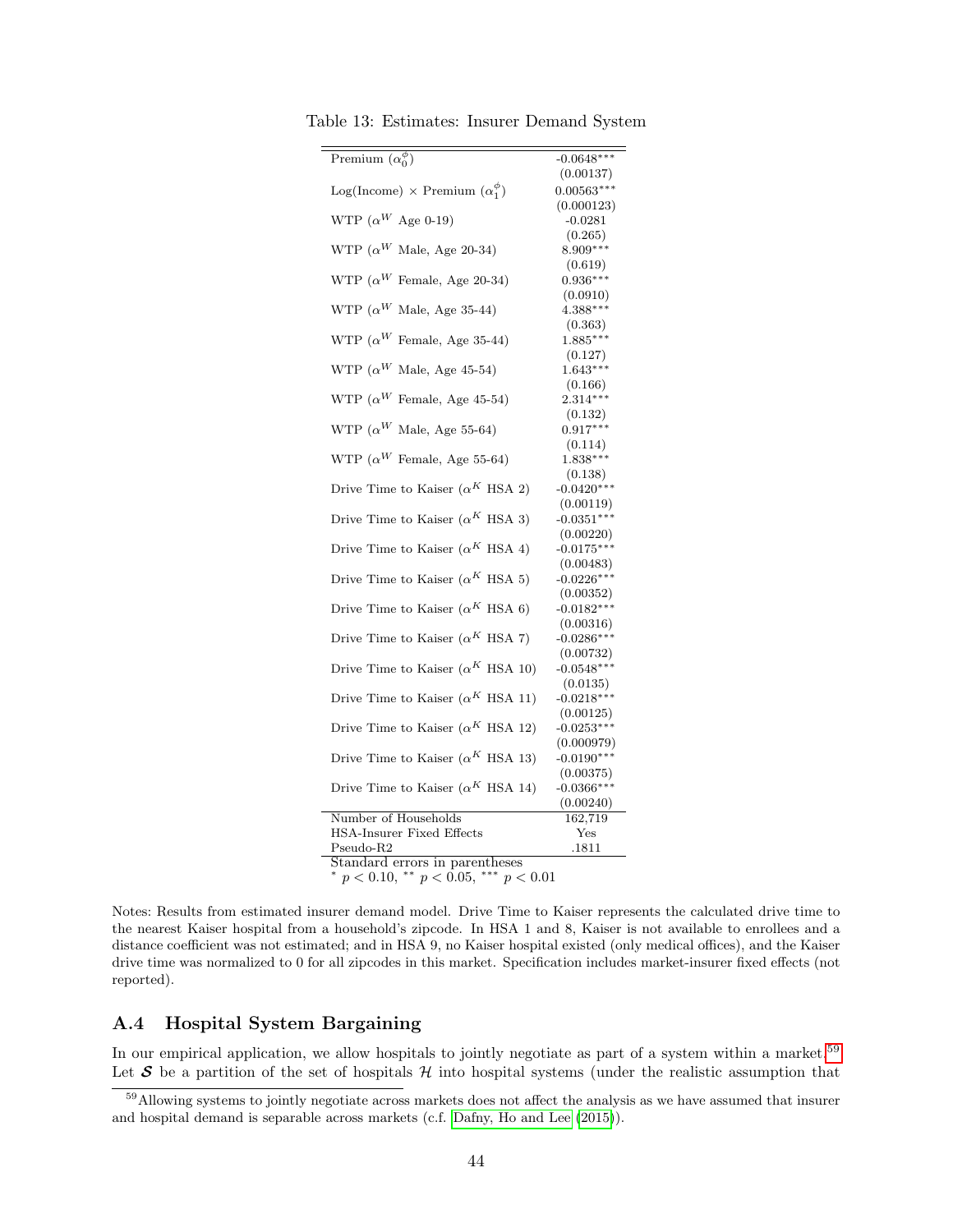hospitals can be part of only one system), and let  $S \in \mathcal{S}$  represent the set of hospitals in a given system S. A hospital system S can also represent a single hospital if  $|S| = 1$ .

 $\sum_{h\in\mathcal{S}} \pi_h^H(\mathcal{G},\mathbf{p},\phi)$ . We assume that each insurer must carry all or none of the hospitals in a system in a Define the profits for a hospital system S to be the sum of the profits of all hospitals  $h \in S: \pi_S(\mathcal{G}, p, \phi) =$ given market, but can negotiate a separate price for each hospital within the system. Every hospital system  $S \in \mathcal{S}$  and insurer  $j \in \mathcal{M}$  engages in simultaneous bilateral Nash bargaining over all prices for the given system so that each price  $\{p_{i,j}\}_{i\in\mathcal{S}}$  maximizes the Nash product of the hospital system and insurer profits:

$$
p_{i,j} = \arg \max_{p_{i,j}} \left[ \frac{\pi_j^M(\mathcal{G}, \mathbf{p}, \phi) - \pi_j^M(\mathcal{G} \setminus \mathcal{S}, \mathbf{p}_{-ij}, \phi)}{\text{MCO } j^{\prime s} \text{ "gains from trade" with system } \mathcal{S}} \right]^{\tau_j}
$$
  
\$\times \left[ \frac{\pi\_i^H(\mathcal{G}, \mathbf{p}, \phi) - \pi\_i^H(\mathcal{G} \setminus \mathcal{S}, \mathbf{p}\_{-ij}, \phi)}{\text{Hospital system } \mathcal{S}^{\prime s} \text{ "gains from trade" with MCO } j} \right]^{(1-\tau\_j)}\$ \forall i \in \mathcal{S}, \forall \mathcal{S} \in \mathcal{S} \,, \quad (18)

where we use our general version of MCO profits given by  $(11)$ . This is the system bargaining analogue to [\(4\)](#page-9-2), where the disagreement outcome between hospital  $i \in S$  and MCO j involves MCO j dropping all hospitals in  $S$ . Every hospital in the same system has the same first-order-condition for  $(18)$ :

<span id="page-46-2"></span><span id="page-46-1"></span>
$$
\sum_{i \in S} p_{i,j}^{*} D_{i,j}^{H} = (1 - \tau_j) \left[ \underbrace{(\phi_j \Phi'[\Delta_{S,j} D_j] - [\Delta_{S,j} D_j^{E}] \eta_j))}_{(i) \Delta MCO \text{ revenues net of non-hosp costs}} - \underbrace{\left(\sum_{h \in \mathcal{G}_j^M \backslash \mathcal{S}} p_{hj}^{*} [\Delta_{S,j} D_{hj}^{H}] \right)}_{(ii) \Delta MCO \text{ j payments to other hospitals}} \right]
$$
\n
$$
+ \tau_j \left[ \underbrace{\sum_{i \in S} c_i D_{i,j}^{H}}_{(iii) \text{ system costs}} - \underbrace{\sum_{i \in S} \sum_{n \in \mathcal{G}_S^H, n \neq j} ([\Delta_{S,j} D_{i,n}^{H}][p_{i,n}^{*} - c_i)}_{(iv) \Delta \text{ system profits from other MCOs}} \right] \forall S \in S ,
$$
\n(19)

where  $[\Delta_{\mathcal{S},j} \mathcal{D}_j]$ ,  $[\Delta_{\mathcal{S},j} D_j^E]$ , and  $[\Delta_{\mathcal{S},j} D_{hj}^H]$  represent changes in these objects when MCO j and system  $\mathcal{S}$ come to a disagreement. As before, we drop all arguments of demand terms for expositional convenience, and assume that demand terms without market subscripts represent sums of those terms across all markets. Note that [\(19\)](#page-46-1) is equivalent to [\(6\)](#page-11-2) (using the simpler version of MCO profits) if there are no hospital systems, or if hospitals in the same system bargain independently. As before, we refer to terms (i)-(iv) as the premium and enrollment, price reinforcement, hospital cost, and recapture effects.

#### <span id="page-46-0"></span>A.5 Derivation of Error Terms

The error terms used in the construction of our estimating moments are:

$$
\omega_j^1 = -\left[ \sum_{h \in \mathcal{G}_j} \left( \frac{\partial \hat{D}_{h,j}^H(\cdot)}{\partial \phi_j} + \frac{(1 - \tau^{\phi})(\partial GFT_j^E/\partial \phi_j)}{\tau^{\phi} GFT_j^E} \hat{D}_{h,j}^H(\cdot) \right) \varepsilon_{h,j}^A \right] \qquad \forall j ,
$$
  

$$
\omega_j^2 = -\left( \sum_{h \in \mathcal{G}_j} \hat{D}_{h,j}^H(\cdot) \varepsilon_{h,j}^A \right) / \phi_j \Phi' \hat{D}_j(\cdot) - \nu_j \qquad \forall j ,
$$
  

$$
\omega_{\mathcal{S}_j}^3 = \left( \sum_{i \in \mathcal{S}} \varepsilon_{ij}^A \hat{D}_{ij}^H \right) + (1 - \tau_j) \sum_{h \in \mathcal{G}_j^M \backslash \mathcal{S}} \varepsilon_{hj}^A [\Delta_{\mathcal{S},j} \hat{D}_{h,j}^H] + \tau_j \sum_{i \in \mathcal{S}} \sum_{n \in \mathcal{G}_{\mathcal{S}}^H, n \neq j} \varepsilon_{i,n}^A [\Delta_{\mathcal{S},j} D_{i,n}^H] \qquad \forall j, \mathcal{S} \in \mathcal{S} ,
$$

where  $\nu_j$ , referenced in the definition of  $\omega_j^2$ , represents mean zero independent measurement error in  $MLR_j^o$ .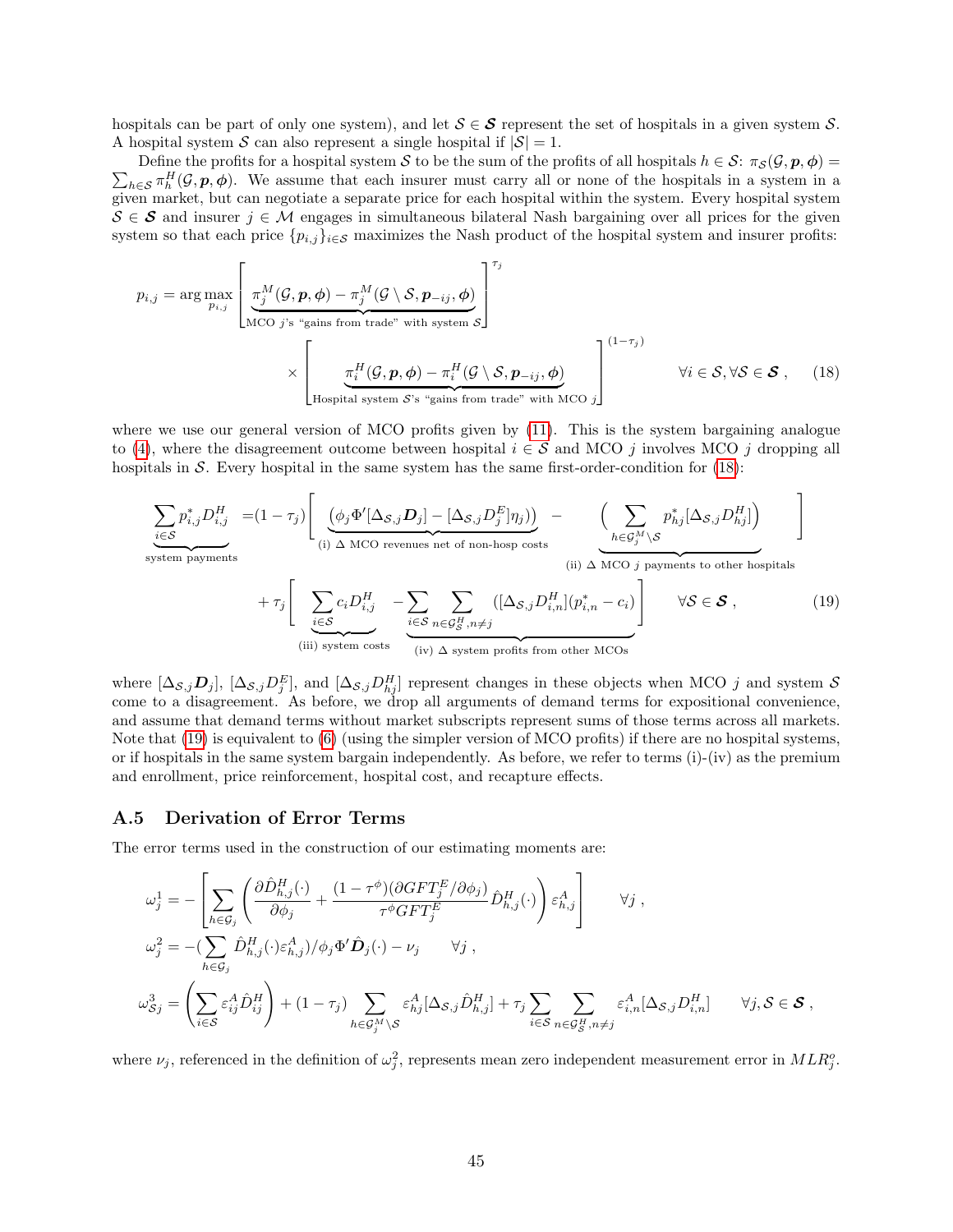### A.6 Counterfactual Simulations: Details

In all of our exercises, a counterfactual equilibrium is defined as a set of hospital networks, premiums, and prices  $\{\mathcal{G}^{CF}, \boldsymbol{\phi}^{CF}, \boldsymbol{p}^{CF}\}\$ , and implied "demand" objects:

- $\hat{\bm{D}}^{CF} \equiv \{ \{ \hat{\bm{D}}_{j,m}^{CF} \}, \{ \hat{\bm{D}}_{j,m}^{E,CF} \}, \{ \hat{\bm{D}}_{h,j,m}^{H,CF} \} \}_{\forall j,m}$
- $\bullet \;\; \partial\hat{D}^{CF} \equiv \{ \{ \partial\hat{D}^{CF}_{j,m} / \partial \phi_j \}, \{ \partial\hat{D}^{E,CF}_{j,m} / \partial \phi_j \}, \{ \partial\hat{D}^{H,CF}_{h,j,m} / \partial \phi_j \} \}_{\forall j,m}$
- $\bullet \;\; \Delta \hat{D}^{CF} \equiv \{ \{\Delta_{\mathcal{S},j} \hat{D}^{CF}_{j,m} \}, \{\Delta_{\mathcal{S},j} \hat{D}^{E,CF}_{j,m} \}, \{\Delta_{\mathcal{S},j} \hat{D}^{H,CF}_{h,j,m} \} \forall h \}$ v $s_{j,m}$

such that (i)  $\mathcal{G}_{j,m}^{CF}$  is the same as in our observed data for all MCOs j active in market m; (ii) single household premiums  $\phi_j$  for all insurers satisfy [\(13\)](#page-24-4) given  $\hat{D}^{CF}$ ,  $\partial \hat{D}^{CF}$  and  $p^{CF}$ ; (iii) all negotiated hospital prices  $p^{CF}$ satisfy [\(16\)](#page-25-0) given  $\hat{\mathbf{D}}^{CF}$ ,  $\Delta \hat{\mathbf{D}}^{CF}$ , and  $\mathbf{p}^{CF}$ ; and (iv) all demand terms  $\hat{\mathbf{D}}^{CF}$ ,  $\partial \hat{\mathbf{D}}^{CF}$ , and  $\Delta \hat{\mathbf{D}}^{CF}$  are consistent with networks  $\mathcal{G}^{CF}$ , premiums  $\phi^{CF}$ , and behavior given by our estimated models of hospital and insurer demand.

To compute a new equilibrium, we iterate on the following steps, where for each iteration  $\iota$ :

- 1. Update Premiums and Demand Terms. Given negotiated hospital prices  $p^{i-1}$ , we repeat the following for each iteration  $\iota'$ :
	- (a) Update terms  $\hat{\mathbf{D}}^{i'}$  and  $\partial \hat{\mathbf{D}}^{i'}$  given premiums  $\phi^{i'-1}$  and counterfactual networks  $\mathcal{G}^{CF}$  using estimated hospital and insurer demand systems;
	- (b) Update  $\phi_j^{i'}$  using [\(12\)](#page-24-2) and  $\hat{\mathbf{D}}^{i'}$  and  $\partial \hat{\mathbf{D}}^{i'}$  terms;

until premiums converge within a tolerance of \$0.1 (using a sup-norm across all insurers). When updating premiums, we hold fixed the recovered value of  $\hat{\omega}_j^1$  (scaled by the predicted number of hospital admissions) for all MCOs. This provides updated values of  $\phi^{\iota}$ ,  $\hat{D}^{\iota}$  and  $\partial \hat{D}^{\iota}$ . Update  $\Delta \hat{D}^{\iota}$ using  $\phi^{\iota}$ .

2. Update Negotiated Hospital Prices. Using updated values of  $\phi^{\iota}$ ,  $\hat{D}^{\iota}$  and  $\Delta \hat{D}^{\iota}$ , [\(16\)](#page-25-0) is used to update  $p^{\iota}$ . Since [\(16\)](#page-25-0) only defines total payments for hospital systems, there is only an equation for each hospital system and insurer pair, and not for each hospital and insurer pair; however, negotiated prices at the hospital level are required to determine an equilibrium. To proceed, we assume that the ratios of negotiated (DRG-adjusted) per-admission prices within a hospital system are the same as those observed in the data: i.e., for any two hospitals h and h' in the same hospital system and MCO j,  $p_{hj}^{CF}/p_{h'j}^{CF} = p_{hj}^o/p_{h'j}^o$ , where  $p_{\cdot}^o$  are observed per-admission hospital prices.

We implement this using the following matrix inversion:  $p^{\iota} = (A^{\iota})^{-1}B^{\iota}$ , where each row of vectors  $p^{\iota}$  and  $B^{\iota}$  and square matrix  $A^{\iota}$  corresponds to a particular hospital i and MCO j.<sup>[60](#page-47-0)</sup> Each entry of  $p^i$ ,  $p^i_{ij}$ , is the negotiated price per-admission for that given hospital-MCO pair. Each entry of  $B^i_{ij}$  is:

$$
B_{ij}^{\iota} = (1 - \tau_j) \left[ \left( \phi_j \Phi'[\Delta_{\mathcal{S}j} \hat{D}_{j}^{\iota}] \right) - \eta_j [\Delta_{\mathcal{S}j} \hat{D}_{j}^{E,\iota}] \right] + \tau_j \left[ \sum_{h \in \mathcal{S}} \sum_{n \in \mathcal{G}_{\mathcal{S}}^H} c_h [\Delta_{\mathcal{S}j} \hat{D}_{hn}^{H,\iota}] \right] + \tilde{\omega}_{\mathcal{S}j}^3 \sum_{i \in \mathcal{S}} \hat{D}_{ij}^H \qquad i \in \mathcal{S}
$$

if ij is the first observation in the vector for a given system S,  $i \in S$ , and MCO j; and  $B_{ij}^i = 0$ otherwise. The parameter  $\tilde{\omega}_{S_j}^3 \equiv \hat{\omega}_{S_j}^3/(\sum_{i \in S} \hat{D}_{ij}^H)$  is recovered during estimation, and held fixed in our counterfactual simulations. Finally,  $A^{\iota}$  is a matrix where each entry  $A_{r;c}^{\iota}$ , corresponding to a row  $r$  and  $c$  which in turn each represent a given hospital-MCO pair, is given by:

- $A_{ij;hj}^{\iota} = \hat{D}_{hj}^{H,\iota}$  for all hospitals h in the same system and HSA as i (including i);
- $A_{ij;hj}^{\iota} = (1 \tau_j)[\Delta_{\mathcal{S}j}\hat{D}_{hj}^{H,\iota}]$  if hospital h is on a different system as i, but located in the same  $HSA$  as hospital *i*;
- $A^i_{ij;hn} = \tau_j[\Delta_{\mathcal{S}j}\hat{D}_{hn}^{H,\iota}]$  for all hospitals h in the same system and HSA as i (including i) for  $n \neq j$ ;

<span id="page-47-0"></span> $60$ This is similar to the procedure used in [Crawford et al.](#page-39-5) [\(2015\)](#page-39-5).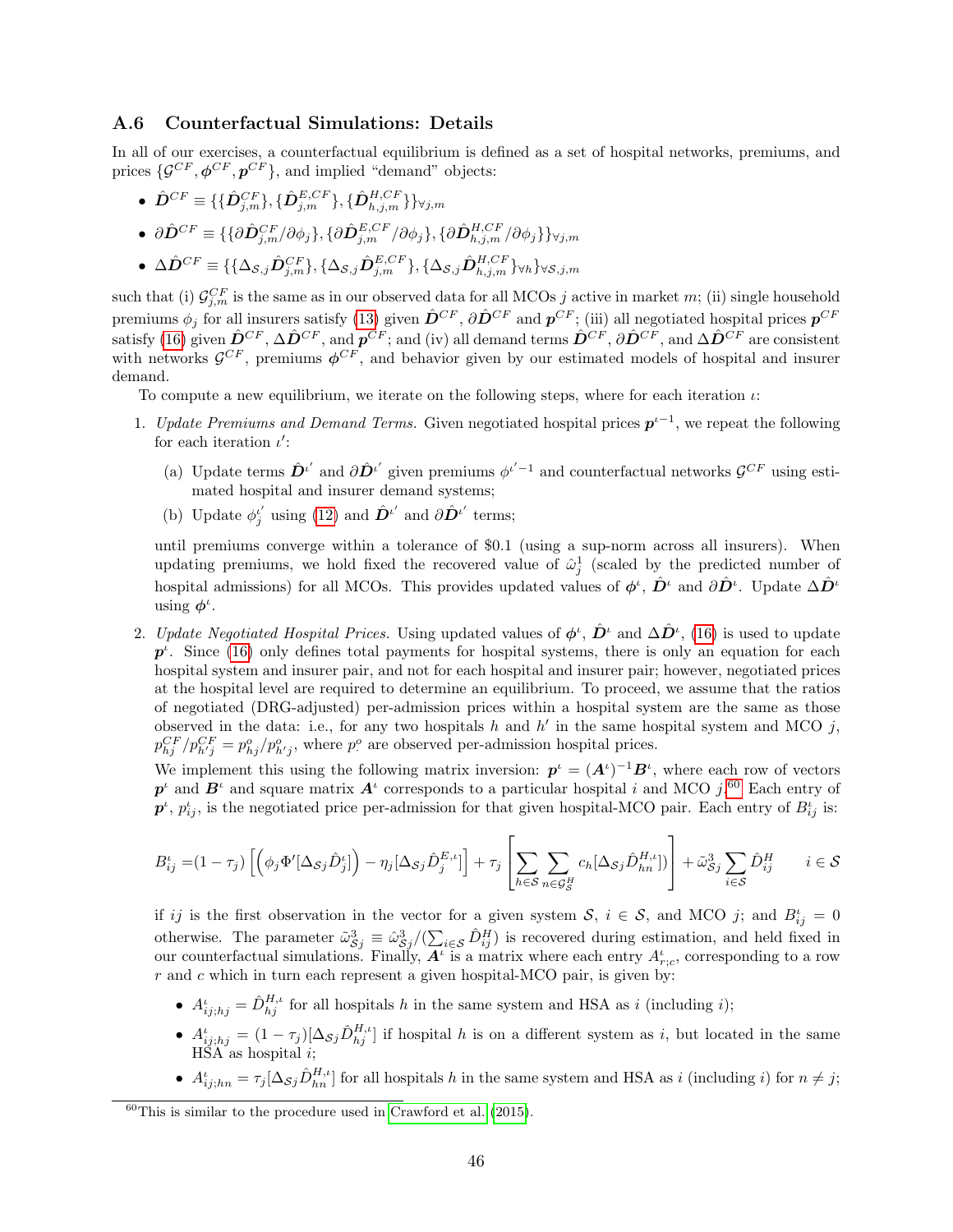if ij is the first observation in the vector for a given system S and MCO j. If row ij corresponds to a repeat observation for a given system  $S$  and MCO j, then

- $A^{\iota}_{ij;ij} = 1;$
- $A_{ij;hj}^{\iota} = -p_{ij}^o/p_{hj}^o$  where h is on the same hospital system as i, and hj is the first entry for the hospital system and MCO  $j$  in the matrix.

All other elements of  $A^{\iota}$  are 0.

Note that  $\mathbf{A} \times \mathbf{p}^{\circ} = \mathbf{B}$  is equivalent to [\(16\)](#page-25-0) for the observed prices and demand terms, with the additonal restriction that hospital prices within a hospital system for a particular MCO are assumed to be a constant ratio with respect to one another.

We repeat until between iterations, premiums do not differ by more than \$0.1, and predicted household demand across insurers and household types do not differ by more than one household.

## <span id="page-48-0"></span>A.7 Decomposition of Bargaining Effect Changes

We decompose the change in negotiated prices into changes in the components introduced earlier in Section [2.2.](#page-10-3) Beginning with equation [\(19\)](#page-46-1), we divide through by the number of admissions from insurer j to hospital system  $S$  to obtain an equation for the average negotiated price per admission within each system. The difference between counterfactual and observed prices can be written as

<span id="page-48-1"></span>
$$
\bar{p}_{Sj}^{CF} - \bar{p}_{Sj}^{o} = \underbrace{(1-\tau_{j}) \left[ \frac{[\Delta_{S,j}\hat{D}_{j}^{o}]}{\hat{D}_{Sj}^{H,o}} (\phi_{j}^{CF} - \phi_{j}^{o}) \right]}_{(ia) \Delta \text{ Premium Effect}} + \underbrace{(1-\tau_{j}) \left[ (\frac{[\Delta_{S,j}\hat{D}_{j}^{CF}]}{\hat{D}_{S,j}^{H,CF}} - \frac{[\Delta_{S,j}\hat{D}_{j}^{o}]}{\hat{D}_{S,j}^{H,o}}) (\phi_{j}^{CF}) - (\frac{[\Delta_{S,j}\hat{D}_{j}^{E,CF}]}{\hat{D}_{S,j}^{H,CF}} - \frac{[\Delta_{S,j}\hat{D}_{j}^{E,o}]}{\hat{D}_{S,j}^{H,OF}}) (\eta_{j}) \right]}_{(ib) \Delta \text{ Enrollment Effect}} + \underbrace{(1-\tau_{j}) \left[ (\frac{\sum_{h \in \mathcal{G}_{j}^{M}} \sum_{s} p_{h,j}^{CF} [\Delta_{Sj} \hat{D}_{h,j}^{H,CF}]}{\hat{D}_{S,j}^{H,CF}}) - (\frac{\sum_{h \in \mathcal{G}_{j}^{M}} \sum_{s} p_{h,j}^{o} [\Delta_{S,j} \hat{D}_{h,j}^{H,o}]}{\hat{D}_{S,j}^{H,o}}) \right]}_{(ii) \Delta \text{ Price Reinforcement Effect}} + \underbrace{\tau_{j} \left[ \frac{\sum_{i \in S} c_{i} \hat{D}_{i,j}^{H,CF}}{\hat{D}_{S,j}^{H,CF}} - \frac{\sum_{i \in S} c_{i} \hat{D}_{i,j}^{H,o}}{\hat{D}_{S,j}^{H,o}} \right]}_{(iii) \Delta \text{ Hospital Cost Effect}} + \underbrace{\tau_{j} \left[ \sum_{n \in \mathcal{G}_{S}^{H}, n \neq j} \frac{\sum_{i \in S} (p_{i,n}^{CF} - c_{i}) \Delta_{S,j} \hat{D}_{i,n}^{H,CF}}{\hat{D}_{Sj}^{H,CF}} - \frac{\sum_{i \in S} (p_{i,n}^{o} - c_{i}) \Delta_{S,j} \hat{D}_{i,n}^{H,o}}{\hat{D}_{Sj}^{H,o}} \right]}_{(iv) \Delta \text{ Recapture Effect}}
$$
\n
$$
(iv) \Delta \text{Recapture Effect}
$$

where terms with a "o" and "CF" superscript denote observed "baseline" (before the removal or addition of an insurer) and counterfactual values respectively; other terms are the recomputed equilibrium values (at new premiums and prices) after the insurer has been removed; and for each hospital system  $S$ ,  $\hat{D}_{S,j}^H \equiv \sum_{i \in S} \hat{D}_{i,j}^H$ , and  $\bar{p}_{\mathcal{S},j} \equiv \sum_{i \in \mathcal{S}} (p_{i,j} \hat{D}_{i,j}^H) / \sum_{i \in \mathcal{S}} (\hat{D}_{i,j}^H)$ . We discuss each effect briefly in turn, using the example of removing BC from the market for clarity.

Changes in term (i) in [\(19\)](#page-46-1) (premium and enrollment effects) can be decomposed into:

(ia) Premium effect: This is the increase in insurer j's premium when BC is removed from the market, multiplied by the baseline change in number of enrollees when the hospital system is dropped (scaled by the number of admissions system  $S$  received from j). The larger the premium increase when the insurer is removed from the market, the higher the price increase for system S.